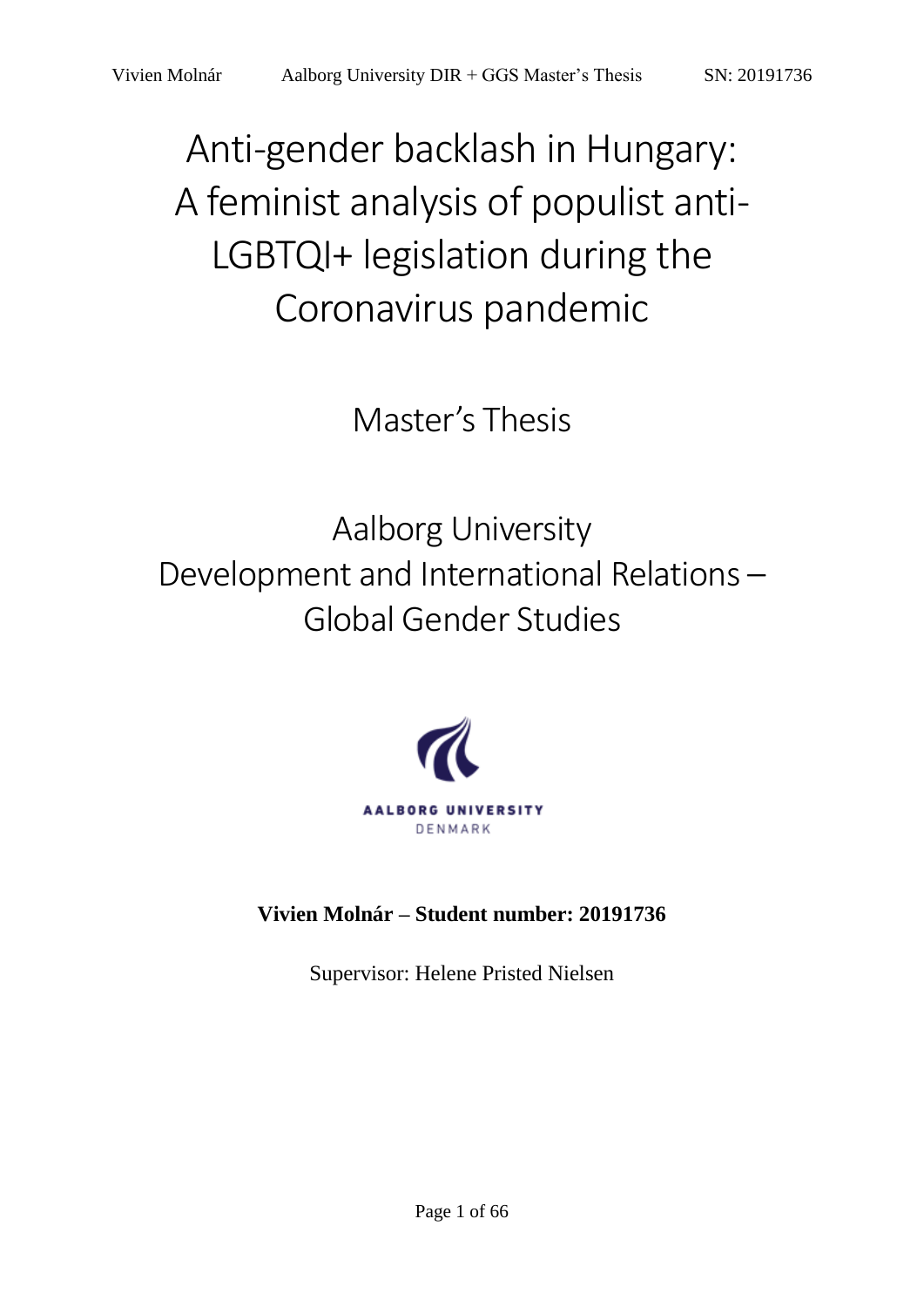# <span id="page-1-0"></span>Abstract

**Background:** Throughout the Global North, there is an observable backlash against gender or sometimes 'gender ideology'. This results in the contestation of both current struggles for women's and LGBTQI+ rights and already achieved freedoms. When anti-gender political forces hold legislative power, the rights of women and LGBTQI+ people can be actively rolled back. One such case is the Fidesz-KDNP government in Hungary, which used its large parliament majority and emergency powers during the coronavirus pandemic to target the rights of queer and trans people in the country.

**Objective:** The objective of this thesis is to analyse four pieces of legislative action targeting the LGBTQI+ community in Hungary, banning legal gender recognition for trans and intersex people, banning queer people from adoption and banning queer and trans identities from the media and schools. Connections to anti-gender sentiments are investigated and other relevant concepts like the 'protection of children' is examined.

**Theoretical framework:** The anti-gender backlash is conceptualised through the lens of populism, while the post-structuralist nature of Queer and Gender theory help make sense of different branches within the movement. Standpoint theory and feminist objectivity guide the author who has personal stake in the analysed legislation, merging research with active political struggle.

**Method:** The WPR-approach to policy analysis by Carol Bacchi is used to critically assess the problem representations within anti-LGBTQI+ legislation. A literature review of other contemporary research on the anti-gender backlash in Hungary is also included.

**Results:** The author argues that the Fidesz-KDNP government consciously imported antigender rhetoric into the political sphere of the country to further its agenda. The original use of anti-gender discourse was challenging EU legislation focusing on gender equality and women's rights issues. Towards 2020, the original meaning of the phrase was overloaded with other, loosely connected issues. Through attacking the rights of LGBTQI+ people in the name of protecting children, the government shifted attention and scrutiny from its lousy handling of the pandemic.

**Key words:** Hungary, anti-gender backlash, populism, LGBTQI+ rights, WPR-approach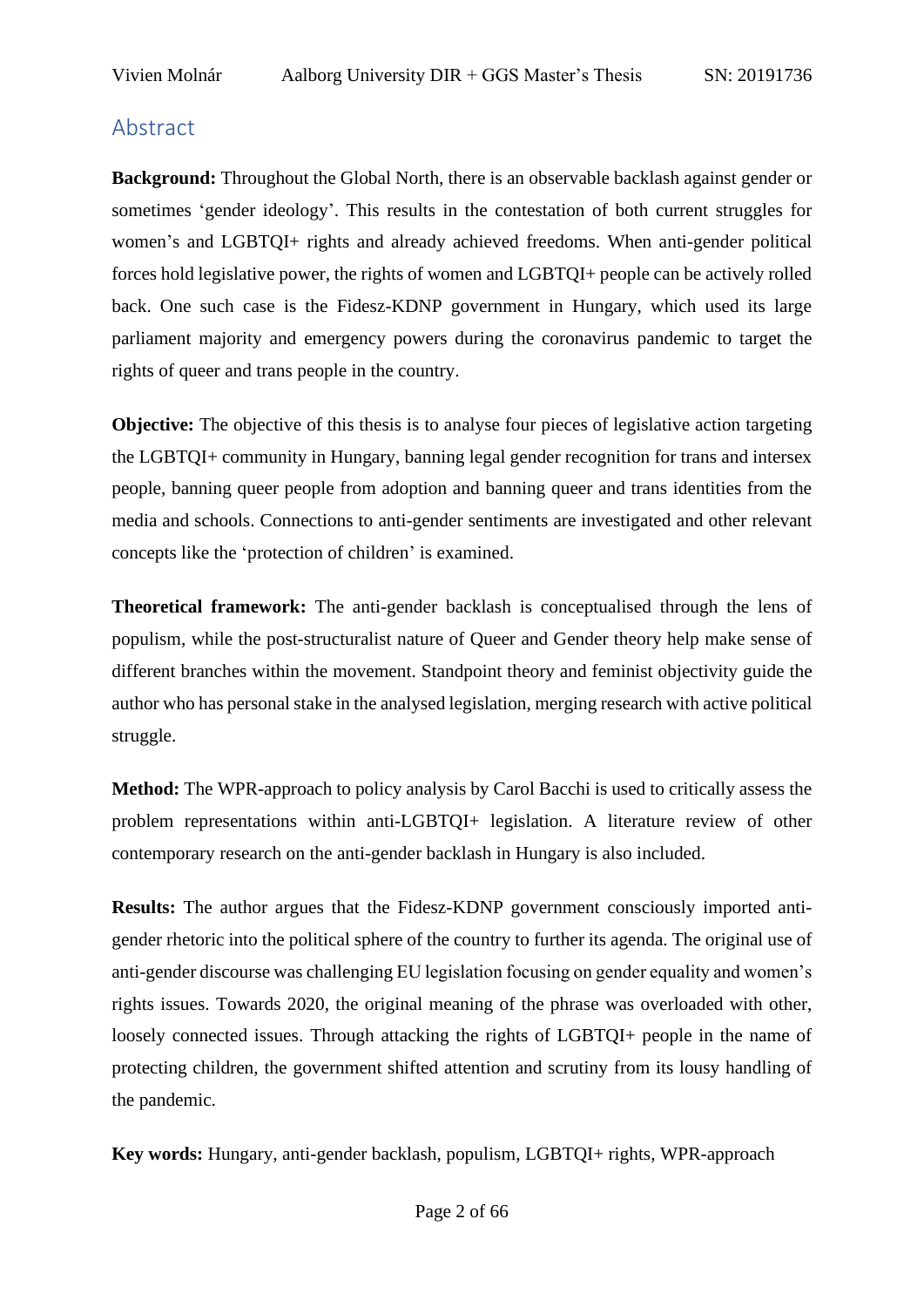# <span id="page-2-0"></span>Glossary and abbreviations

Biological essentialism – a worldview which suggests that human behaviour, ability and the differences between men and women are determined solely by biology

Cis/Cisgender – used to describe people whose gender identity matches their assigned gender at birth; the opposite of trans/transgender

Cisnormativity – the societal assumption that any given person is likely cisgender, as cis identities are presumed to be the norm; the erasure of trans realities

Cissexism – the privileging of cisgender identities over those who are trans

Fidesz – FIDESZ-KDNP, Federation of Young Democrats - Hungarian Civic Alliance and their satellite party partners the Christian Democratic People's Party, governing parties in Hungary since 2010

Heteronormativity – the societal assumption that any given person or couple are likely heterosexual, as heterosexual orientations and relationships are presumed to be the norm; the erasure of lesbian, gay, bisexual, queer identities

IC – Istanbul Convention on Preventing and Combating Violence against Women and Domestic Violence

ID – identification document

LGBTQI+ – Lesbian, Gay, Bisexual, Trans, Queer, Intersex and connected identities that are marginalised and/or invisibilised by cis- and heteronormativity

LGR – legal gender recognition; an administrative process that enables trans and intersex people to change their official documents according to their lived gender

MP – Member of Parliament

NATO – North Atlantic Treaty Organisation

Non-binary – umbrella term for gender identities that do not fit inside the man-woman binary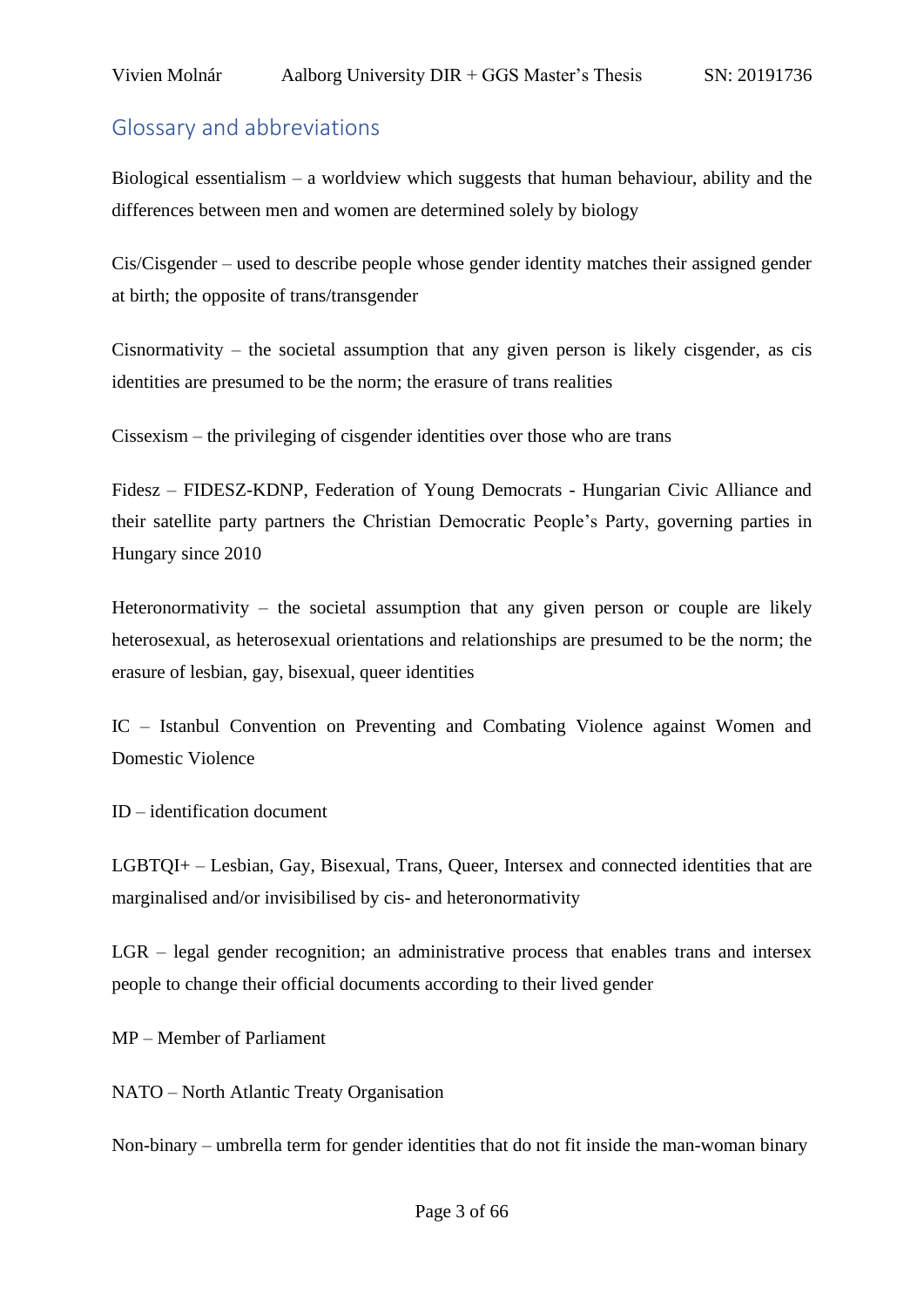NGO – non-governmental organisation

PiS – Prawo i Sprawiedliwość; Law and Justice, governing party in Poland since 2015

Queer – a reclaimed word, previously used as a slur against gay identities, now commonly used as an umbrella term for SOGIESC minorities

ROGD – Rapid Onset Gender Dysphoria, a deliberately scientific sounding label used to question the validity of trans adolescents' identities, not supported by substantial research

SOGIESC – Sexual Orientation, Gender Identity, Gender Expressions and Sex Characteristics

TERF – Trans-Exclusionary Radical Feminist, sometimes referred to as 'Gender Critical'

Trans/Transgender – used to describe people whose gender identity is different than their assigned gender at birth; the opposite of cis/cisgender

Woke – a derogatory word usually used by people on the right-wing of the political spectrum to describe progressive politics and activism, especially in connection to LGBTQI+ rights

WPR – 'What's the Problem Represented to Be?' approach to policy analysis by Carol Bacchi

YP+10 – Yogyakarta Principles plus 10, International Human Rights Law standards for SOGIESC minorities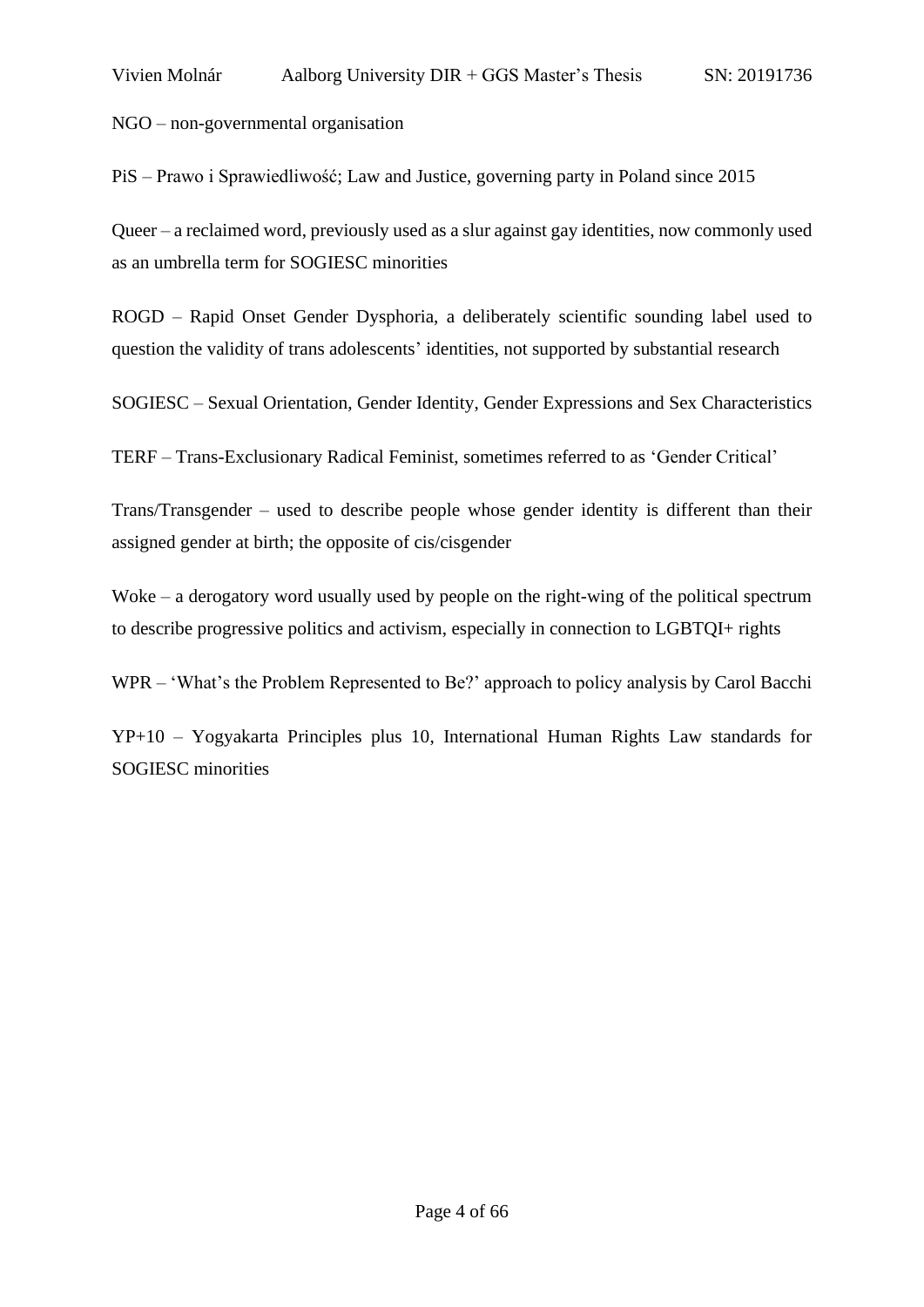# Contents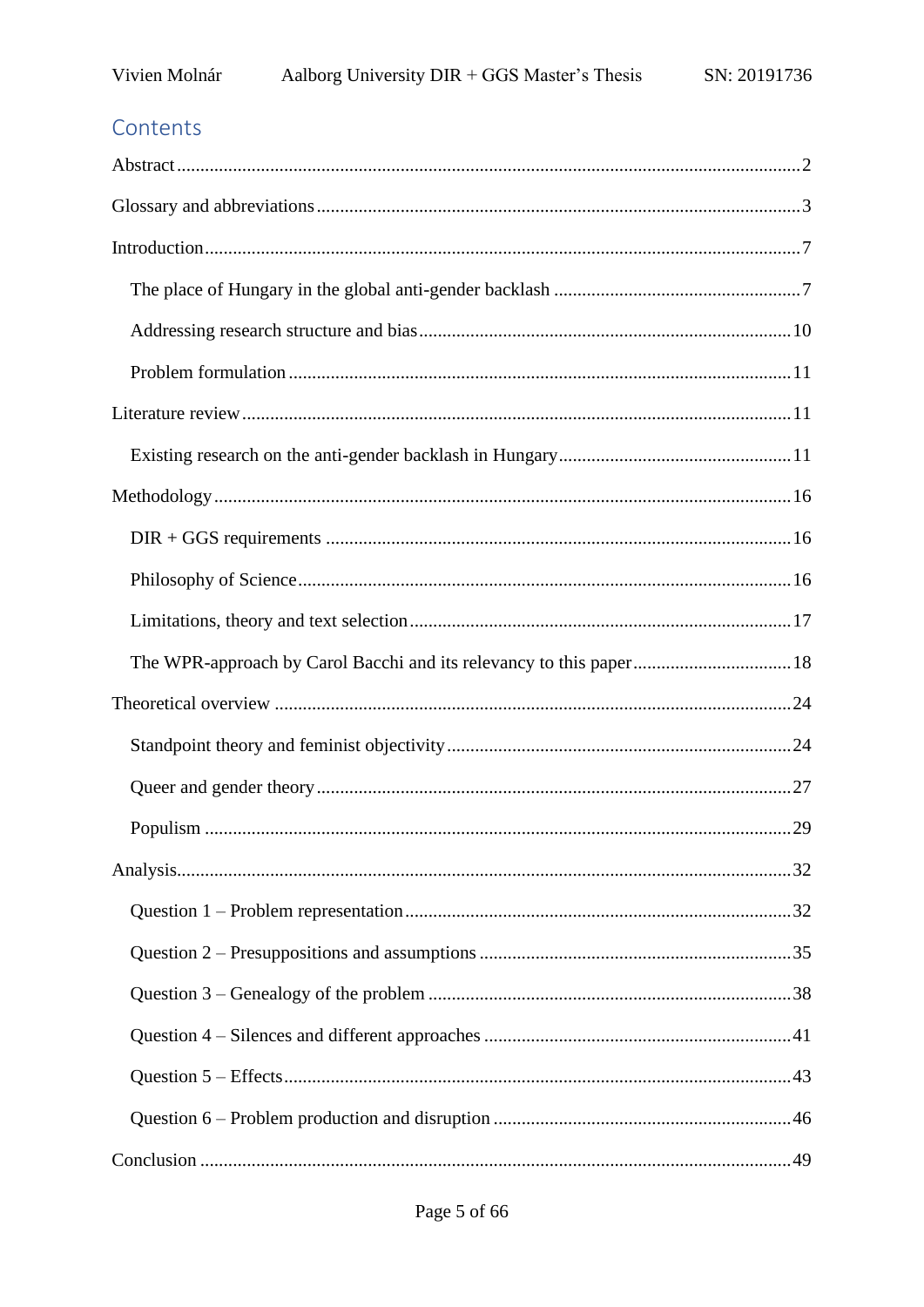| Vivien Molnár                                                                            | Aalborg University $DIR + GGS$ Master's Thesis                                           | SN: 20191736 |
|------------------------------------------------------------------------------------------|------------------------------------------------------------------------------------------|--------------|
|                                                                                          |                                                                                          |              |
|                                                                                          |                                                                                          |              |
|                                                                                          | Appendix A: The relevant part in Section 33 of the Law XXX of 2020, effectively banning  |              |
|                                                                                          |                                                                                          |              |
| Appendix B: The relevant part of Decree $25/2020$ (X. 5) of the Human Resources Minister |                                                                                          |              |
|                                                                                          | of Hungary, making it effectively impossible for non-married couples to adopt, closing a |              |
|                                                                                          |                                                                                          |              |
|                                                                                          | Appendix C: The relevant part of 9th amendment of the Hungarian constitution, enshrining |              |
|                                                                                          |                                                                                          |              |
|                                                                                          | Appendix D: The relevant parts of Law LXXIX of 2021, commonly known as the               |              |
|                                                                                          |                                                                                          |              |
|                                                                                          |                                                                                          |              |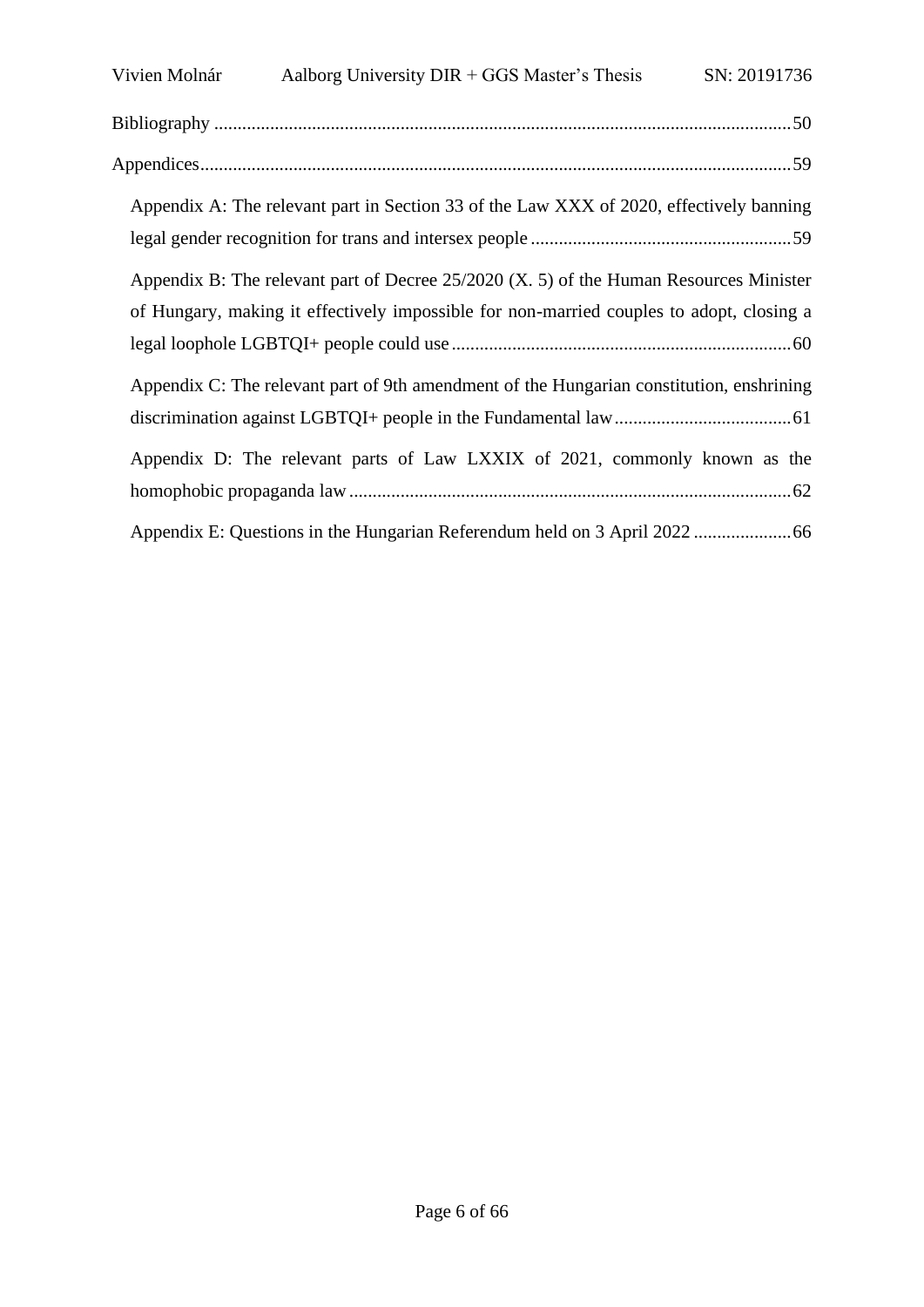# <span id="page-6-0"></span>Introduction

## <span id="page-6-1"></span>The place of Hungary in the global anti-gender backlash

The rights of  $LGBTQI<sup>+1</sup>$  people and feminist, women's rights achievements such as access to safe abortion services, gender quota systems or safeguarding measures against domestic violence are under attack across many countries in the Global North. While the movement to restrict these rights is far from unified, the term 'gender-ideology' pops up across many actors as a common signifier. While markedly different visions of a desired future without the concept of gender exist, regardless of where on the political spectrum the idea originates from, let it be the far-right, secular or religious conservatives, gender critical or trans exclusionary radical feminists (TERFs) who often identify themselves as part of the left, all of these groups agree that contesting the notion of 'gender' as a valid basis of social analysis is necessary and useful to achieve their goals.

The concept of gender has become a trump card in recent years for these groups, which has now overtaken other, more traditional 'threats' at the top of importance in their political struggle, at least when it comes to political messaging and campaigning. Climate change is an issue perhaps too distant, esteemed too abstract for the average voter to grasp and mobilise on; Iran is old news; refugees and immigration as an issue was dwarfed by the global pandemic. Gender, however, is a concept that is not hard to translate to everyday issues that the average voter - regardless of political affiliation – faces daily. The world around us is thoroughly gendered, and by claiming that gender scholars, LGBTQI+ activists or feminists working on gender mainstreaming policies are looking to disrupt the core ideas and belief systems that shape our life, like the value of family, the safety of children or public bathrooms, fuelling outrage becomes easy and effective.

Even as at the time of writing the Russian invasion of Ukraine is ongoing, several right-wing commentators and news sources were promoting the narrative that 'gender-ideology' and 'wokeness' within NATO member states contributed to Vladimir Putin's decision to launch the attack against his Western neighbours (Wakefield, 2022). "Russia and China are focused

<sup>&</sup>lt;sup>1</sup> While academia and most international policies simply use LGBT or LGBTI people to reference those whose sexual orientations, gender identities, gender expressions and/or sex characteristics (SOGIESC) place them outside of the cisgender heterosexual mainstream, I find that including 'QI+' creates an acronym that more accurately represents the whole community, particularly those outside the anglophone world and/or the Global North.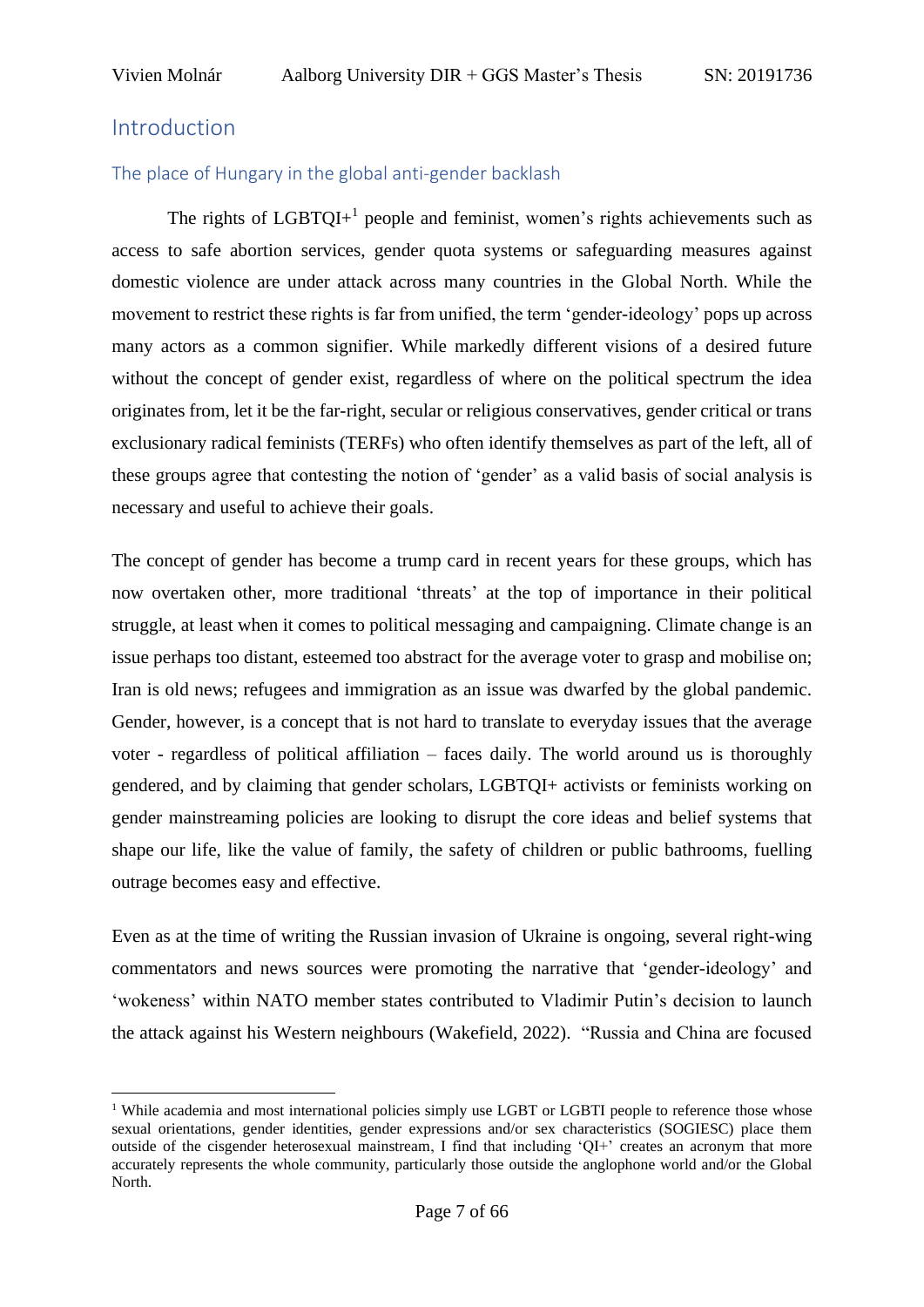on expanding their spheres of influence via aggressive action. The West is focused on expanding its national debt and exploding the gender binary", this Ben Shapiro (2022) quote, I find, depicts this sentiment well: for the opponents of gender, it is a problem that can be brought up in any context, and they can go as far as to allege it as a danger to national security both in the short term, and as a threat to nation itself - through the reduction of birth rates and as such the ethnic natives of a country - in the long-term (Mudde, 2019b).

The backlash against gender is, however, not just an empty talking point, but an ideology that inspired and continues to inspire legislative action (or the lack of it), when the proponents of the anti-gender sentiment are in power. Providing an exhaustive list is not possible due to the limitations of this paper, and given the frequency of such proposals entering state legislatures across the Global North, it is likely that any attempt at a full summary would be soon out of date. However, I think it is still important to highlight a few countries and the relevant antigender initiatives and laws that exist within them to show how widespread this ideology is, and how such legislation is part of a global phenomenon, instead of a localised one.

In Poland, the far-right Law and Justice (PiS) government sees gender, and with it feminism and LGBTQI+ rights as a "left-wing conspiracy theory, designed to weaken the traditional nuclear family structure and even the nation state – which is based on the role of women as literal mothers of the nuclear family, and figurative mothers of the broader nation" (Mudde, 2019b). Last year, PiS introduced an almost blanket ban on abortions, that extends the restrictions to terminate a pregnancy even if the foetus has severe developmental defects, a law which has reportedly already claimed the life of multiple women (Fillon, 2022). The Polish government has also banned 'gender' from schools alongside comprehensive sex-education (Ibid.) in an effort to let children study "normal, classic subjects" (Mudde, 2019b). A similar law under the disguise of 'protecting children' was adopted in Romania. Furthermore, local governments in around 100 towns and regions in Poland adopted resolutions to signify themselves as 'LGBT-free zones' (Ash, 2020).

Meanwhile, in Hungary, the country directly examined in this thesis, the Fidesz government since 2018 – when it took away state accreditation from Gender Studies master's courses at universities, effectively banning them (Kent & Tapfumaneyi, 2018) - has increasingly problematised gender and sexual minorities, and continually levelled up its messaging against 'gender ideology'. This is shown for instance in a quantitative analysis of the usage of the word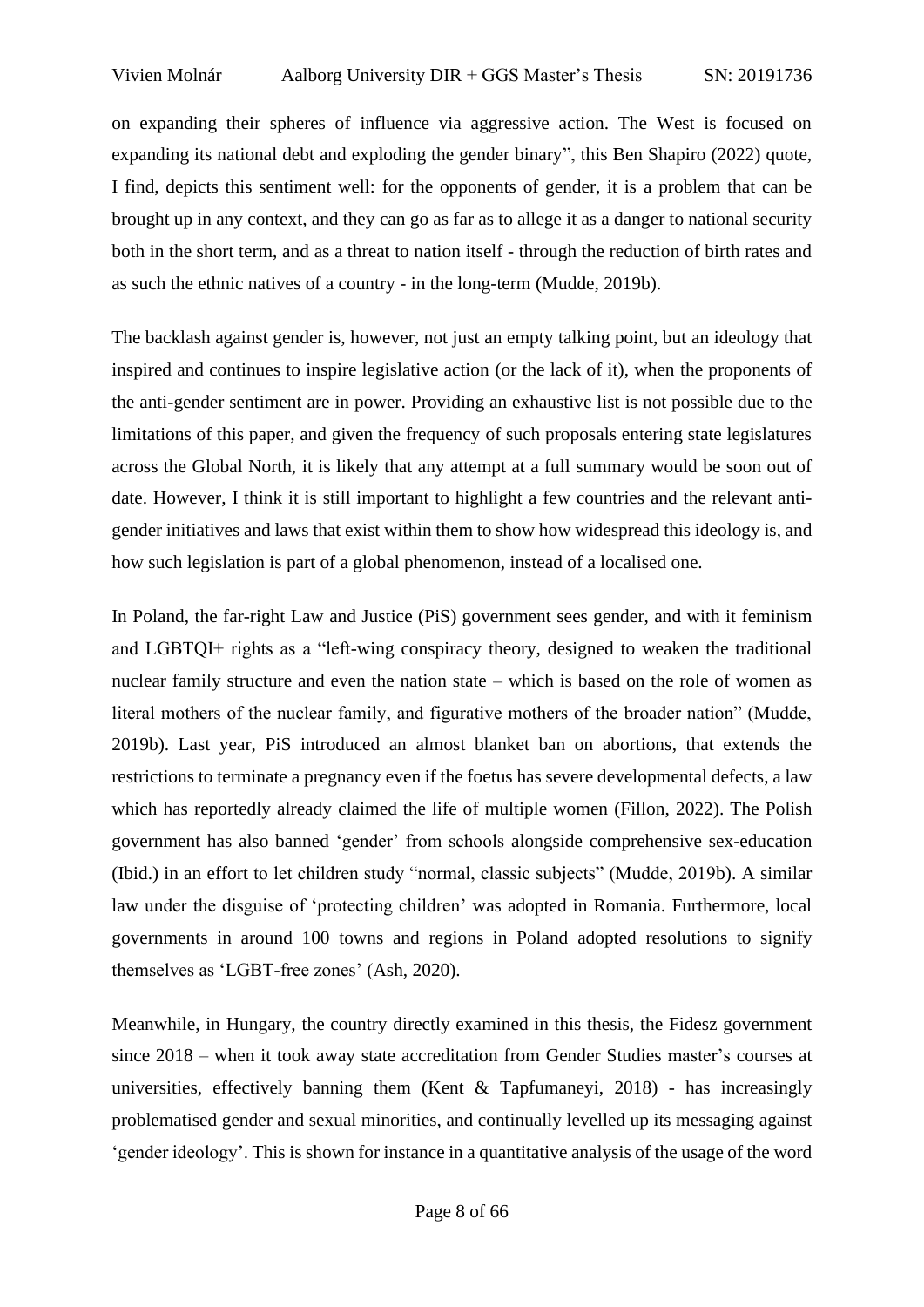'gender' in Hungarian government affiliated newspapers (Fodor, 2022). The issue even overshadowed the strong anti-immigration platform used since 2015, particularly during the 2018 elections by Viktor Orbán, who goes as far as to block the adaptation of EU resolutions like the coronavirus recovery fund over simply the use of 'gender' or 'gender equality', reportedly arguing with his prime minister colleagues for extended periods of time over the word (de Gruyter, 2020).

Similarly, in the Hungarian parliament, the debate over the definition of 'gender' within the document lead to the rejection of the Istanbul Convention on Preventing and Combating Violence against Women and Domestic Violence (Council of Europe, 2014). In the two years of the global pandemic saw the adaptation of not less than four different pieces of legislation against 'gay and gender ideology'. The Hungarian parliament in that time effectively banned legal gender recognition and the ability for trans and non-binary people to change their names to one that matches their gender identity, closed previously existing options for queer people to adopt children, further enshrined the far-right's traditionalist, anti-LGBTQI+ sentiment about the composition of families in the Hungarian constitution and adopted an 'anti-LGBT propaganda' law, reminiscent of a similar law in Putin's Russia or of Margaret Thatcher's Section 28 (Appendix A, B, C & D). These pieces of legislation will be analysed in this paper, as well as the questions of the referendum held at the same time as the 2022 parliamentary elections, containing four – widely regarded by the civil society as inflammatory – questions surrounding comprehensive sex education and gay and trans rights (Appendix E).

While specific examples will only be touched upon, it is important to note that the anti-gender backlash is far from being only an Eastern European, or strictly far-right phenomenon. The views on what gender is, and what the place and role of women in society is differs somewhat in Western Europe to the traditionalist one in the East (Mudde, 2019a), but the direct results are much of the same: opposition to feminism, particularly the third and fourth wave, gender mainstreaming, and opposing the efforts to include gender identity within protected characteristics, the advancement of the rights of trans and non-binary people, and the questioning of the validity of these identities. For instance, in the United Kingdom, backlash against the concept of gender exists within most political parties represented in the House of Commons, as well as in civil society through often single-issue, feminist identified organisations like 'LGB Alliance' or 'Sex Matters' (Le Conte, 2022). The language these gender critical groups use to refute the validity of gender differs somewhat from those on the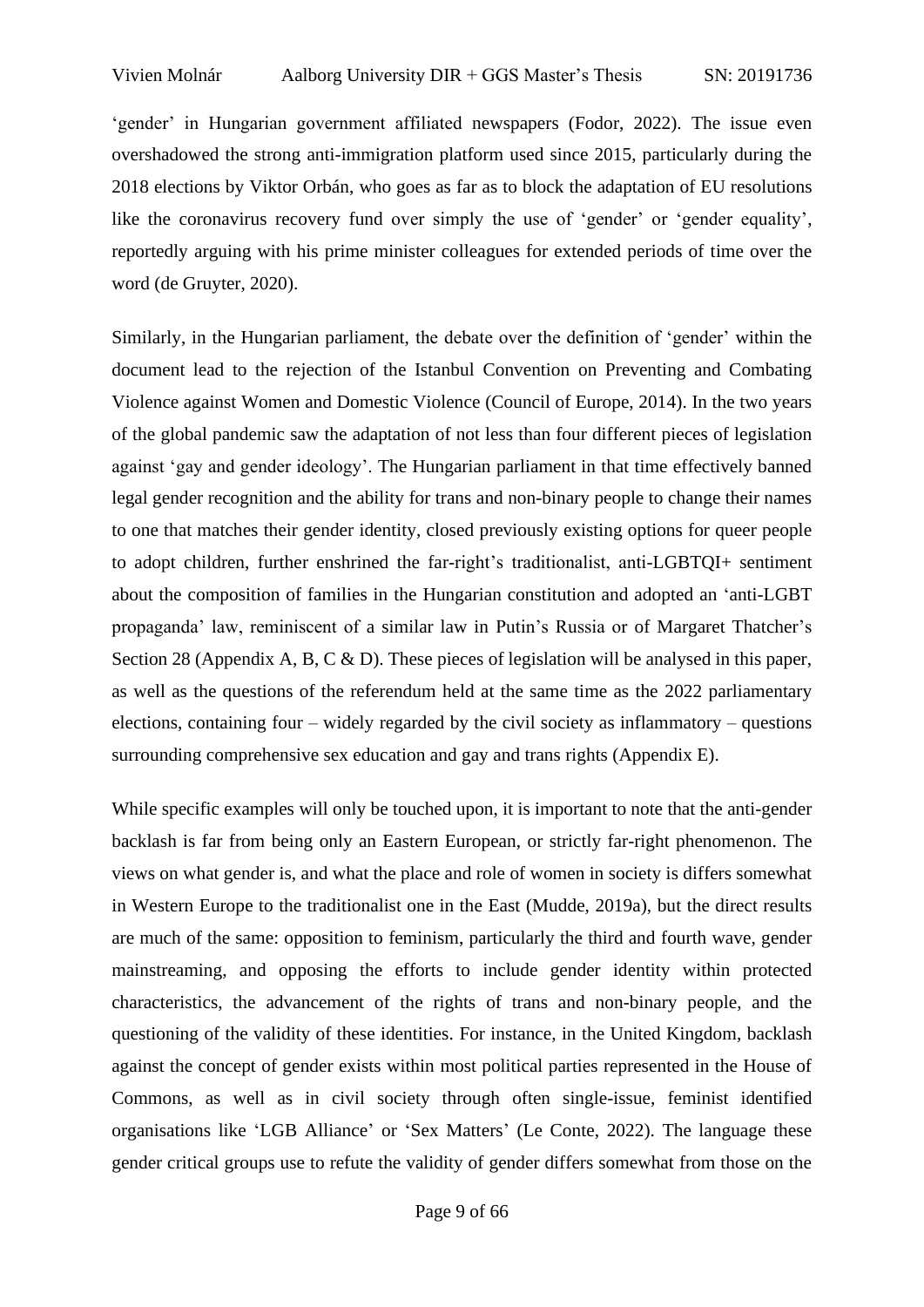far-right, as they co-opt phrasing and talking points from historical feminist movements, but their goals are remarkably similar: a biological essentialist worldview, organising society around 'sex' instead of 'gender' and thus creating a system of rigid biological determinism. In this system male and female are mutually exclusive, strictly binary categories, which leads to antagonism and hierarchy between the two (Butler, 2019).

Trans and non-binary people's struggle for rights and recognition especially are not compatible with this worldview, and as such face perhaps the most widespread 'gender backslash' (Pearce et al., 2020). Though the sentiment is not new, as the above-mentioned groups often identify Janice Raymond's *The Transsexual Empire* (Raymond, 1979) as their ideological bedrock, the groups themselves are relatively new, formed specifically in opposition to mainstream LGBTQI+ organisations. As these groups have put increased focus on trans rights since the adoption of same-sex marriage, TERF groups actively campaign against the reform of the Gender Recognition Act of 2004, as well as against the judicial practice of including trans people under the protected characteristic of 'sex' and not just of 'gender reassignment' in cases connected to the Equality Act of 2010 (Pearce et al., 2020). Similarly, albeit from a basis of traditionalist, ultra-conservative and Christian ideology, the concept of gender and trans rights in the US have been under attack as well, through bathroom bills, legal gender recognition bans, the banning of trans people from sports and by criminalising providing access to trans specific healthcare (Levin, 2021).

What this long-winded introduction was meant to show is that we are observing a major backlash on gender and connected categories across multiple countries. This needs special attention and research, as recent reports have shown that similarities between different branches of the anti-gender movement are likely not accidental, as anti-gender actors across the Global North share common funding routes (Datta, 2021). The way gender and its connected categories are problematised needs to be analysed and shown how this problematising affects its use in political messaging.

# <span id="page-9-0"></span>Addressing research structure and bias

In this thesis, the centre of analysis will be on the four pieces of anti-LGBTQI+ legislation from Hungary that were adopted during the Coronavirus pandemic, and on the questions of 2022 Hungarian referendum aiming to retroactively justify the laws in the court of public opinion. To understand how gender and LGBTQI+ rights are thought of by the Fidesz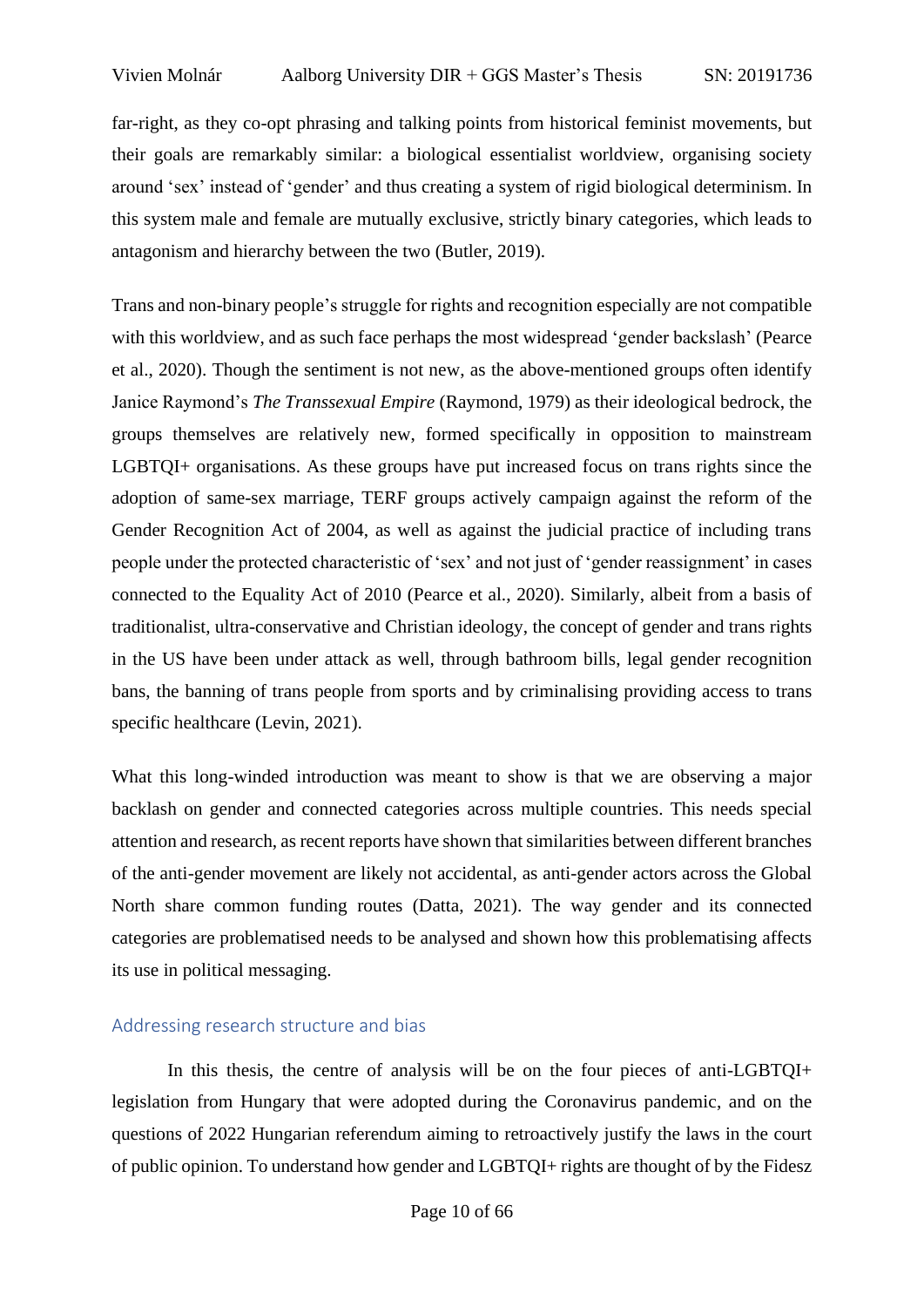government, understood here as far-right, traditionalist actors within the broader anti-gender movement, this thesis will use theories about populism, as well as Queer and gender theories and a poststructuralist approach to aid the analysis. The choice of method thought to be the best suited to pick apart the aforementioned legislation is the 'What's the Problem Represented to be?' (WPR) approach coined by Carol Bacchi (2007). This feminist policy analysis tool is chosen as it separates itself from other similar methods that sees laws and policies as 'fixes' to problems, and rather aims to understand the circumstances and underlying assumptions that guided their writers. This is important because while I will do my outmost to remain objective and balanced in my analysis, I cannot completely distance myself from this topic and look at it from the outside. As a member of the Hungarian queer and trans community, as well as an outspoken activist for trans and non-binary people's rights, the pieces of legislation looked into here have a strong and direct negative impact on my own life, and many of those who I call coworkers, friends and/or family. Taking up this difficult task, I am guided by the works of Dorothy Smith and Donna Haraway and their theory of standpoint and feminist objectivity, which should prove as not only a justification for me engaging with this topic, but also as an encouragement to look at this issue from my own perspective, merging research and science with active political struggle.

#### <span id="page-10-0"></span>Problem formulation

The problem formulation for this thesis is therefore as follows: how are the concepts of anti-gender backlash and LGBTQI+ rights represented in the Fidesz government's anti-LGBTQI+ legislation since 2020 and in the questions of 2022 Hungarian referendum (Appendix A to E)? Furthermore, it is examined through answering the six questions of the WPR-method, how this representation and problematisation fits into the global anti-gender movement, and how other concepts, like the safety of children or traditional family values intersect within this context.

## <span id="page-10-1"></span>Literature review

## <span id="page-10-2"></span>Existing research on the anti-gender backlash in Hungary

Perhaps due to the short-lived nature of Gender Studies programmes in Hungary – banned shortly after its conception in Hungarian academia -, or maybe due to the relatively short time since the Fidesz government actively took on its current stance against 'gender ideology', literature on the place of Hungary within the global anti-gender movement is a topic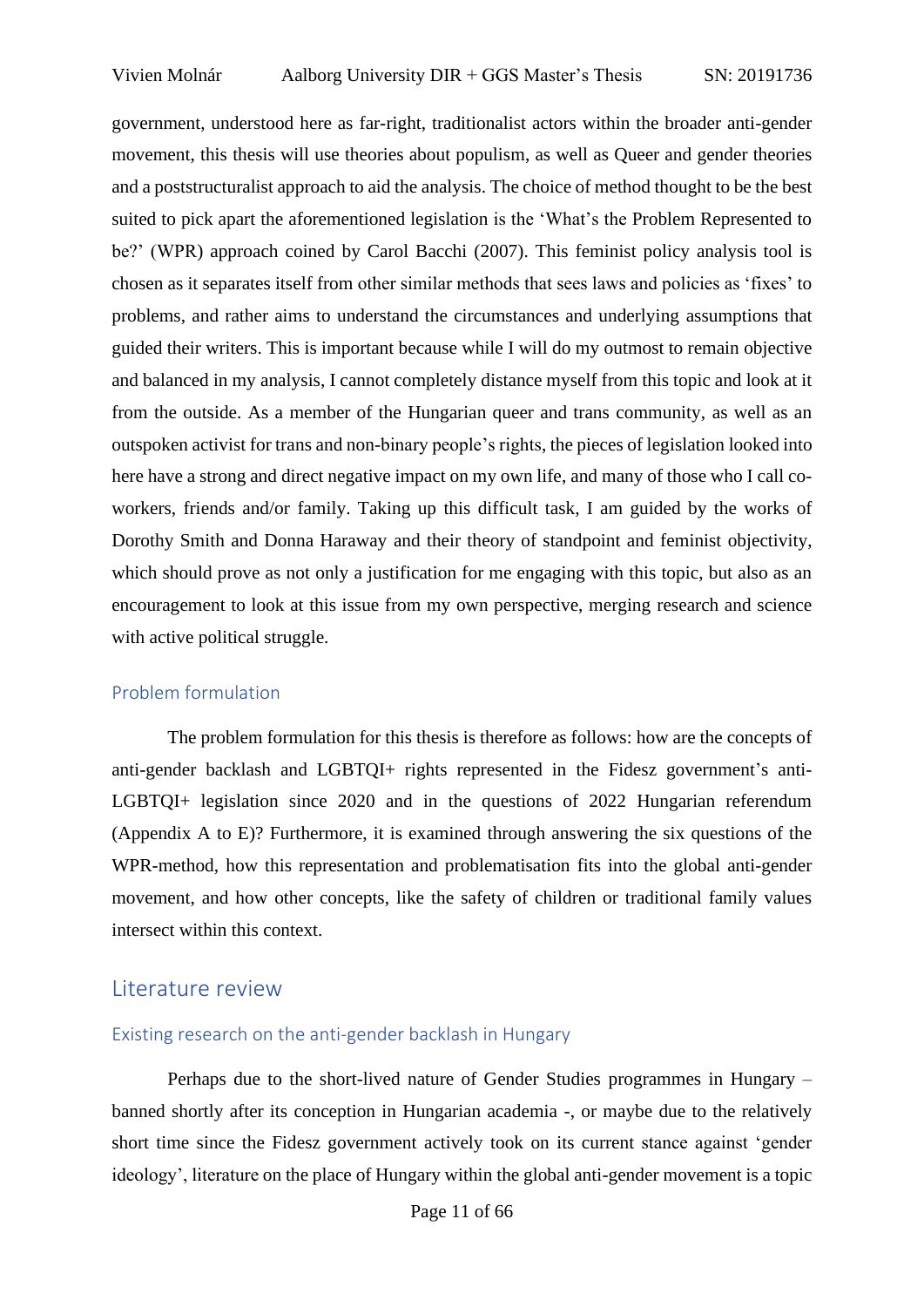discussed by a rather small number of academics, many of them with similar approaches to the issue. From the work of these authors, a few specific aspects of the anti-gender movement in Hungary are highlighted. Unfortunately, I have not identified research directly on the anti-LGBTQI+ legislations of past two years, but some of these are mentioned in different perspectives. Similarly, while policy and impact analyses of for example, the refusal to ratify the Istanbul Convention exist (Krizsán & Roggeband, 2021), the WPR-approach does not appear to be utilised by researchers in Hungary.

First of all, there are multiple articles and in connection to how and when the far-right discourse around gender emerged in Hungary, and on what legislative steps have been taken by the Fidesz government since (Krizsán & Sebestyén, 2019, Fodor, 2022). In *The Gender Regime of Anti-Liberal Hungary*, Éva Fodor (2022) argues that the anti-gender backlash in Hungary lead to the growing economic subordination of women, opening the gendered reality of poverty further, ultimately creating a system of "carefare" (Fodor, 2022). She provides both a qualitative and quantitative analysis of the formation of what she calls the establishment of this Hungarian 'anti-liberal gender regime'. She explains 'gender regime' like this:

"A gender regime is constituted by "patterns of gender arrangements"(Connell 1987), which describe how members of a society are classified into groups designated as men and women, the distinct social roles and responsibilities assigned to each, their symbolic representations, along with the inequalities built into these structures. All our social institutions are built on assumptions about and practices of gender: from the production process to reproduction, sexuality, institutions of politics and power, as well as emotions and cultural expressions. While gender may be manifested somewhat differently in each of these institutional arrangements, institutional gender regimes are deeply connected and in Connell's terminology cohere into a societal level "gender order", or following Walby's terminology, a new form of patriarchy or "gender regime" (Walby 2020)." (Fodor, 2022: 10).

Her main argument is that since the landside electoral victory of the Fidesz government in 2010, many NGOs which previously worked on feminist, women's rights issues were left without much funding, and the government party has been consciously using 'gender' as an entry point to critiquing gender mainstreaming initiatives, emptying its meaning (Fodor, 2022: 18). At the same time, Grzebalska and Pető note that the government introduced their own 'family mainstreaming' legislation (Grzebalska & Pető, 2017), which increasingly pushes women into the role of mothers. With the lack of adequate means to childcare, women who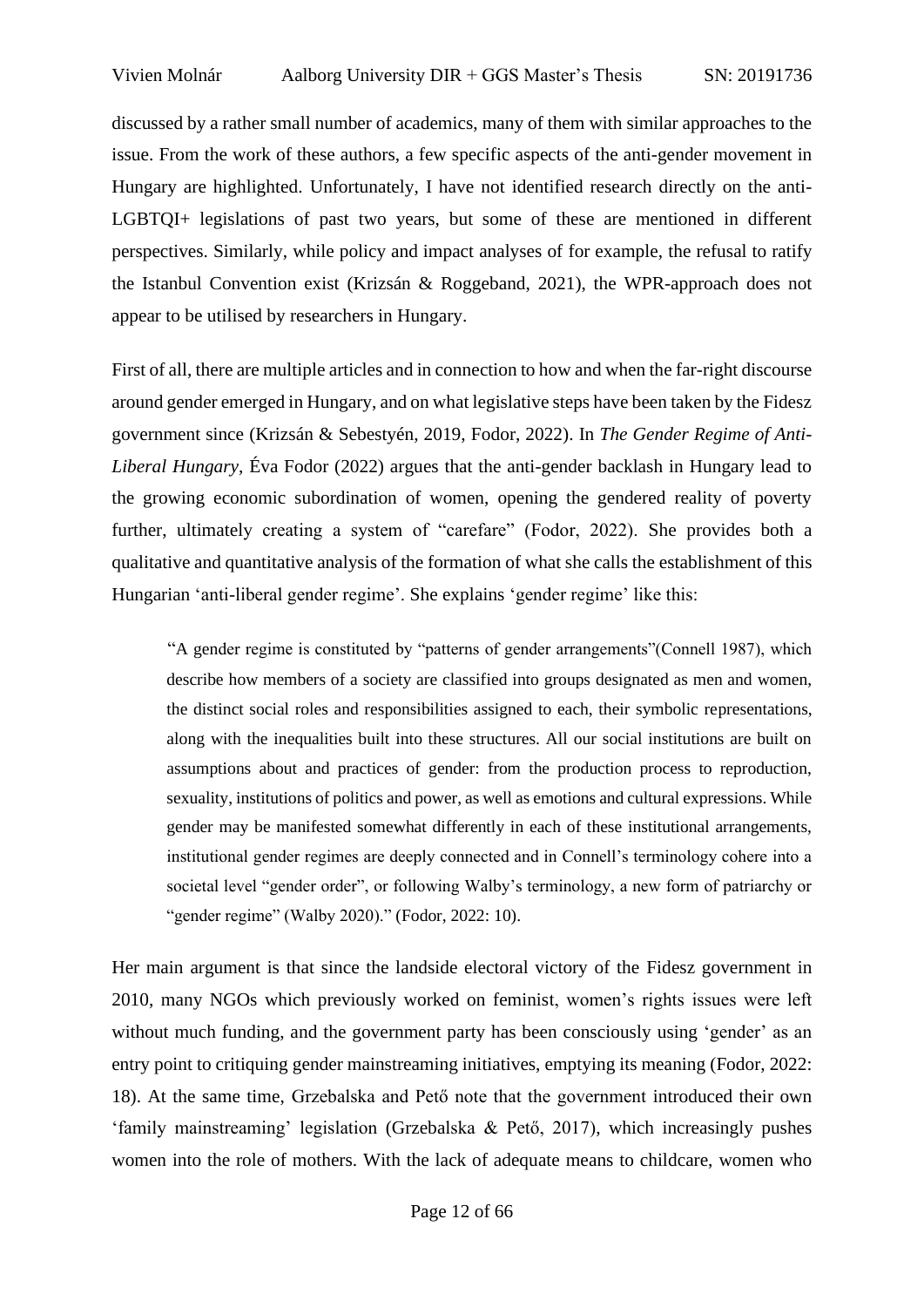become mothers face a hugely intensified workload of unpaid domestic duties (Ibid.: 3). At the same time, although childcare benefits are increased in duration, most women are forced to take on paid work to make ends meet. The situation of women becomes even more problematic when we look at how leading Fidesz politicians talk about women in the labour market. At the time of writing this thesis, Hungarian president-elect, and former 'Minister Responsible for Families' Katalin Novák was quoted saying that "[as women], we shouldn't believe we need to constantly compete with men […] and that we should at least have the same salary as the other [as in men]" (Novák in Index, 2020), painting a strong picture about the (lack of) equal opportunities of women in contemporary Hungary.

In the research of Félix (2015) and Fodor (2022), quantitative analysis also confirms the suspicion that the anti-gender discourse arrived relatively late to the political landscape of Hungary, even compared to other Eastern European countries with similar, far-right governments, as is the case in Poland. From only a few mentions of gender in the context of a proposed gender equality legislation by the left-wing government preceding the second term of Orbán in 2008, the next two years saw the true arrival of the phrase 'gender ideology' into Hungarian politics, in connection with legislation aimed at decreasing gender stereotyping in kindergarten (Pető & Kováts, 2021). This legislation and discourse around gender also influenced the subsequent right-wing government to enshrine anti-gender attitudes into the new Fundamental Law in 2011, including the anti-abortion access phrasing of guaranteeing the human right to life from conception, as well as defining family based on heterosexual marriage, devaluing cohabitating couples, and in particular queer relationships (Félix, 2015: 72). The analysis of Hungarian pro-government newspapers' frequency to use the word gender showed a fourteenfold increase in the period 2015-2020 (Fodor, 2022: 17-18). However, looking at the context in which the phrase was used, Fodor pointed out that 'gender' was rarely used in the context of gender equality despite the enormous systemic disparities between men and women (Ibid.).

What there seems to be a consensus among academics writing about the anti-gender backlash in Hungary, is how the term was turned into a catch-all phrase by the Fidesz government as a political tool. Gender here is used to represent a whole array of loosely connected issues that do not fit into the worldview of the far-right government: a tool of overreaching EU influence, gender equality, migration and LGBTQI+ rights. Grzebalska, Pető and Kováts (2017) use the phrase 'symbolic glue' to describe the congested meaning attached to the word gender in this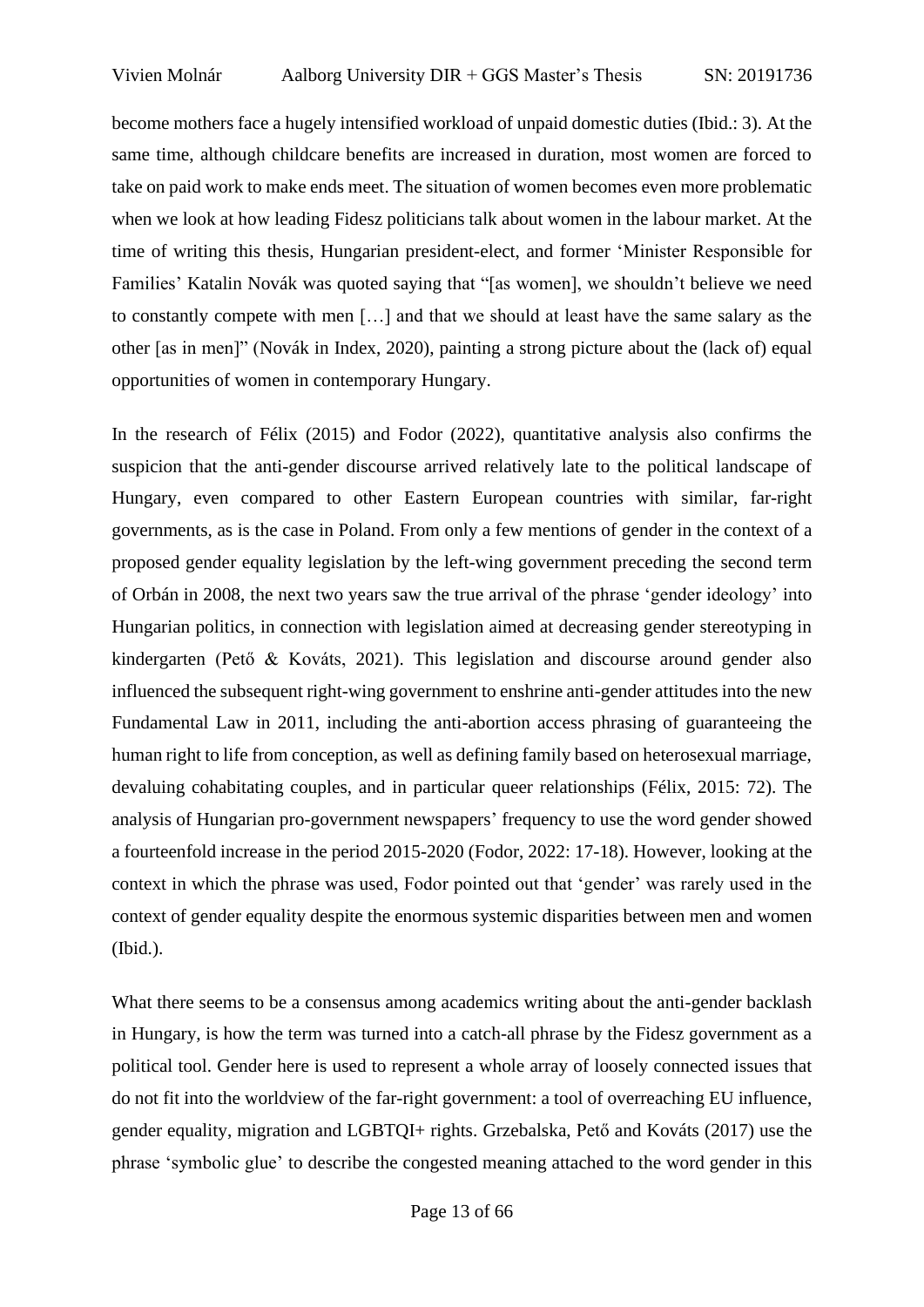context. They argue that this can be understood as a symptom of the populist construction of an enemy figure (Grzebalska & Pető, 2017), under which many different issues they oppose can be attributed. Furthermore, the connection of gender with for example migration and EU policy debates allows populists to depict this as a foreign concept, posing as protectors of the state from outside influence and harm. Lastly, the jam-packed terminology allows populists to form broad coalitions with other conservative, right-wing and religious groups, who can partially agree to the opposition of at least some of the meanings attached to the word (Ibid.). This is a convincing argument, and as such populism as a theory will be further discussed in this thesis, as it could be a useful tool in my analysis.

However, I take issue with the interpretation of Kováts (2019, 2022) in her individually authored papers, where she makes the claim that the right-wing backlash in Hungary against 'gender' can also be explained as a reaction to products and ideas of Queer and Gender theory, as well as of trans activism, and is "primarily about political correctness and the shift in meanings of words associated with transgender and non-binary gender identities, most prominently the process of the individualized and identity-based reformulation of the previously structural category of gender" (Kováts, 2019: 68). I would argue, that Kováts falls into the trap of siding with the populist far-right on the issue of gender based on how she perceives it is defined by anti-gender actors. This is not an individual mistake, but rather one that is common among gender critical feminists, who often form an "unholy alliance" (Tannehill, 2021; Wang, 2021) with the right-wing against trans and non-binary people (hence dubbed TERFs), despite having very different stances on other social and economic issues.

I say that this is a mistake, as it is important to note that even if all legislation in contention by anti-gender actors followed a biological essentialist definition of gender as binary and strictly defined by sex at birth, populists would still oppose it. This is evidenced by the stance of the Hungarian government on the equality of women in particularly the labour market (Fodor, 2022), its soft anti-abortion rhetoric and in regards to protections for women against domestic violence, so it should be clear that Fidesz would not be in support of any such legislation pushing for gender equality. Thus, feminist alliances with populists cannot lead to the liberation of women from patriarchal oppression.

The comments of Kováts (2019, 2022) on human rights language, neoliberalism and individualism, placing these behind the phenomenon of anti-gender backlash unfortunately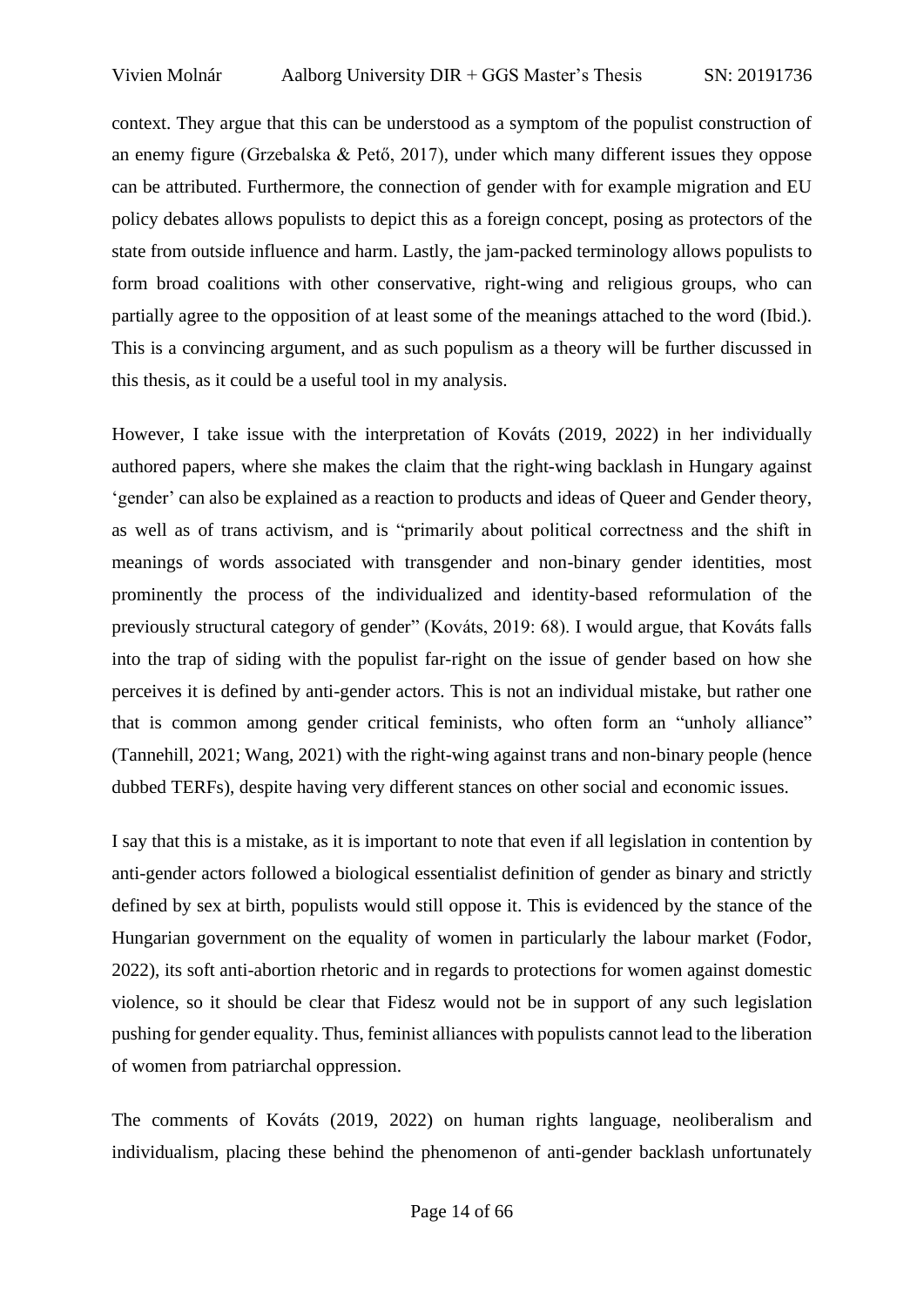recontextualises what I described in the introduction as actors of the anti-gender movement apart from the far-right. The claims of these groups are held up as not only legitimate, but completely separate from far-right criticisms of gender. This is despite the fact that trans academics and investigative journalists have pointed out many times that the far-right antigender movement does not only work for many of the same goals as the 'moderate' gender critical or TERF groups, but they actively platform one another, share information and contribute to each other's funding efforts (Pearce et al., 2020; Burns, 2019; Moore, 2019).

Erzsébet Barát (2021) also points to this issue in the works of Kováts, which claims that the far-right gender backlash originates from a lack of authoritative definition of gender previously provided by women's rights organisations, "forg[ing] a discourse against what they call "queerfeminism" and see as ineffective in the current neoliberal political context due to their alleged depoliticized stance of "identity-based politics" (Barát, 2021: 183). She argues that the attempt of Kováts to define gender in a biologically essentialist way goes against the standard of inclusivity feminism should strive for, and inadvertently actually contributes to the antigender and anti-SOGIESC political agenda of the Fidesz government. Other authors, Krizsán and Roggeband also have noted that the backlash against gender, and its representation as an ideological concept

"has a particularly negative impact on lesbian, bisexual, transgender and intersex women. Their position may be further undermined by these attacks, which degrade their equal citizenship rights and their status as a group within the political community. In general, implications of the misogynist tone of debates denigrate the public space as space of equals; it curtails equal rights of women and sexual minorities as groups and as equal participants in democratic processes. Attacks against women's rights organizations instigate fear among women seeking help in situations of violence and obstructs their access to services." (Krizsán & Roggeband, 2021: 235)

In this context, I agree with Barát (2021) that – especially in the current context of active legislative steps against the LGBTQI+ community - Hungarian academics should be careful in embracing exclusionary notions of gender that replicate the binary, and of misrepresenting Queer theory and queer/trans feminism. This could only serve to legitimise the actions of the government against 'gender ideology', which are harmful to women regardless of whether they are cis and heterosexual or queer and trans. Despite the claims made by Kováts (2019, 2022),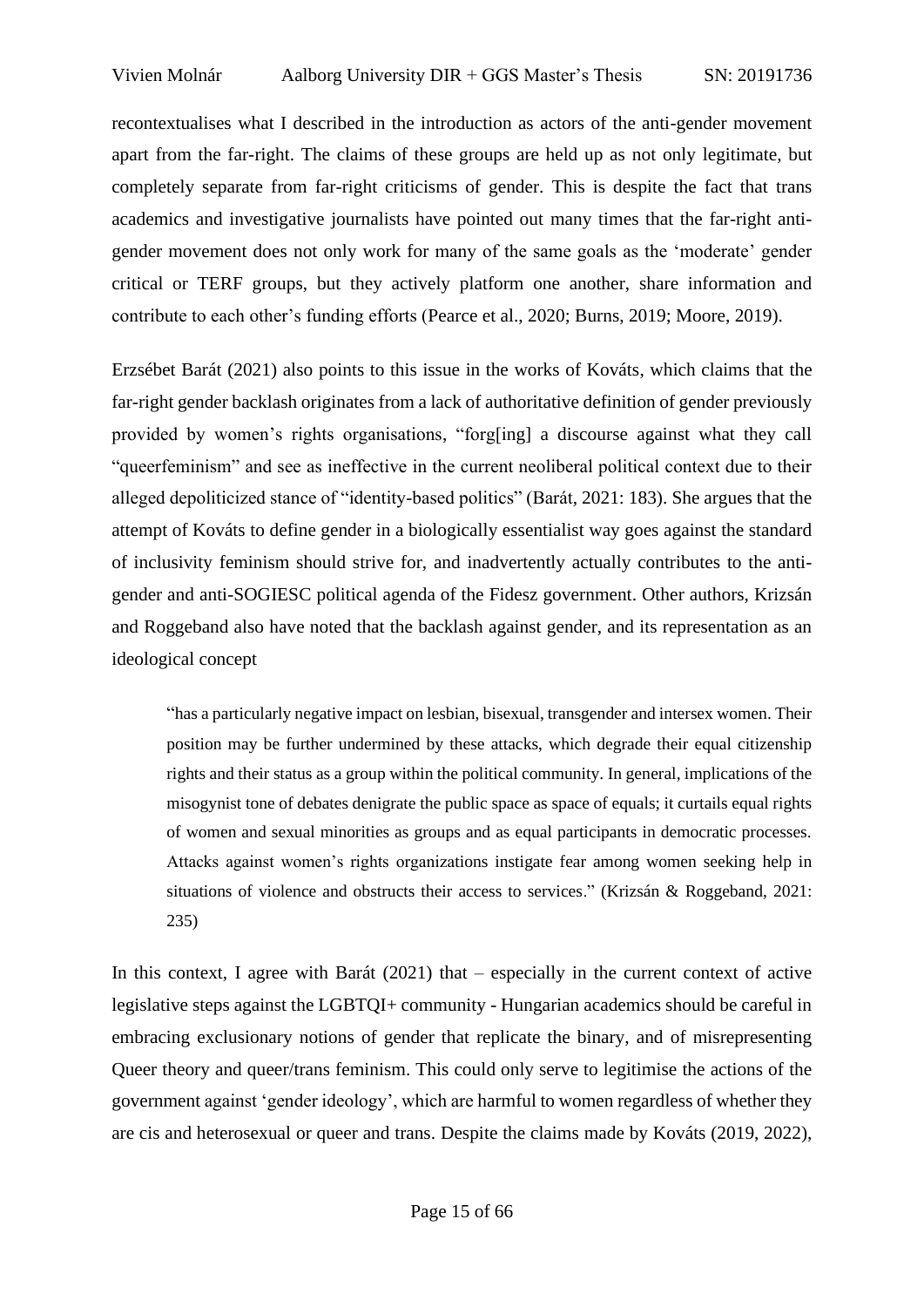Queer theory and activism has answers to systemic, class-based, socio-economic inequalities and injustices in society, which I will point out in the Theoretical overview section.

# <span id="page-15-0"></span>Methodology

#### <span id="page-15-1"></span>DIR + GGS requirements

The topic of this thesis was selected in part due to its relevancy to the Development and International Relations master's programme with a specialisation in Global Gender Studies. As I showcased in the Introduction section, the Hungarian government's anti-LGBTQI+ legislations are part of a larger, global movement against the concept of gender, Gender Studies and SOGIESC minorities within the sphere of international politics. While only the Hungarian legislation will be closely analysed here, it will be done in the context of this international phenomenon, linking these laws to similar legislation and policies across the Global North. Furthermore, relating to the requirements of my specialisation, in both the theoretical framework and the analysis I rely heavily on the work of feminist and queer scholars and activists, like Dorothy E. Smith, Judith Butler or Julia Serano.

#### <span id="page-15-2"></span>Philosophy of Science

The work of Foucault on power, like how discourses, knowledge and power "directly imply one another" (Foucault, 1977: 27-28) is perhaps nowhere else so easily understandable and possible to be taken more literally than within the text of laws and legislation, as every single word here is carefully considered and drafted for a reason. Furthermore, this is the realm of the most direct representation of power and governance. Asking for and understanding the motivation behind not only the creation of the text, but behind each selection of a word is a practice of post-structuralists like him, and it is this tradition that I am ought to continue in the process of trying to answer my problem formulation. Therefore, the epistemological framework at use in this thesis is part of the post-structuralist and social constructionist paradigm.

For this paper, this means a commitment to critical analysis, including a special focus on the specific wording in the analysed legislation, as it can and does have direct consequences in the way SOGIESC minorities, queer identities, the value of same-sex partnerships or broader concepts like that of gender are thought about, including how the discourse around these identities shape how LGBTQI+ people construct the appropriate labels for themselves. It is therefore necessary to weigh in on what phrases are used, for example whether this corresponds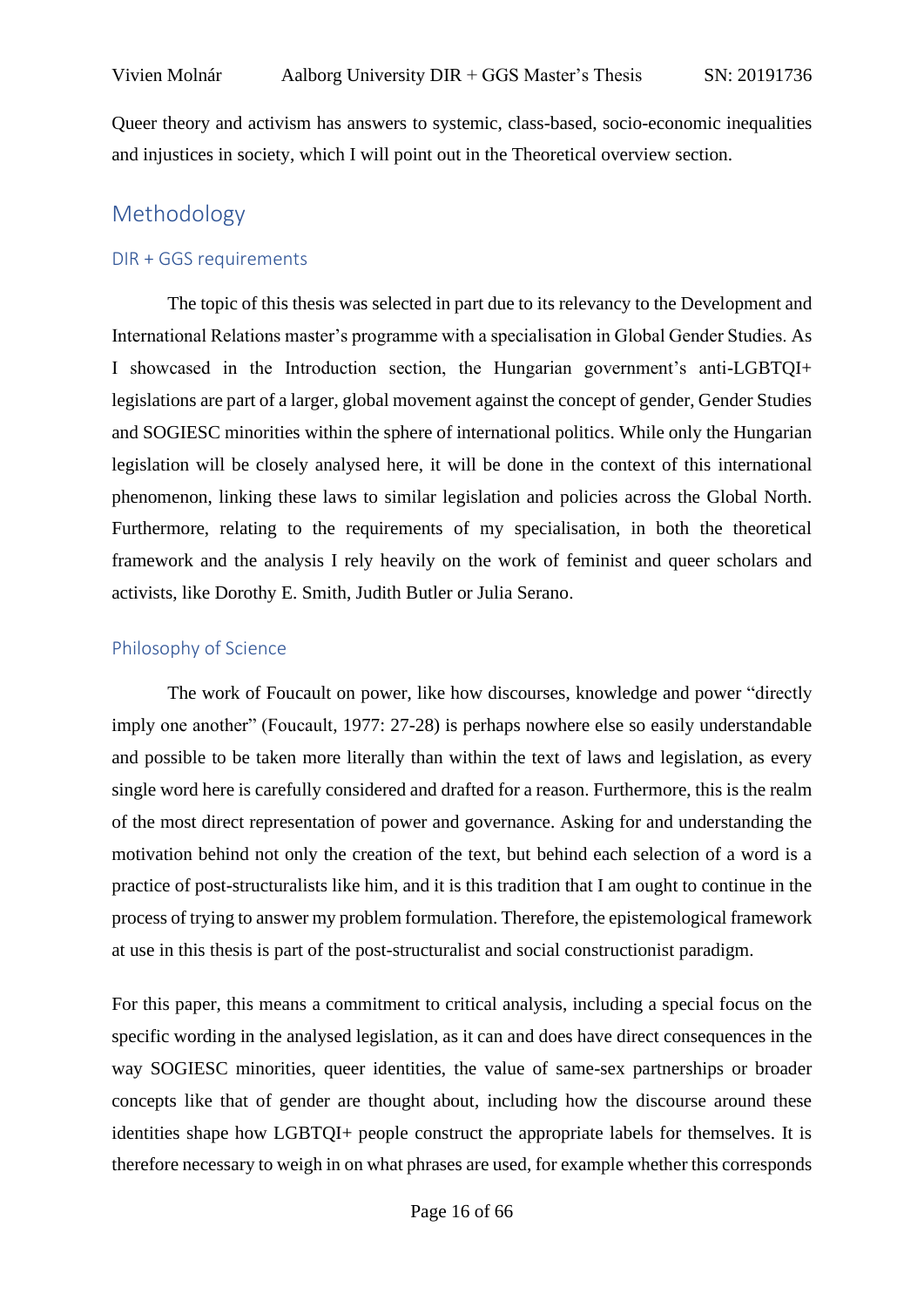to the Yogyakarta Principles plus 10 (YP+10, 2017), some older human rights treaties or principles, or if the usage of language is not in line with either. The results will facilitate an understanding of underlying motivation, which is at the heart of post-structuralism.

#### <span id="page-16-0"></span>Limitations, theory and text selection

After deciding that the main topic of my thesis will be connected to the global antigender movement, it was necessary to limit the scope of the study in certain ways, as examining this phenomenon thoroughly would be outside the limitations of any, one research paper. Due to Hungary's special place in this movement that exceeds the country's usual influence in global politics, and my connection to the country and its language as a Hungarian citizen, it was an obvious choice for me to focus my thesis in this political, cultural, and geographical setting. As the main method of analysis relies strongly on a qualitative research approach to find answers to the given problem formulation, this will also be indicative of this research design. Another limitation that needs to be considered is a temporal one – as the majority of this paper is being written before the 2022 Hungarian elections and referendum takes place, the results and new developments based on these events cannot be considered.

The selection of theories used in this paper are also partially guided by my personal connections to the country and the effects of the legislation at hand. As it is explained in the introduction, while I am not currently a resident of Hungary, as a member of the queer and trans community I am personally affected by the measures introduced in the analysed legislations. To argue for the validity of my research, and for it not to be dismissed as inherently biased and therefore invalid in its findings, this paper presents feminist Standpoint Theory (Smith, 1974; Haraway, 1988) as an argument against the traditional notion of objectivity, highlighting how important situated knowledges can be in coming to the right conclusions. Furthermore, talking about legislation restricting the rights of the LGBTQI+ community is hardly possible without engaging in the discourse and critique of Queer theory (Butler, 1990, 2004; Serano, 2013, 2016; Faye, 2021; Namaste, 2000), using these in the process of understanding the origins of homophobia, transphobia, cissexism and similar forms of prejudices. This is a key step in interpreting how LGBTQI+ people and relationships are problematised by the Fidesz government. Lastly, this thesis operates on the idea that the focus of Fidesz on gender and SOGIESC minorities is not purely an ideological, but also a political choice. To examine this angle, theories on populism (Mudde, 2007, 2019a; 2019b; Moffitt, 2020; Wodak, 2015) are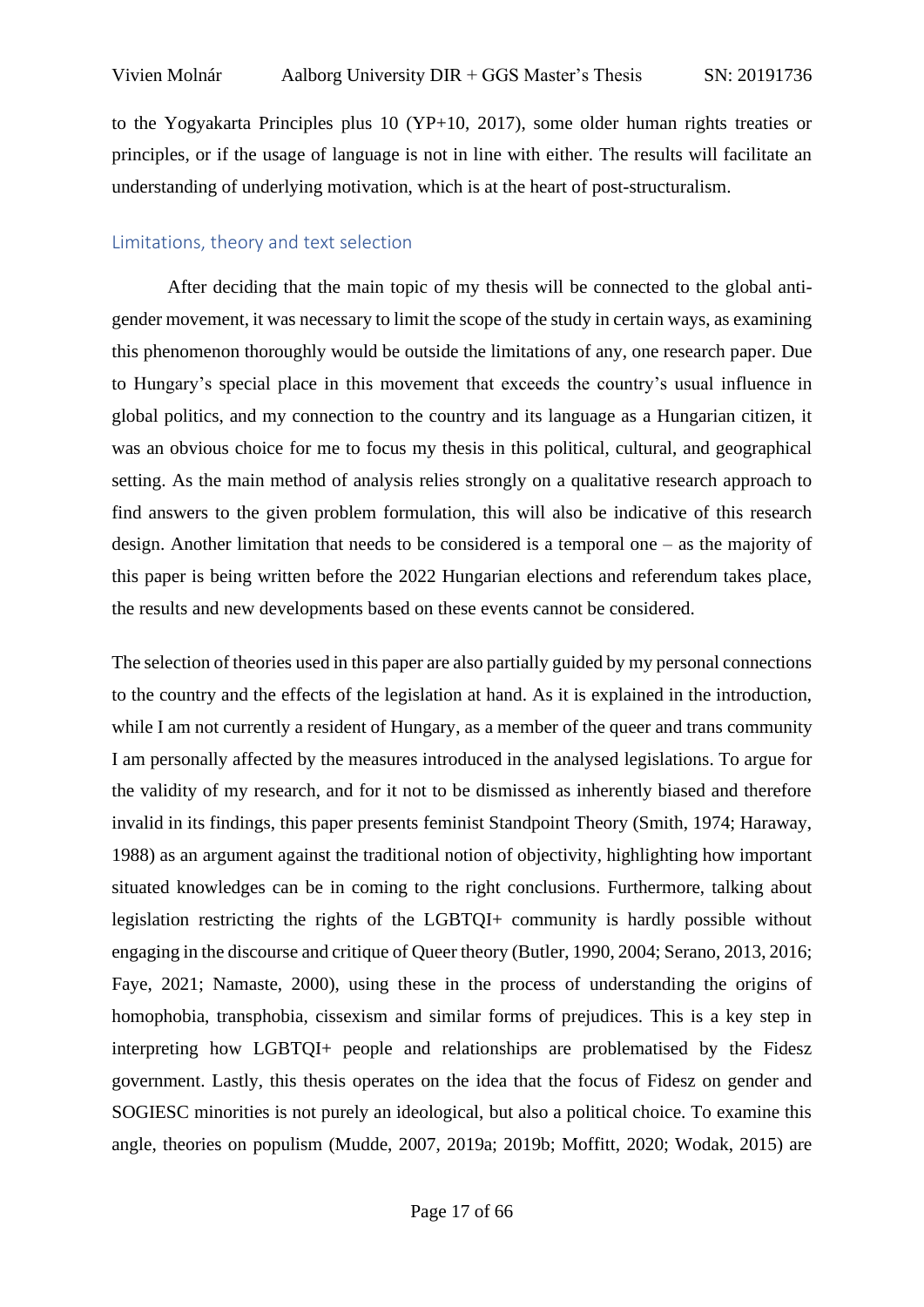also examined and argued here that LGBTQI+ people are othered for political reasons in the populist 'Us vs Them' dichotomy.

Regarding the selection of texts used in the analysis, the analysis uses primary sources as a baseline, namely the legislation discussed here as announced and published in official government sources, like the *Hungarian Gazette*. The translations used in the analysis are unofficial, of my own, and as such they favour precise word and phrase translations over jargon commonly used in anglophone legal texts. The purpose of this choice is to lower the chance of meaning relating to the problematisation to be lost in translation. For ease of use, the key phrasing within the legislation and referendum questions are highlighted in bold, unlike in the official source. Lastly, where the WPR-approach – examined in the next section - requires the usage of sources outside the examined primary sources, for example to examine how the media depicted the debate around the examined legislation, secondary sources are also used. Here, I opt to look at news sources both part of the Fidesz media conglomerate, like *Magyar Nemzet* and those that exist in opposition to it, or rather, independently, like *444.hu*.

## <span id="page-17-0"></span>The WPR-approach by Carol Bacchi and its relevancy to this paper

As stated above, the main focus of this master thesis are the four law changes approved by the Hungarian parliament during the Coronavirus pandemic in 2020-2021 – as well as the questions of the 2022 referendum relating to these -, which target parts or whole of the LGBTQI+ community, restricts their rights or litigate the existence of this demographic as a danger to traditional family values and to the rights of children. Understanding the effects and background of these laws could be a difficult task through traditional policy analysis tools, which see policies and laws as fixing and dealing with existing problems, as reactions to clearly identifiable issues (Bacchi, 2009: 1). This approach limits the understanding of policy to the realm of comparing different possible solutions to a set problem, ignoring the possibility that the laws were created as an answer to non-issues, or that in fact the laws themselves created a problem in the first place.

A more fitting way to look at the Hungarian government's relatively freshly signed anti-LGBTQI+ legislations, I suggest, is through Carol Bacchi's 'What's the problem represented to be?' approach, (WPR-approach from now on). Bacchi understands policies as representations of the specific problems it addresses, and rather than clearly identifiable steps from problem to policy, the goal is to understand how the policy itself plays a role in the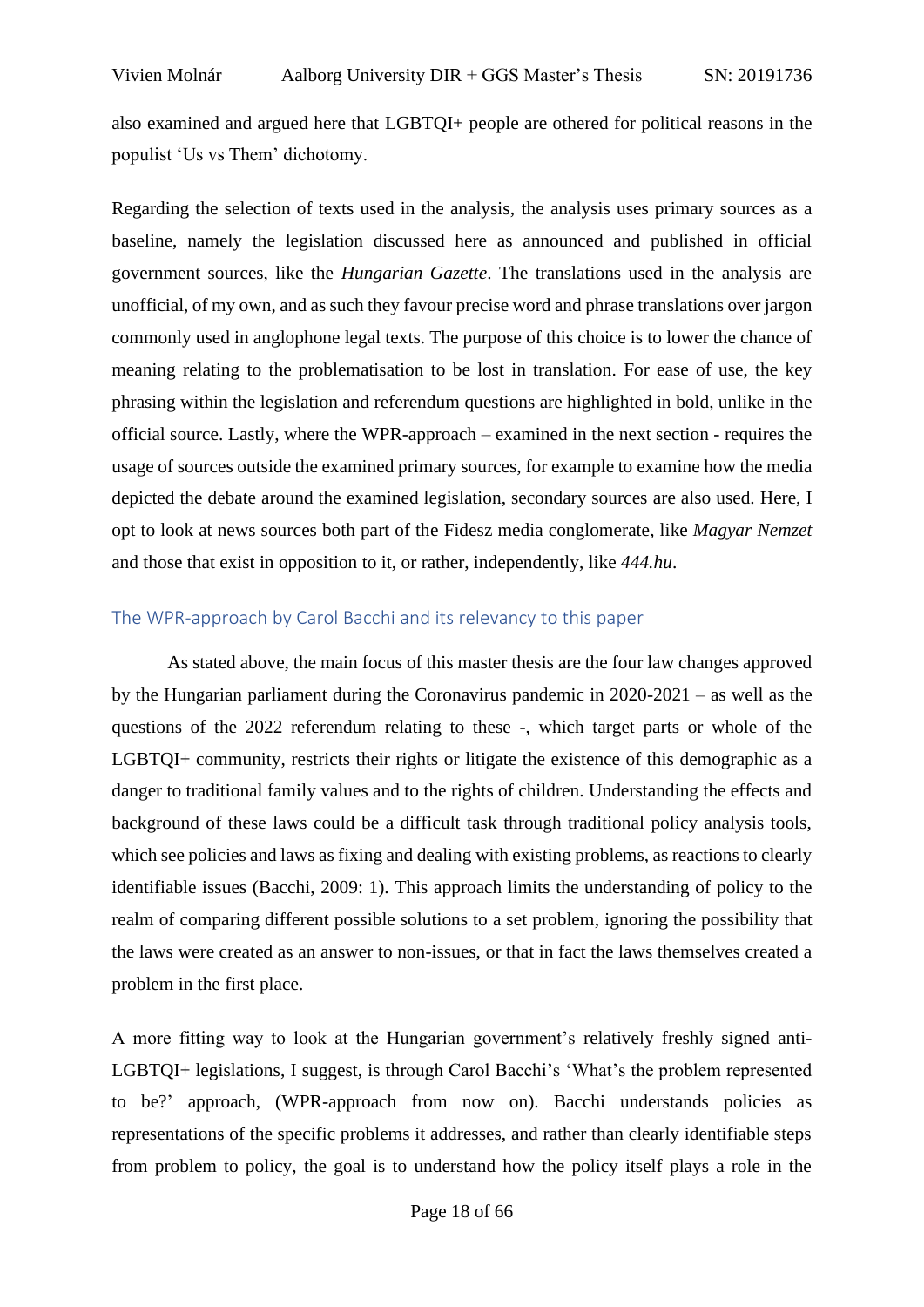creation and definition of a problem (Ibid.) As policies aim to create change, it is implied that something needs to change and as the government is assumed to act in the interest of its people, policies presumably point to an existing set of problems, at least from the government's perspective. However, Bacchi argues that by looking at what a policy says and means to achieve, we can better understand what the government sees as a problem and what underlying assumptions and ideologies play a role in defining problems in certain ways (Ibid.: ix-xi).

Problems therefore here are understood as being produced by policies, as Bacchi puts it "[p]olicies *give shape* to 'problems'; they do not *address* them" (Ibid.: x). Defining the word 'problem' is also important in the understanding and proper use of the WPR-approach, as the word here does not carry its original meaning of something wrong, difficult or of being a puzzle, but "refers simply to the kind of change implied in a particular policy proposal" (Ibid.: xi). Taking the first of the four laws affecting the LGBTQI+ community in Hungary as an example, in §33 of the omnibus law handed in for consideration on 31 March 2020 and of which came into effect in June 2020 (Appendix A), the wording of sex/gender<sup>2</sup> on official documents was clarified to be sex assigned at birth and defined as scientifically defined and unchangeable. This points to the problem addressed being the previous understanding of sex/gender as something that can be changed, which provided trans and intersex people the option to correct their wrongly assigned gender at birth. The focus when analysing policies such as this becomes what assumptions and societal biases made it possible for the government to come up with this policy and the other two laws targeting the Hungarian queer community.

This leads us to the actual policy analysis tool of Bacchi's WPR-approach: six interrelated questions to be applied and investigated one after another to dig deeper into the problem that the analysed policy or law problematises. I will quote the questions here together, and I will also individually explain their rationales in a deeper sense, including the tool of analysis needed to the answer specific questions, as this is necessary methodologically to be able to reproduce the results of this thesis.

What's the problem represented to be?: An approach to policy analysis

- 1. What's the 'problem' […] represented to be in a specific policy?
- 2. What presuppositions or assumptions underlie this representation of the 'problem'?

<sup>&</sup>lt;sup>2</sup> In Hungarian there is a lack of clear distinction between the words sex and gender as "nem" is often understood as either, depending on context. Thus, I opt to use both words conjoined with a '/' where necessary.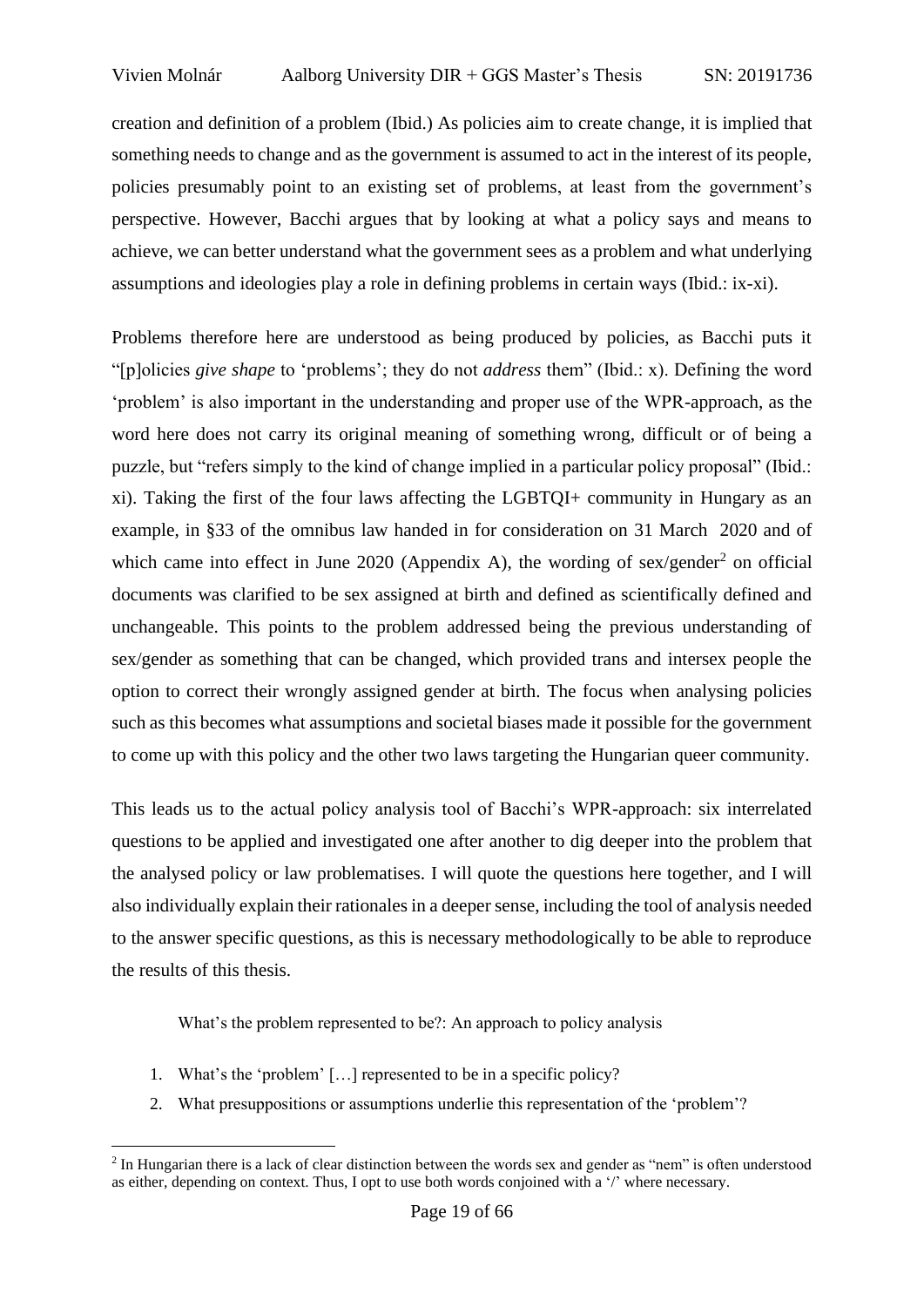- 3. How has this representation of the 'problem' come about?
- 4. What is left unproblematic in this problem representation? Where are the silences? Can the 'problem' be thought about differently?
- 5. What effects are produced by this representation of the 'problem'?
- 6. How/where has this representation of the 'problem' been produced, disseminated and defended? How could it be questioned, disrupted and displaced?

Apply this list of questions to your own problem representations. (Bacchi, 2009: 2)

**Question 1** provides the basis for the whole analysis as it pushes us to define the problem implicitly existing within the policy itself (Ibid.: 2-4). This is a process of working backwards from a proposed solution, to find out what the writers of such solution – policy or law – could have thought the original problem was. It is a logical equivalency that the solution one proposes stems from their own understanding and assumptions of the problem. This way policy and lawmakers are not thought of as fixers of problems that exist immutably like Kant's moral maxims (Allison, 2011), but as people with their own biases, assumptions and beliefs which clearly affect the way they work, and thus the way problems are represented by them.

With **Question 2** starts the real analysis of the examined policies, as here we start uncovering the societal wide beliefs and assumptions that are simply taken as 'normal' and as such play a part in the interpretation of the problem at hand. This critical analysis builds upon the work of Michel Foucault, to uncover the epistemological and ontological origins of the knowledge used to create analysed policy. The focus is not on personal and political views of the policy makers, but on "what meanings need to be in place for something to happen" (Ibid.: 5). Bacchi refers to this as 'conceptual knowledge' and defines it as certain meanings and understandings that make a problem formulation to make sense (Ibid.). The goal here is to start uncovering what is left unquestioned within the formulation of a problem a policy creates and to use this to build on this for Question 3 and 4 especially. When talking about laws and policies targeting the LGBTQI+ community, it is inevitable look at the history of queer oppression and liberation, including the medicalisation and criminalisation of homosexual and trans identities, as these underpin the Foucauldian archaeology of words at play (Ibid.).

A sub-tool within the WPR-approach that is used here is discourse analysis. Bacchi says that as policies are about meaning creation, "it is useful to engage in a form of discourse analysis, identifying and interrogating the binaries, key concepts and categories within a policy" (Ibid.: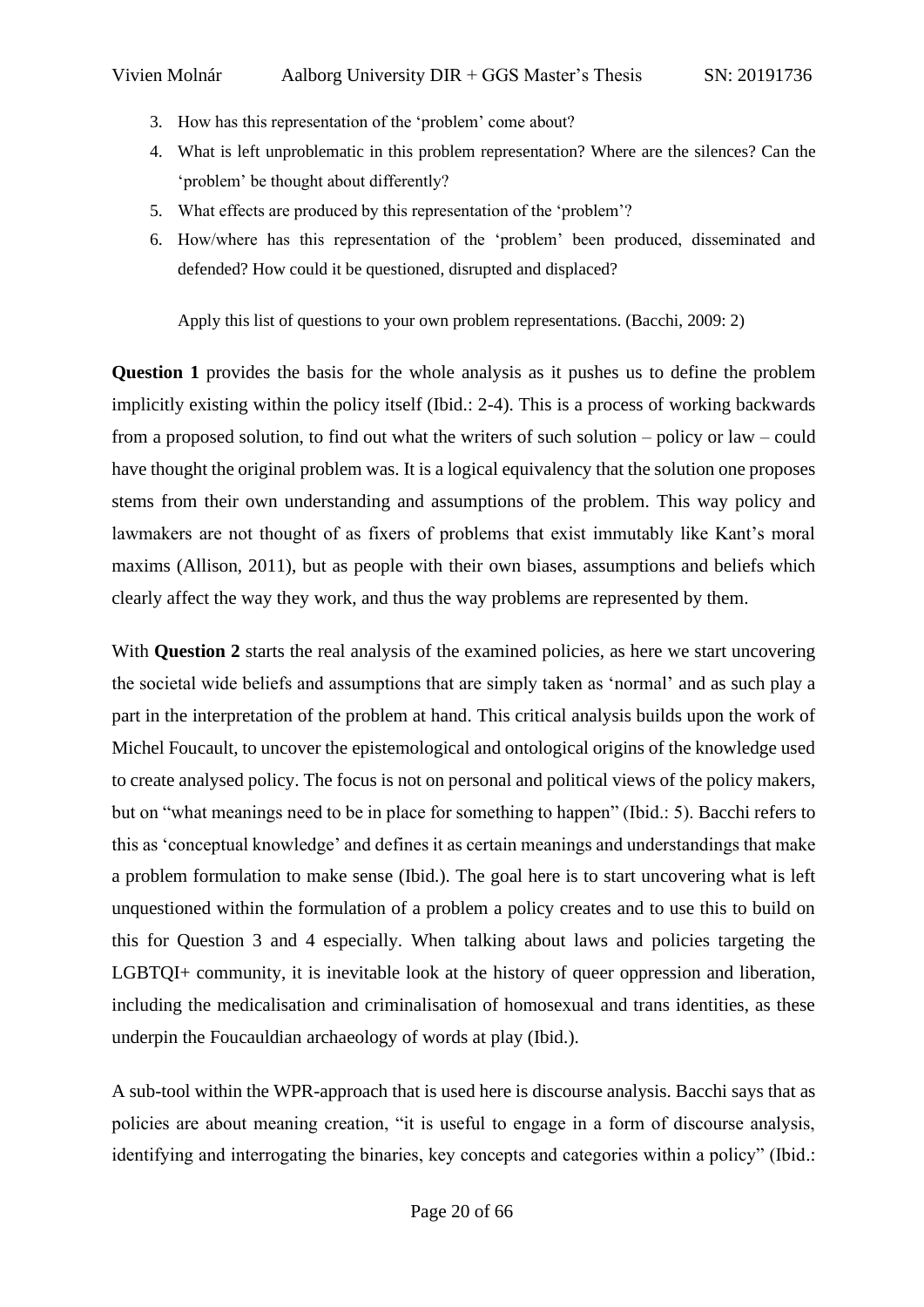7). Binaries are key components of policies, laws and public discourse, as they define who is included under their scope, like citizen/foreigner, public/private, heterosexual/queer, cisgender/trans. They are mutually exclusive categories and the relationship within these categories is often hierarchal, one clearly interpreted as more important, privileged or valuable. When it comes to the laws analysed in this thesis, it is inevitable to pay attention to the privileging of heterosexual relationships and cisgender identities, compared to homosexual relationships, trans and intersex people, as well as in the portrayal of queer people's ability in general to be caregivers to children (Ibid,: 7-8).

This leads us to some of the key concepts that needs identifying under **Question 2**. Key concepts are abstract labels to phenomena that are understood in certain ways (Bacchi, 2009: 8). They are socially constructed in their nature, but there is also an individualised understanding of what these labels, concepts cover. In simpler terms, we can think of them as buzzwords that pop up in legislation, often without much explanation of what is exactly understood under them. In the case of the Hungarian anti-LGBTQI+ legislations, terms like 'self-identity', 'biological sex' or 'morality' appear recurringly, but without their definitions. What defines biological sex exactly? Chromosomes or primary sex characteristics? What moral philosophy paradigm is the one that is newly enshrined into the Hungarian constitution? Understanding the underlying assumptions that lead to the birth of these pieces of legislation, we ought to understand what meanings exactly are assigned to these concepts (Ibid.).

Governing is achieved through categories, especially through people categories. These define who certain legislation relates to in particular. However, these are also socially constructed in their nature, and it requires investigation to uncover how different people and behaviours are sorted into these categories and how those labels are acquired. A classic example of this can be found in Michel Foucault's *A History of Sexuality* (1990), where he argues that while same-sex activities and relationships have always existed, sorting people who engaged in same-sex activities as homosexual – a term in fact first used by a Hungarian journalist in 1869 (Nagy, 2013) - and those who did not as heterosexual is a relatively new invention. Foucault sees this organising of behaviours as a tool of exerting control, of governing (Foucault, 1990).

**Question 3** gives us the task of identifying the history – the temporal path to the origin - of the problem representation, and to uncover which decisions, which changes in the thought paradigm of the problem lead us to the current day, with the current representation of the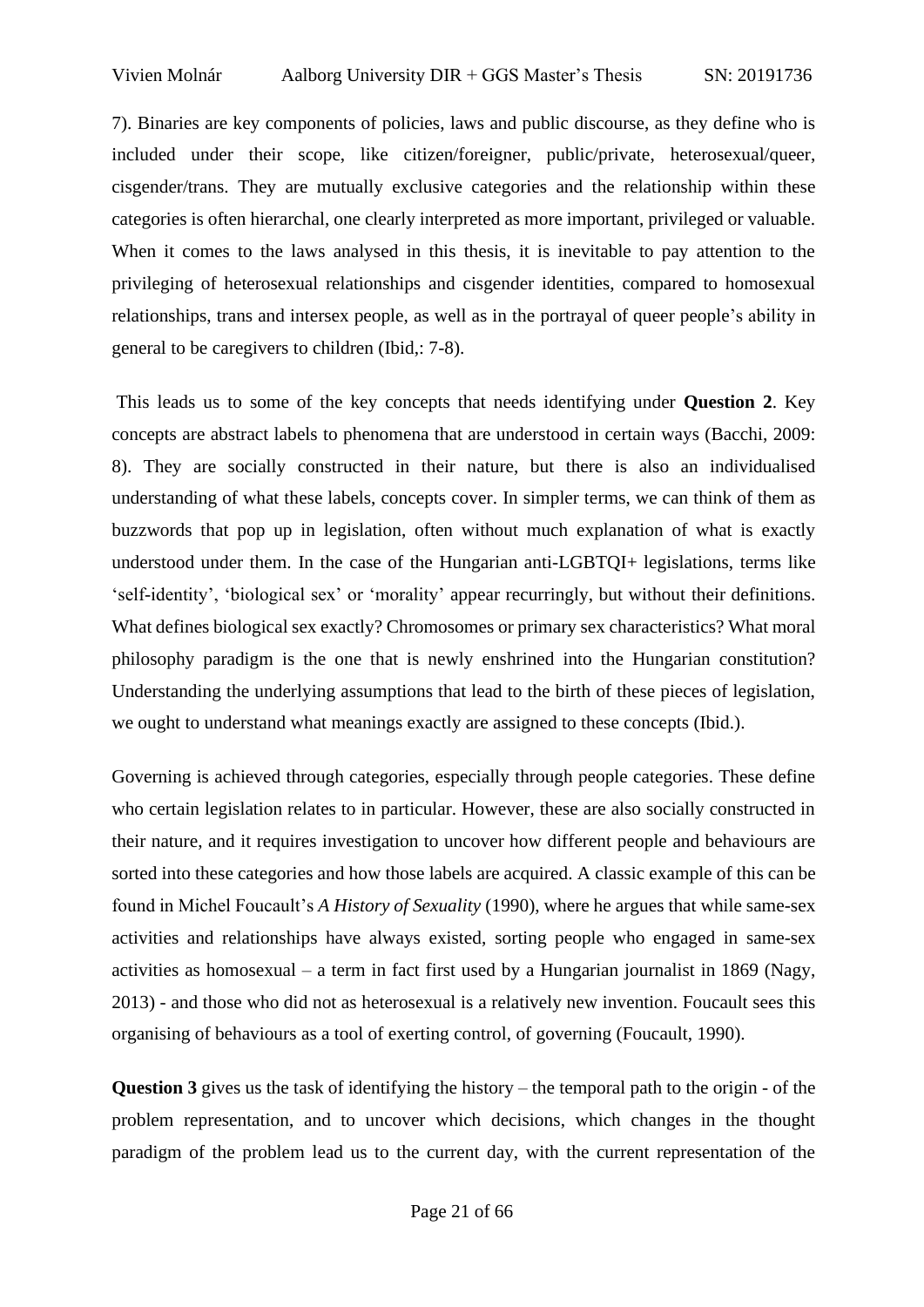problem within our analysed laws (Bacchi, 2009: 10-11). We need to destabilise our existing assumptions, as problem genealogies are rarely clear, straightforward lines (Ibid.). We could assume that like many on the far-right, Fidesz always thought of homosexual relationships as invalid and lesser in value than heterosexual ones, however this assumption could lead us to miss the fact the official party communiqué about gay rights went through massive changes in recent years. As the analysed legislation are results of the broader climate and public opinion on LGBTQI+ rights, we must also examine the history of all legislation concerning queer people in Hungary, from the first mentions and criminalisation to decriminalisation and improvement in legal recognition, to the second, third and fourth Orbán government's specific actions. The focus is on understanding how the problem representations found within these laws came to be the dominant ones, and how things could have turned out differently (Ibid.: 11).

From **Question 4** onwards, attention is shifted from what is within the problem representations, to realm of what is left out, to the "gaps and silences" (Ibid.: 12). Here, the critical analysis of the WPR-approach starts to materialise. As through the first three questions we come to understand how the problem representation came to be and what were the ideas and mechanisms that enabled its existence, we can also uncover all that is missing or fails to be problematised. What we can achieve here is not only to show that not everything has been considered in the creation of a policy, but rather that the way the problem is represented within it leads to inadequacies in the said policies' ability to address certain issues. One example that was commonly brought up by both LGBTQI+ organisations and case workers within the adoption system was the problematic nature how the banning of single parents and same-sex couples from the ability to adopt overwhelmingly affected children who are racialised, Romani and/or who live with disabilities (Kálmán, 2021). As these children are often refused by married heterosexual couples at the top of the adoption waiting lists, their most likely way out of the orphanage system had been the single parent candidates and those in same-sex relationships, which has now been closed (Ibid.).

This has already put us on track towards understanding **Question 5**, which investigates the effects of the specific type of problem representations within policies. The critical lens of the WPR-approach is not interested in outcomes in the statistical, classic sense of policy analysis, but rather in more subtle ways certain policies shape our world (Bacchi, 2009: 15). As the above-mentioned examples have shown, the unique strength of the WPR-approach is in uncovering the forms of harm done that might be unforeseen by the policymakers, as well as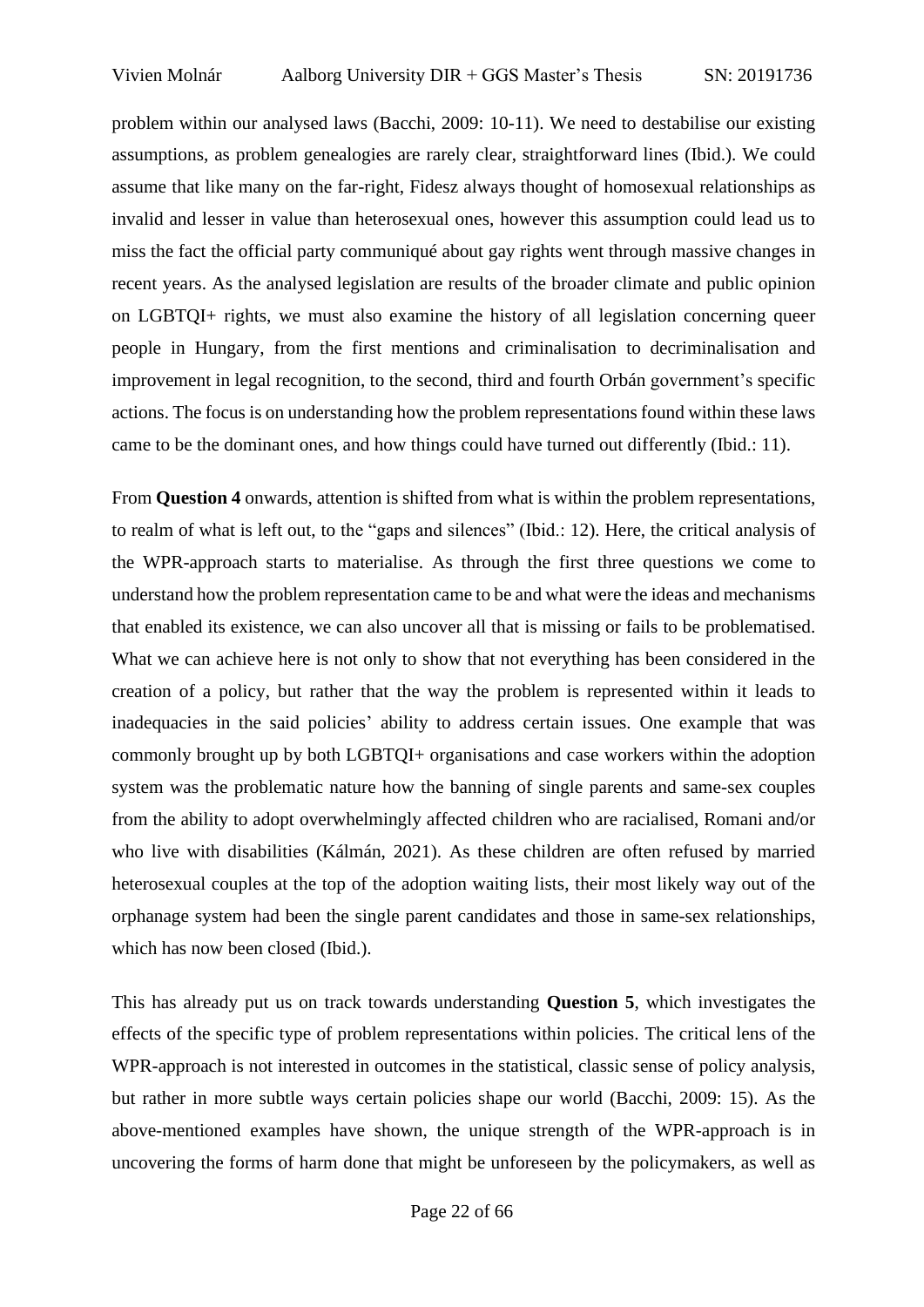that which is invisibilised by the omission of certain perspectives. The feminist nature of Bacchi's policy tool is highlighted here, as a gender perspective within the analysis is encouraged, as well as the use of poststructuralist theoretical lenses like Queer theory (Ibid.).

Bacchi identifies three specific areas where effects of problem representations are to be looked at: discursive, subjectification and lived effects (Ibid.). The first one, discursive effects relate to the findings of earlier questions highlighting silences. It is also closely related to the Foucauldian struggle for power over who can participate in discourse, and how the questions that are asked and allowed to be asked shape power-relations in society. When a problem representation frames an issue in a certain way and pinpoints a problem in it, other points of views are no longer considered. This is why it is so important that in our approach, we think outside of the box created by the problematisation, enhancing the boundaries of what our social analysis can uncover (Ibid.: 16).

Subjectification effects mean the inevitable practices of ourselves "becom[ing] subjects of a *particular kind* partly through the ways in which policies set up social relationships and our place (position) within them" (Bacchi, 2009: 16). This is similar to the idea of standpoint feminist theory and the concept of bifurcated consciousness, discussed in the next chapter (Smith, 1974). Policies are tools to govern over us, and as such they often define our place, our standpoint in society, through which we come to understand the world around us, as well as ourselves (Foucault, 1977). When queer and trans identities are marginalised in some form, which could be criminalisation, pathologisation or through more covert ways, like not recognising same-sex relationships with the same privileges as what heterosexual couples are afforded, this can lead people part of these communities to internalise the way their identities are problematised in law. This can also lead to members of communities to be pitted against each other, one group appearing unproblematic, while the other at fault for their own marginalisation. A relevant example of these "dividing practices" (Bacchi, 2009: 16) would be how the Hungarian Speaker of the House went on record to explain what the difference according to him – and likely among many on the Hungarian far-right – is between a "normal homosexual who knows what the order of the world is and [...] doesn't look at himself necessarily as an equal" (Kövér as cited in Herczeg, 2019) and those members of the LGBTQI+ community who attend Pride marches and campaign for marriage equality or the right to adopt. The latter group is depicted as unreasonable and irresponsible, being the ones to blame for the existence of marginalising legislation. This allows the government to portray itself as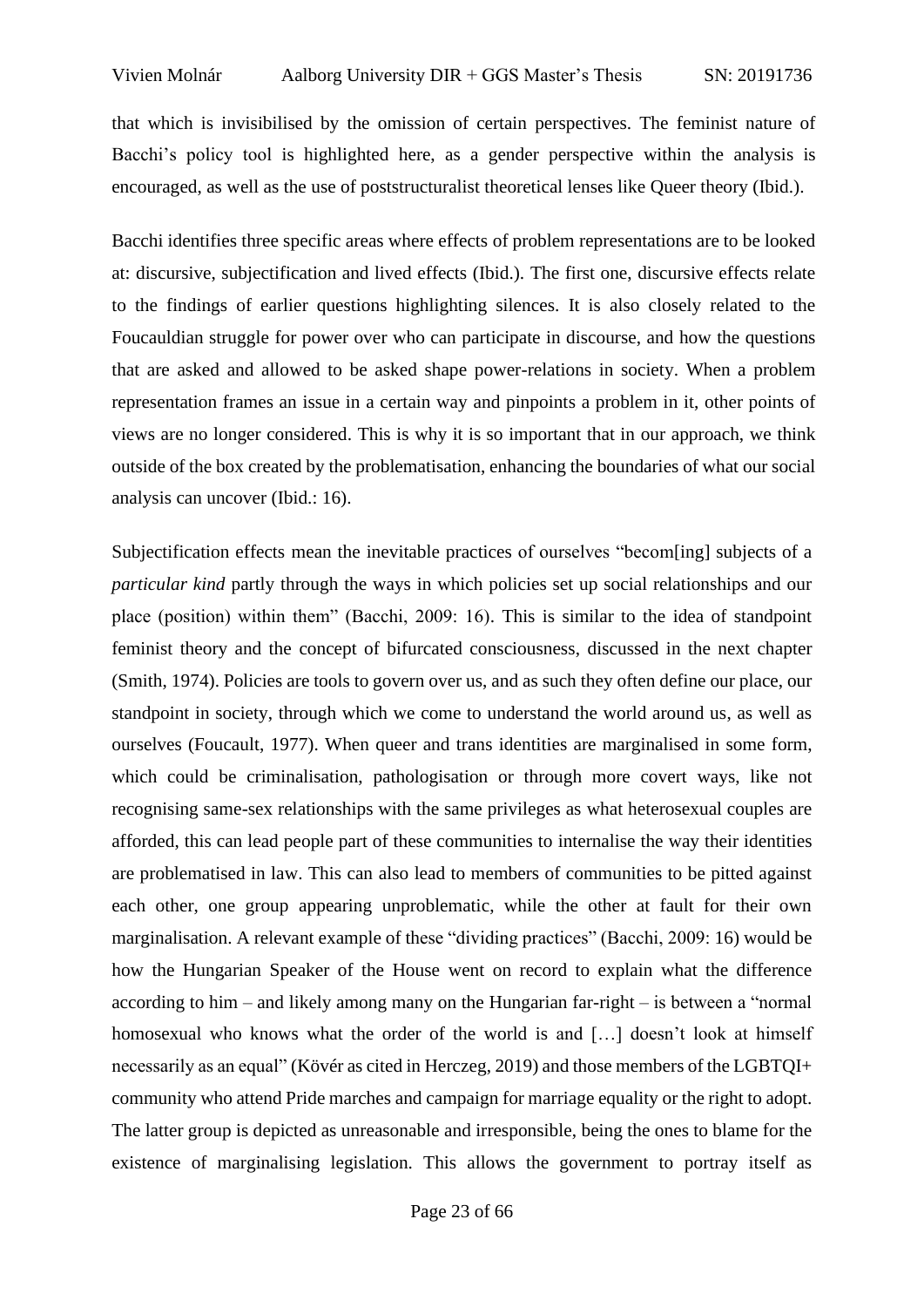benevolent, acting in unison with some part of the targeted community, and in 'protection of children' (Bacchi, 2009: 17).

The third area, lived effects is probably to easiest to grasp, as it is closest to the traditional way of analysing policies, by looking at the material impact of them (Ibid.: 18). However, what distinguishes the WPR-approach here from other methods, is the focus on the indirect effects – the ones created by the way the problem behind the policy is presented – and not on the 'solution' provided by it. For example, we have little interest in examining the direct effects of changing the definition of sex/gender on official documents, but it is incredibly important to highlight how it affects members of the trans and intersex communities, who despite not even being explicitly mentioned in the official wording of the law change, are the ones experiencing its material effects.

With **Question 6**, we turn back towards our findings in Question 3 and use it to round up our analysis. There, we will have seen the history of the evolution of the problem representation, and through this in Question 6, we analyse how the current problem representation became the dominant one (Ibid.: 19), for example with peculiar attention to the use of the governmentfriendly media conglomerate in Hungary. As part of Bacchi's critical approach, "the question of possible resistance also needs to be addressed" (2009: 19). It is likely – due to my own bias and personal relationship to the analysed laws - that large parts of the problematisation found during the analysis will be deemed harmful, and as such I will suggest a possible replacement for them, where appropriate. This attempt at disrupting the damaging problem representations comes partially from my earlier stated situatedness within this discourse, but I will not shy away from self-reflection and analysis. This is something the WPR-approach requires of its user anyway (Ibid.).

In the following section, as a last stop before jumping into the analysis, I will provide a theoretical overview of Standpoint feminism and feminist objectivity, Queer and gender theories and of populism, particularly on the far-right that I grounded my research in.

# <span id="page-23-0"></span>Theoretical overview

# <span id="page-23-1"></span>Standpoint theory and feminist objectivity

Feminist standpoint theorists like Dorothy E. Smith and Donna Haraway have since the 1970s challenged and recontextualised an often taken for granted principal of scientific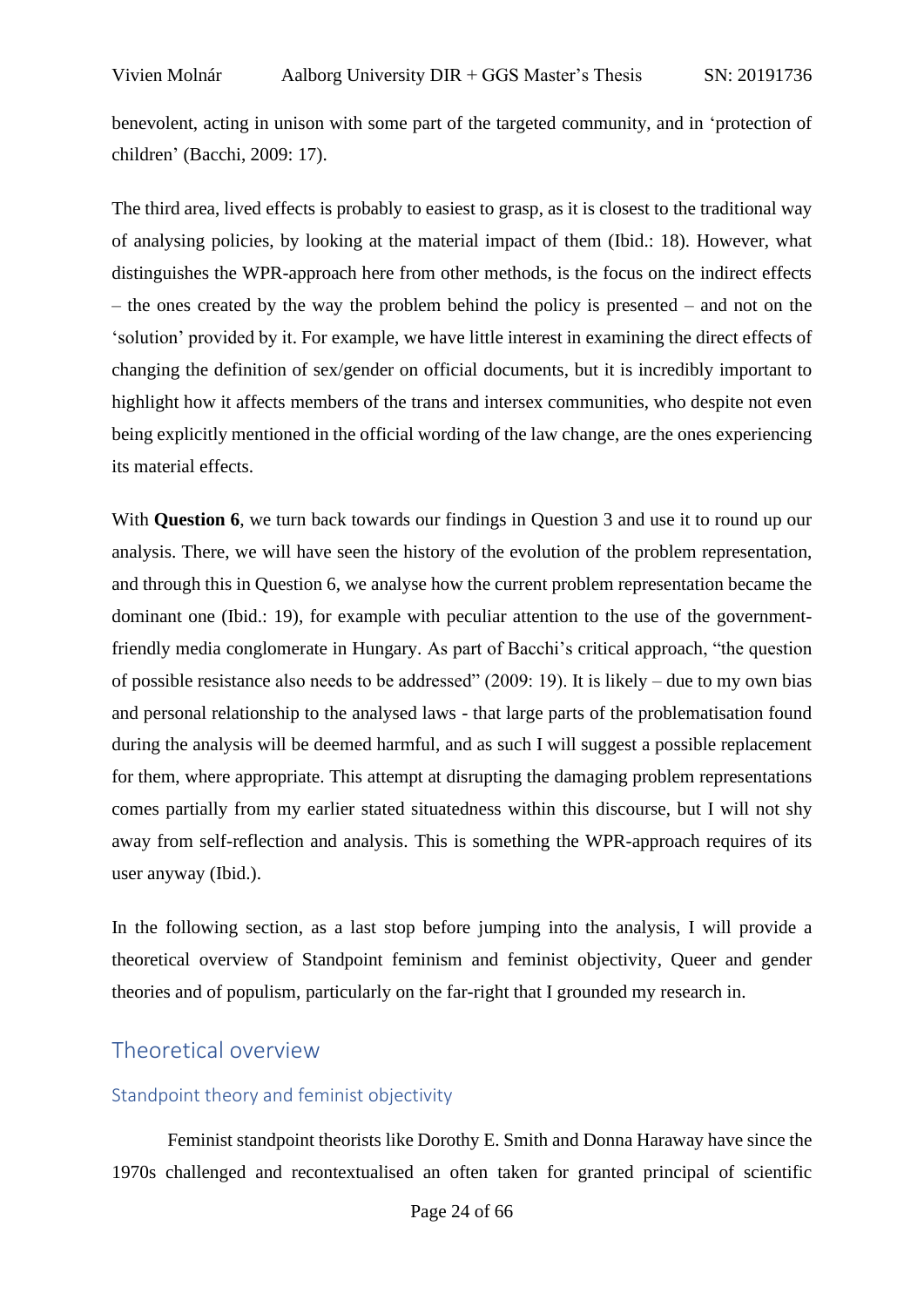research – objectivity. Developed from Hegelian and Marxist traditions focusing on the slave/master and proletariat/bourgeoisie dichotomy, feminist scholars particularly during the second wave built Feminist Standpoint Theory as a contribution to Epistemology, Methodology and Philosophy of Science (Bowell, 2011). The centre tenet in Standpoint theory is that knowledge is situated, meaning that there is not one way to see and experience the world, but rather individual people with different places in society – particularly in regard to their place in the hierarchical ladder based on socio-economic power – have different focuses and levels of awareness. In this system of situated knowledges, those who are for some reason subject to oppression - in the case of Standpoint feminists it is women under the patriarchy – have a better awareness of social structures that contribute to their subordination and therefore they should be the one whose perspectives the researcher needs to situate themselves in, at the same time embracing their own lived experience as a valid starting point (Ibid.).

This interest in the world and knowledge comes in both a macro and micro level (Marshall, 2013). On the macro level, Standpoint theory aims to highlight the systemic means of oppression for the subordinated, investigating how patriarchal social structures work for the benefit of men and ensure their remaining in power, while at the same time pervasively working in upholding the structures that create this hierarchy in the first place. At the same time on the micro level, the everyday experiences of the subordinated the group are also highlighted. This is a sort of clashing of different epistemological paradigms. On the one hand, there is a positivist need to "have simultaneously an account of radical historical contingency for all knowledge claims and knowing subjects, a critical practice for recognizing our own "semiotic technologies" for making meanings, and a no-nonsense commitment to faithful accounts of a "real" world" (Haraway, 1988: 579), which in turn is much more in line with social constructionism. Haraway argues that this duality creates a 'feminist objectivity', which she then says relies on the use of situated knowledges (Ibid.: 581).

Smith (1974) and Haraway (1988) thus both argue that research should not be done from the metaphorical 'outside' looking in, but by placing ourselves as researchers in the perspective of the subjects of the research. Furthermore, that separating ourselves from our biases and experiences in the name of traditional objectivity creates a 'bifurcation of consciousness' (Smith, 1974: 9), which in the Marxist sense alienates us from the research. As standing outside of a world that is socially constructed is impossible, Smith says that we should embrace being in its centre. "[P]lacing the [researcher] where she is actually situated, namely at the beginning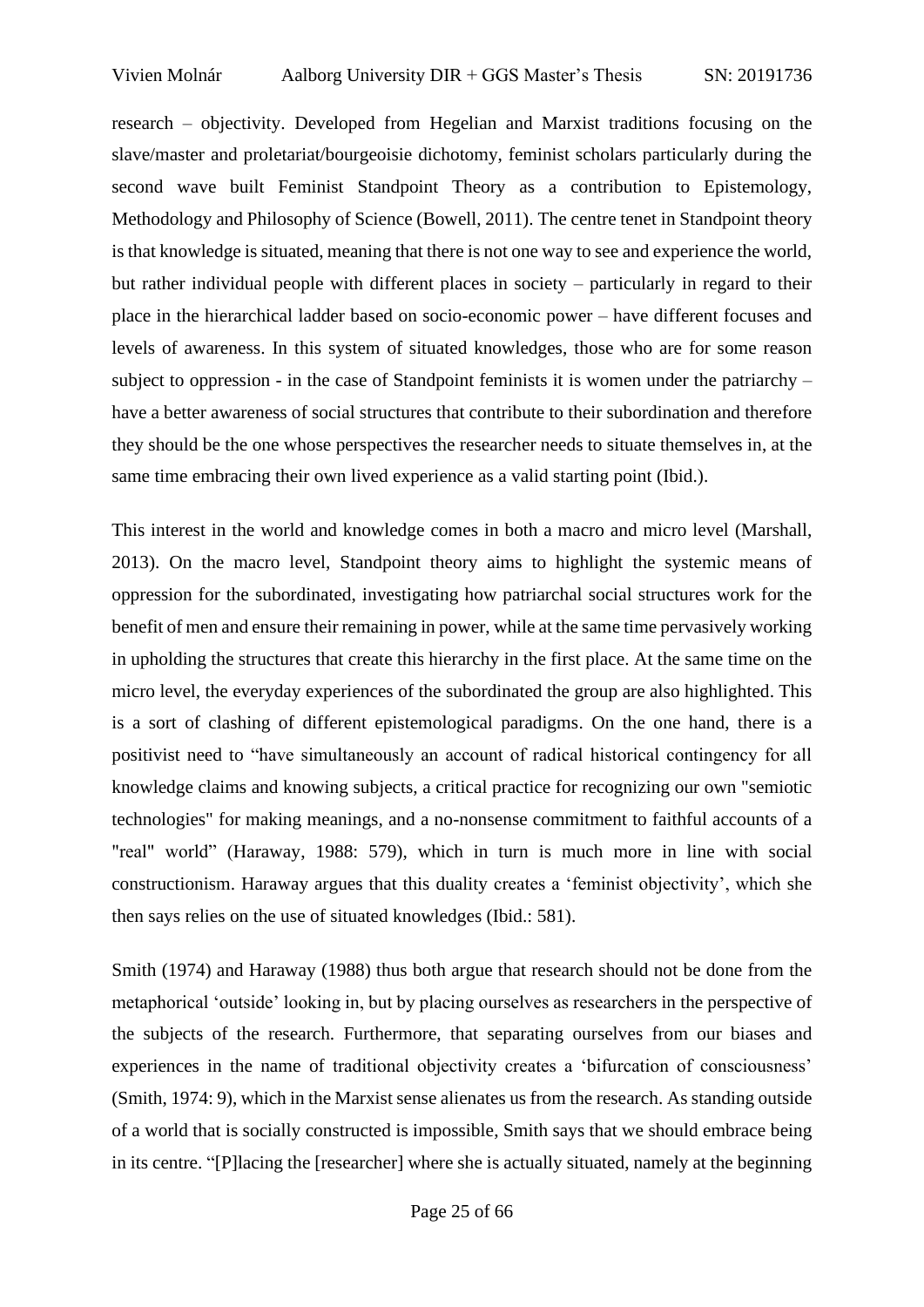of those acts by which she knows or will come to know; and second, making her direct experience of the everyday world the primary ground of her knowledge" (Smith, 1974: 11). This way personal relation to the subject matter stops being a burden which disqualifies from the engagement with certain topics in the name of inherent bias, and rather becomes motivation and encouragement to embrace the insight provided by the situated knowledge.

Although Smith and Haraway talk about the relations of governing through a gendered perspective, in terms of the socio-economic power imbalance and struggle between men and women, Standpoint theory is also useful and applicable in the context of other minorities or subordinated groups. In fact, a somewhat similar idea to bifurcated consciousness was first coined by W. E. B. du Bois, with reference to the experiences of black US Americans in the pre-civil rights era (Marshall, 2013). Similarly, the use of Standpoint theory can be warranted in a wide, intersectional viewpoint (Crenshaw, 1991), constituting not only of gender, but its related categories, namely race, nationality, sexuality, class, ability and so on.

In respect to this thesis, Standpoint theory was chosen and is used to uncover the perhaps silenced perspectives and experiences of LGBTQI+ people in Hungary who are albeit targets of the analysed legislation, were mostly or entirely left out of its drafting process. Unlike some of their Western European counterparts as right-wing government parties - like the Conservatives in the United Kingdom -, Fidesz has no openly LGBTQI+ members of parliament, and as recently as 2020, the outing of a prominent member of the party as queer, József Szájer, lead to his disgraced removal from the party and the public sphere (Németh & Walsh, 2020). This makes it likely that the problematisation seen within these laws came solely from the perspective of cisgender heterosexual MPs.

By using Standpoint theory, I attempt to recentre this discourse on those personally affected by these legislations. For this, my lived experience and perspective as a queer trans woman, and as an activist with many connections within this community will serve as a useful starting point during the analysis. This close proximity to the issue without Standpoint could be seen as a hurdle in search of objectivity, but instead it can be recognised as a position of epistemic privilege, which arose through the collective political struggle for recognition of the communities I belong to (Bowell, 2013). This also means that my standpoint in this subject area is not individualist, but rather relies on the acknowledgement that my point of view is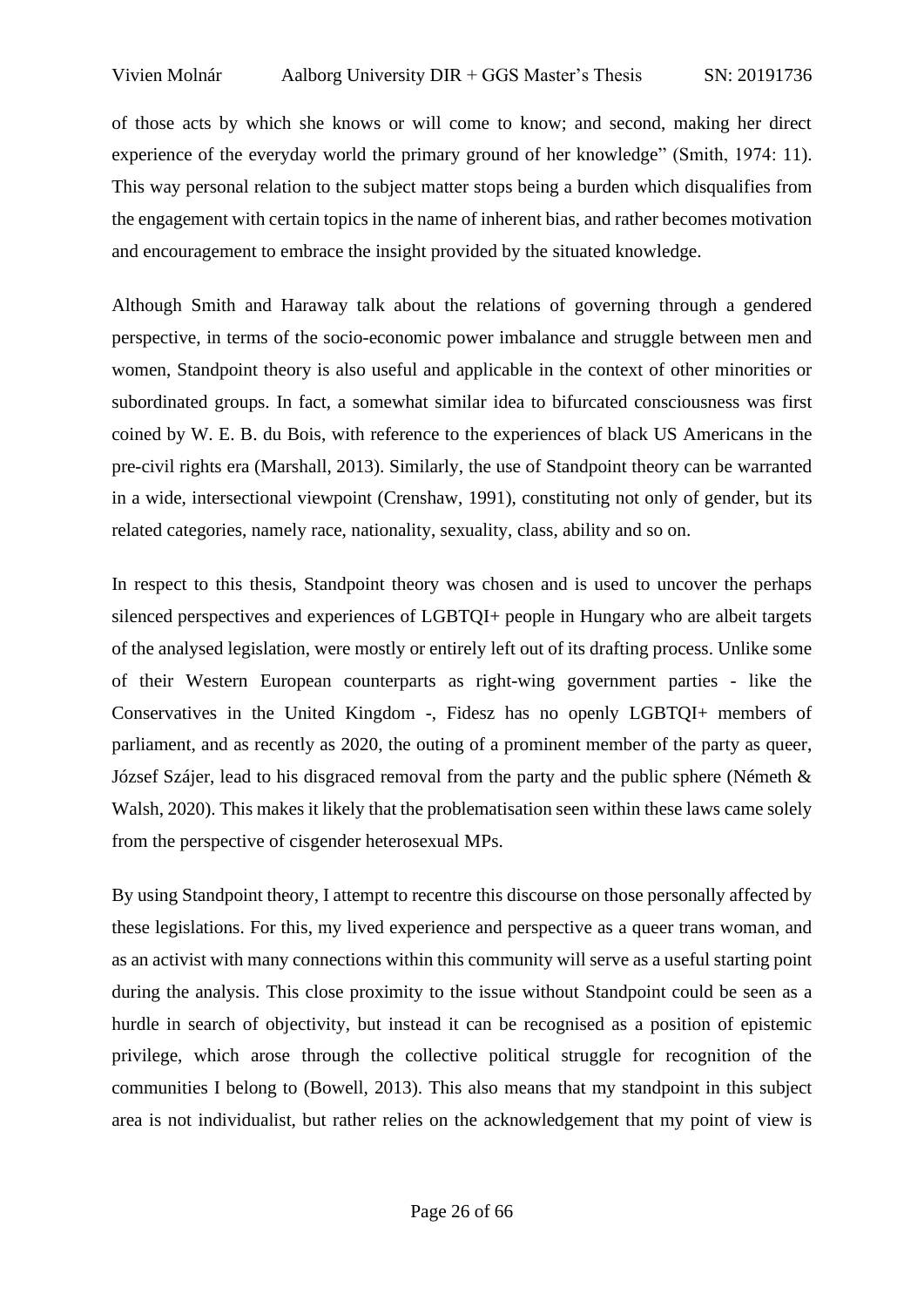shared by many in the Hungarian LGBTQI+ community, thus reclaiming our status of being in control over own knowledge (Ibid.).

#### <span id="page-26-0"></span>Queer and gender theory

Queer Studies as an independent field in academia branched out from Women's, Lesbian and Gay Studies, while at the same time originating in the activist work and political struggle of queer people from the Stonewall riots to AIDS-crisis era. This interconnectedness with active political struggle is a key attribute of the field, as even the usage of the world 'queer' marked a deliberate separation from normative ideas about sexuality. It is a reclaiming of a slur used commonly to other same sex attracted people, as well as gender nonconforming and trans identities, while in its literal meaning also signals a drift away from what is seen as traditional. According to Judith Butler, author of Gender Trouble (1990) which is commonly marked as a starting point of Queer Studies, at the heart of Queer theory and 'gender' is the act of seeking "a form of political freedom" (Butler, 2019).

Precursors to queer theorists are authors like Simone de Beauvoir and Michel Foucault who recognised the socially constructed nature of labels around sex, gender and sexuality. The sentence "One is not born, but rather becomes, a woman" (Beauvoir in Butler, 1986: 35) challenged the hegemonic belief that our assigned gender at birth determines the lives we are supposed to live (Butler, 2019). Butler placed the gender nonconforming, butch body in the centre of their analysis of gender norms and introduced the theory of gender performativity. This theory early on was often misread or mischaracterised, sparking serious, decades long debates over its perceived dismissal of trans identities (Namaste, 2000; Serano, 2007), but at the same time also enabled and created space for these discussions within academia and trans inclusive feminism in the first place. Butler's theory of performativity suggests that "bodies are produced by discourse rather than being the sources of discourse" (Halberstam, 2018), emphasizing that gender is separate from our bodies, and thus should be thought about outside of the male and female binary (Butler, 1990). Especially since it is convincingly argued that even the discourse on biological or anatomical sex shows signs of social construction, "medical, familial, and legal authorities play a crucial role in deciding what sex an infant will be" (Butler, 2019).

As an example for the socially constructed nature of gender, a person having been assigned female at birth does not predestine them to possess qualities typically associated with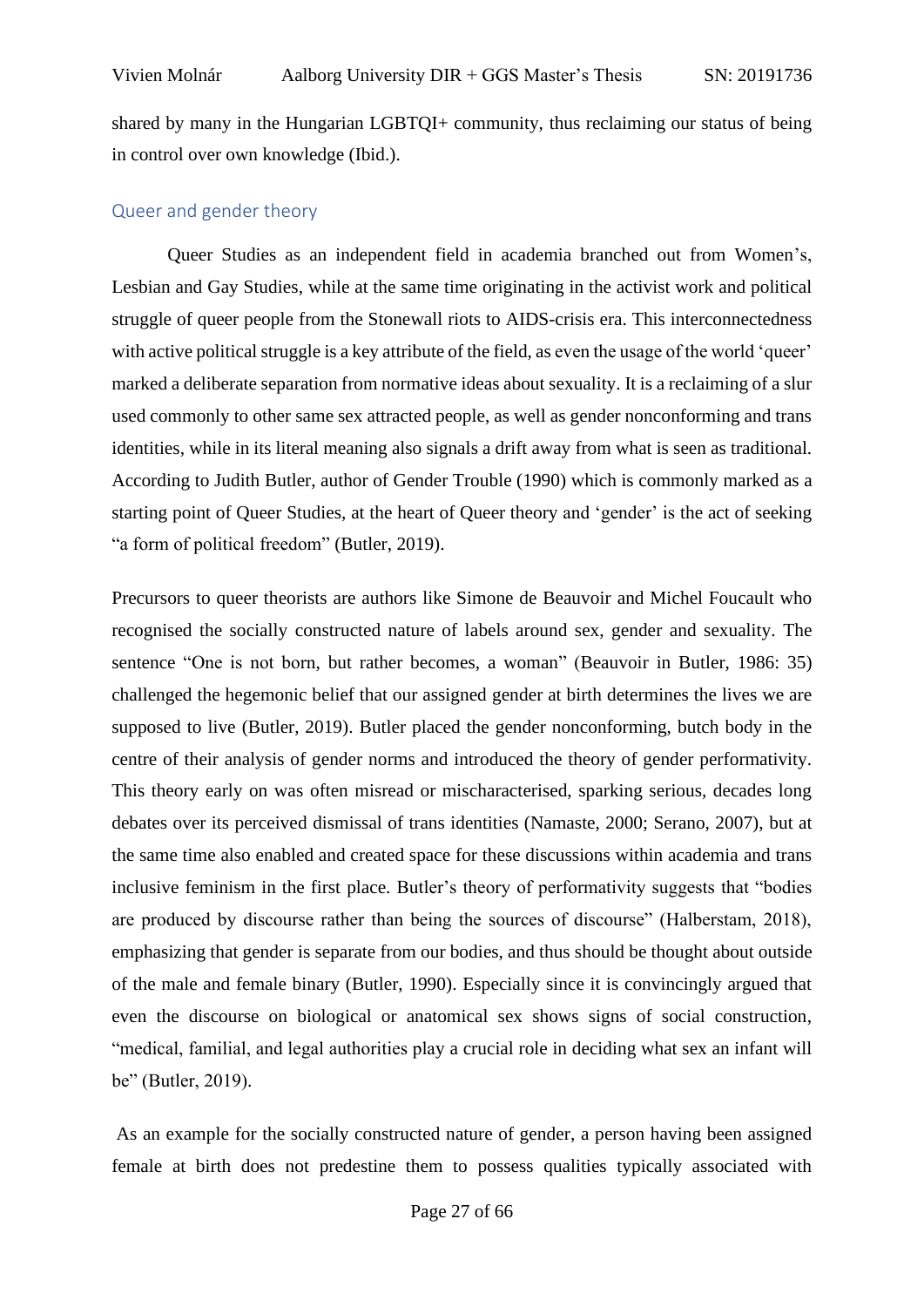womanhood, nor to take on tasks that are often claimed by particularly the right-wing actors in the anti-gender movement to be biologically assigned to women, like motherhood. Indeed, the increasing visibility of trans and non-binary people in society mixed with the developing field of research into pre-colonial third gender and/or non-binary identities like the Mahu, twospirits, hijras and sworn virgins are clear examples that the assigned sex at birth does not even, and nor did it ever, perfectly determine the gender a person gets to live as either. This highlights the inadequate nature of biological determinism, a position shared largely among the global anti-gender movement (Mudde, 2019a). Serano (2007, 2016), albeit an early critic of gender performativity like many in the field, also builds on Butler's theory to present her 'intrinsic inclinations' model of gender. At the centre of this model is the idea that people have what she calls a "subconscious sex" (Ibid.), which inclines people towards occupying and presenting certain aspects of gender, sexual orientation, gender expression, whether it matches the normative expectations of their assigned gender at birth, or not.

Similarly to gender, Queer theory and its often cited predecessor Foucault, have a lot to say about sexuality, and the stigmatised nature of same sex relations. In *The History of Sexuality* (1976), Foucault argued that the discrimination of people with same sex attractions took a new shape during the  $18<sup>th</sup>$  and  $19<sup>th</sup>$  century, when new phrases to describe people with those feelings, and those who took part in those sexual relations, emerged. Queer theory argues that the labelling of SOGIESC minorities facilitated their exclusion from the social contract, often criminalising those people, in an effort to institutionalise hetero- and cisnormativity. What this means is that the first assumption about a person, from the personal to the governmental and policy level is that they are heterosexual and cisgender. For people with any and all queer identities, this leads to marginalisation in many facets of life, particularly those explicitly shaped by rules around relationships and gender, like marriage and adoption. Hetero- and cisnormativity on the policy and governmental level also create and fuel the discourses that are internalised as homophobic and transphobic attitudes. Queer theory aims to deconstruct these attitudes on both the level of individuals and on the level of queer communities, as in understanding the societal prejudice over the queer body and the queer community. Furthermore, it is also interested in challenging emerging forms of marginalising intra- and intercommunity debates, like homonormativity and the push to separate the LGBTQI+ community and activism into separate Lesbian & Gay, Bisexual, and Trans and Queer branches despite the shared history of fighting for recognition (Pearce et al., 2020).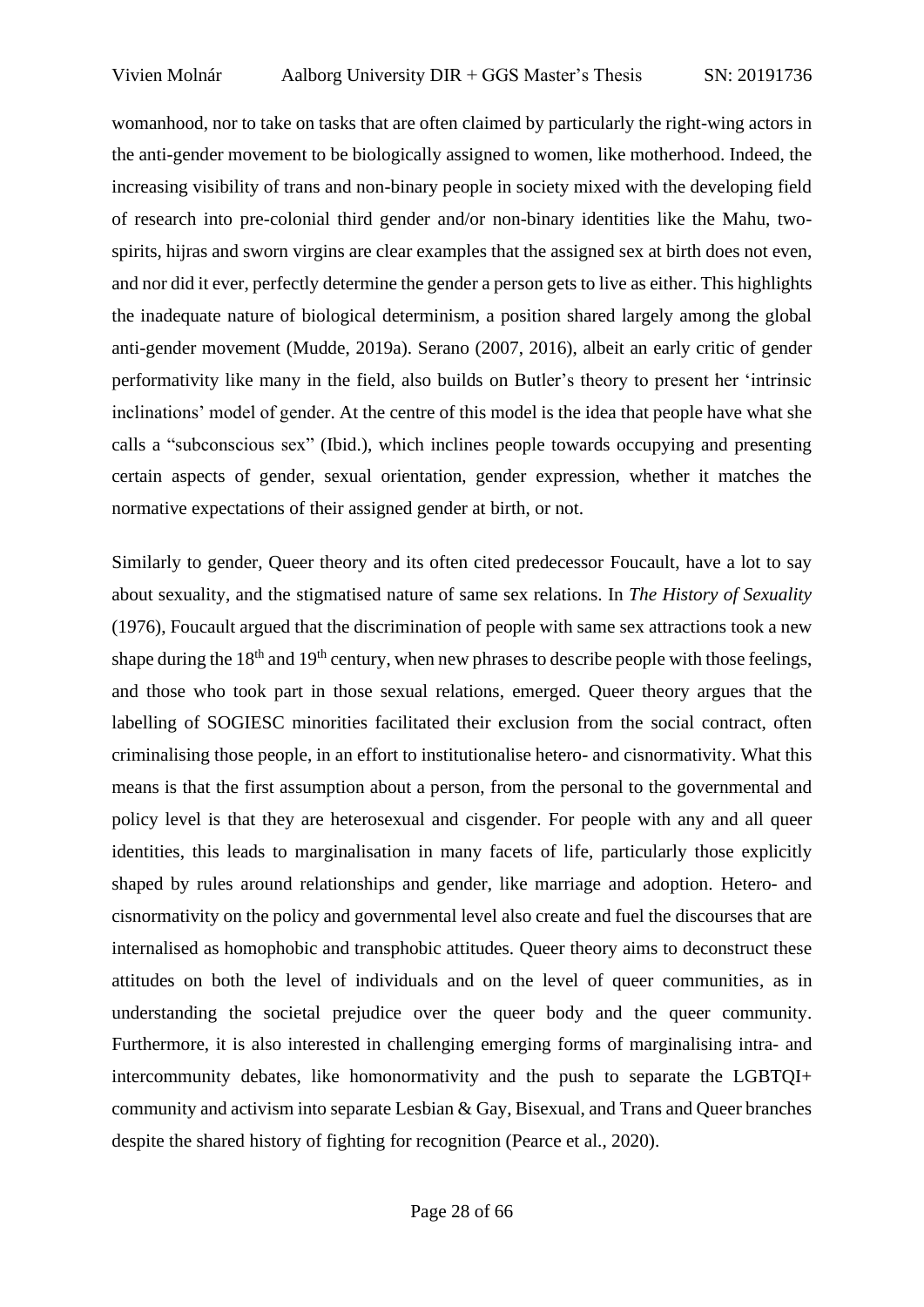In a broader sense, like an interdisciplinary tool useful in many spheres, a Queer perspective can push critical analysis from being stuck within socially constructed binaries searching for universal truth to acknowledging subjective, situated knowledges. While arguing for the use of Queer theory in International Relations, Thiel says that "[i]n this sense, queer theory has moved beyond focusing simply on the experience of sexuality and gender" (Thiel, 2017: 98). It critiques binaries – which the WPR-approach (Bacchi, 2009) highlighted as key features of policies and legislations – like citizen/foreigner, democratic/authoritarian in general, giving the analysis in this thesis a new magnifying lens. Contemporary contributions to this field have also shown that it has become a lot more than what some of its opponents claim it to be, simply a tool for neoliberal identity politics or of excessive individualism (Kováts, 2022), but rather a petri dish that created fertile ground, including the language and deconstructive viewpoints to argue for true systemic change benefiting all who are subjugated in different forms of socioeconomic relations, particularly in the intersection of queerness with class struggle (Gleeson et al., 2021; Faye, 2021). Furthermore, as is the matter here, participating in the complex debate about the rights of LGBTQI+ people, of what should and what should not be legislated and problematised is hardly possible without the contributions and deconstructive toolbox of Queer theory. This is something even its critiques seem to agree with.

#### <span id="page-28-0"></span>Populism

As I have shown in the literature review, Hungarian scholars focusing on gender and the development of anti-gender attitudes in Hungary, particularly in the governing party Fidesz, have often explained this emerging interest as a feature of populism. As Cas Mudde, likely the most cited expert on the populist and far-right wing parties in Europe also agrees (Mudde, 2019a), it is deemed useful here to explain what political researchers understand under populism and especially populist right-wing parties – a label often used to describe Fidesz.

Populism - perhaps due to the rich field of research it has inspired – has been defined in multiple distinct ways by experts in the field. The different definitions of what exactly populism is overlap in many ways, but especially in separate regional contexts, also show stark polarity. According to Mudde, the changes in the popularity of populism can be observed in waves across modern history, and we are currently experiencing the fourth one of these waves (Mudde, 2019a). When it comes to defining the word, Moffitt (2020) highlights that four-five branches of categorisation of the term exists, namely thinking of populism as an ideology, a form of logic, discourse or political strategy, while he calls it a political style (Ibid.). Here I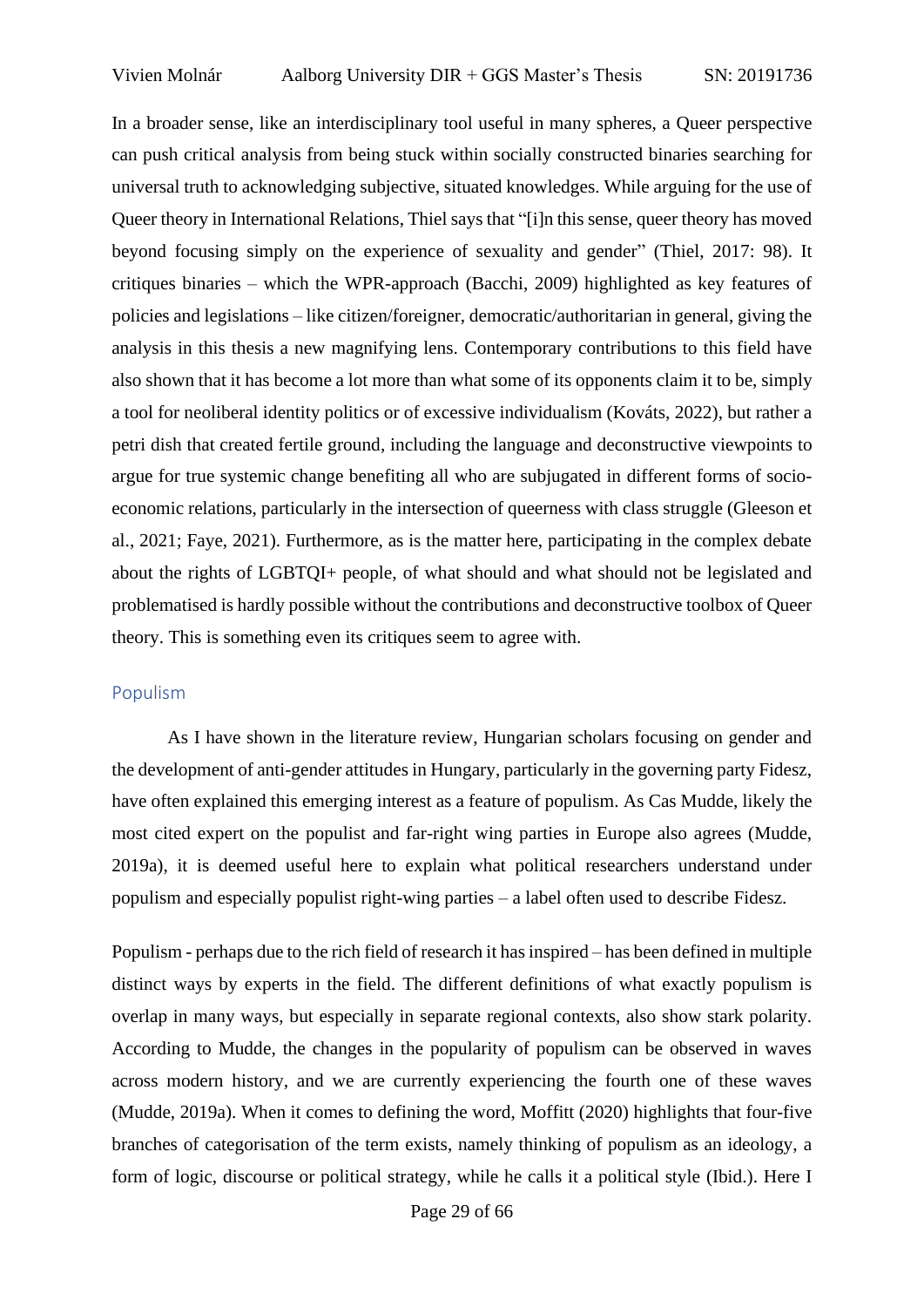will discuss populism as an ideology based on the contributions of Cas Mudde, and populism as a political style, coined by Benjamin Moffitt in greater detail, as both of these warrant good arguments to take to my analysis.

Starting with the latter, Moffitt thinks of populism as a political style primarily due to the impossibility of placing it by itself on the political spectrum. As a style, it can be analysed as a feature from the far-right to the far-left, with politicians uncontroversially being labelled populist despite sharing very little on a comparative political basis of understanding of their ideologies, like Evo Morales and Marine Le Pen (Moffitt & Tormey, 2014). Populists do not have a common goal or shared vision of their ideal worlds, and it follows from this that for example "[u]nlike ecologism or feminism, hardly anyone self-identifies as 'populist', and there is no kind of wider global 'populist movement' or Populist International" (Moffitt & Tormey, 2014: 383). Populism therefore cannot exist in a vacuum, only as a complementary asset to use in symbiosis with other, more substantial political philosophies or programmes.

What is shared between populists across the political spectrum, is their rhetoric of a bifurcated world order, where they self-identify as one in a constructed 'many' or among 'the people', as 'us'. Their target audience is also depicted as part of this group, which faces a form of threat past, present or future – from a loosely defined smaller antagonistic group which holds too much power relative to their popular support (Ibid.). The populists this way can depict themselves as outsiders to the political establishment, in the Chomskyan sense manufacturing consent (Chomsky & Herman, 2002) for their political goals through claiming to appeal to common sense, to the will of the public and against political correctness (Moffitt & Tormey, 2014: 391).

According to Mudde (2007), as populism does not use clearly defined groups to centre its analysis around, like for example class, but rather operates through a case-by-case moral distinction based separation of society, it distinguishes itself enough to be called "a thin-centred ideology that considers society to be ultimately separated into two homogeneous and antagonistic groups, 'the pure people' and 'the corrupt elite', and which argues that politics should be an expression of the volonté générale (general will) of the people" (Mudde, 2007: 23). For the layman, this could sound like simply a feature of the democratic process, however, here it exists in a form of what Mudde calls 'pathological normalcy' (Mudde, 2010). This means that while populism seemingly operates within democratic systems with democratic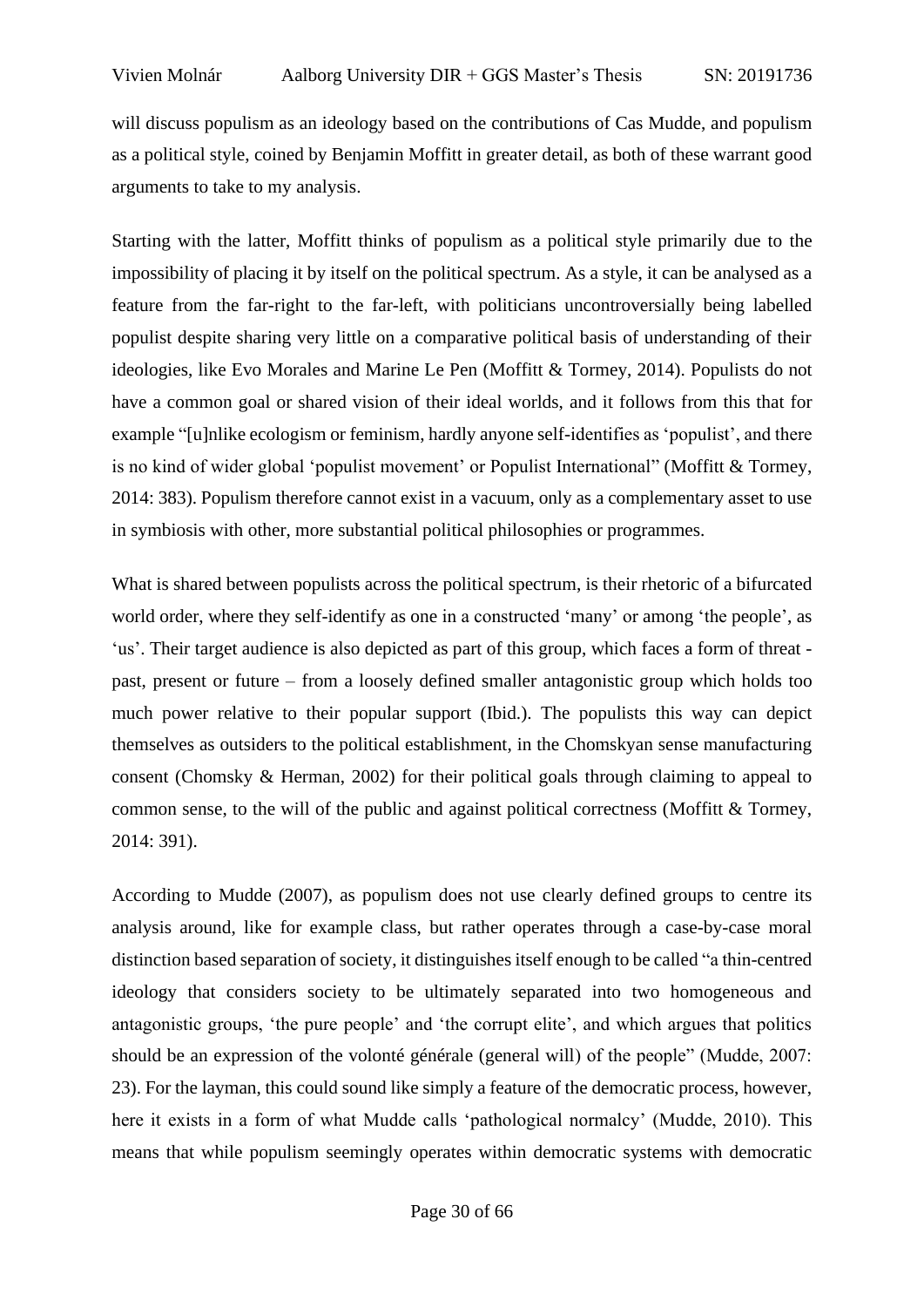principles, it exists specifically as a critique of liberal democracies. It ignores minority rights on the principle that they are not the will of the majority, and builds on the idea that 'power corrupts', thus inherently opposing most people with long-standing political positions and careers – though their own parties and members are exempt from this rule.

This polarisation of society into two distinct categories is usually done through appointing a clear opponent in political messaging, particularly with the use of party or state affiliated media, which can take many forms. From individual people and minorities to political ideologies or even loosely explained, often self-contradictory ideas like 'gender ideology' or 'postmodern neo-Marxism', the goal is to let people clearly identify themselves as not belonging to the targeted group, hence reinforcing the notion that the government and its sympathizers belong to the 'us', to the 'good people on the morally correct side'. In her book *The Politics of Fear* Ruth Wodak (2015) succinctly puts this as "'[t]hey' are foreigners, defined by 'race', religion or language. 'They' are elites not only within the respective country, but also on the European stage ('Brussels') and global level ('Financial Capital')" (Wodak, 2015: 3).

She calls this phenomenon scapegoating and points out that populism cannot sustain itself without the constant manufacturing of an opponent, as it exists only against one or many opponents and not on its own. Populists garner and maintain support by fuelling a fire of outrage, while at the same time posing as the only ones with the tools to put the fire out. The victim and perpetrator roles are consciously reversed (Ibid.). By focusing on different crises, both in the past and through building fear of future crises, complex issues are easily reduced to 'right or wrong' dichotomies, and radical political decisions and policies are justified (Ibid.: 4). This resonates well with the 'symbolic glue' thesis of gender introduced by (Grzebalska et al., 2017), explored in the literature review section.

In the context of this paper, Hungary and the Fidesz government at the forefront of considerations, we can place the specific type of populism here as a feature of the far-right, also commonly called the 'populist radical right' by Mudde (2007). Here, describing populism as an ideology of the populist radical right provides a clearer picture, as it is not a sole descriptor, but one of three distinct features next to nativism, a mixture of racism and xenophobia which puts members of the nation in its centre, and authoritarianism, which takes shape in hierarchical party apparatuses, often with one clear leader. Given the continued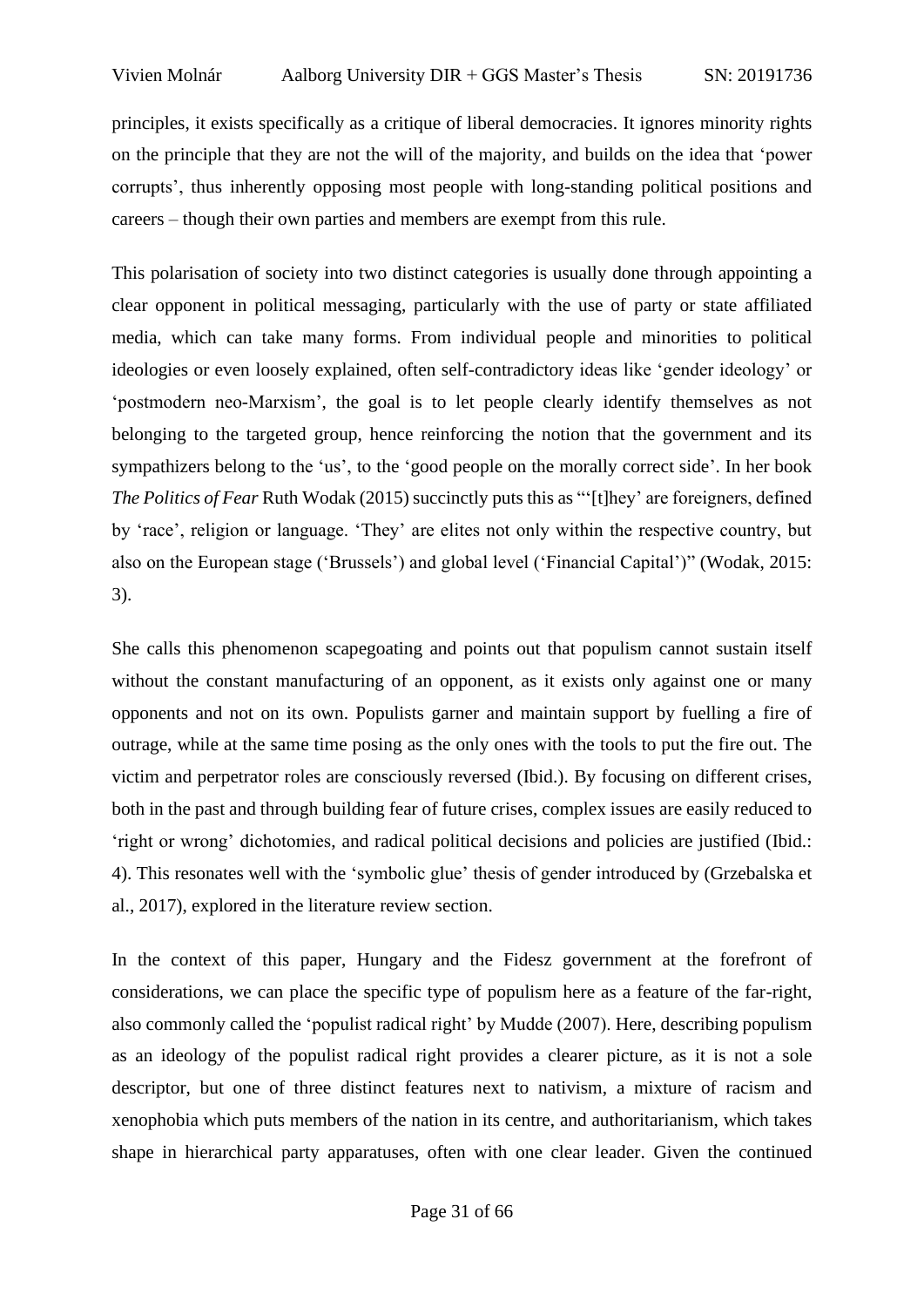electoral successes of Fidesz, it is also easy to see that populism has not been just a tool for power grab, but functions more like an ideology that informs legislative action even when no immediate threat to the position of the government party exists (Ibid.).

Mudde (2019b) notes that gender also has important ramifications within the context of farright populism. Due to its nativist tenets, concerned with the survival of the nation, a traditional view of gender is most common among populists, seeing women as mothers or potential mothers above all else (Ibid.). In what Mudde calls 'benevolent sexism', the mother role of women makes them vulnerable, and thus in need of protection from men and the state (Ibid.). This is in discord with feminist achievements like women being part of the workforce or safe access to abortion, and so these are commonly opposed. Women within far-right parties tend to be softer on these issues, but usually take on a 'femonationalist' view (Farris, 2017), which "spout[s] an eclectic mix of traditional racist tropes – innocent white women brutalised by animalistic non-white men – with pseudo-liberal defenses of gender equality and womens' rights" (Mudde, 2019b), at the same time using the myth of meritocracy to refuse gender mainstreaming practices. I would further argue that queer people, cis or trans, are targeted also by populists due to their perceived incompatibility with the reproductory roles placed on women, while as Serano (2007) notes, existence of trans feminine people challenges the superiority of masculinity that it is so essential to the far-right.

## <span id="page-31-0"></span>Analysis

In the following part of this paper, the six questions of the WPR-approach (Bacchi, 2009) with the theories and principles of this theoretical section will be used to analyse the quartet of Hungarian legislation from 2020-2021 relating to the LGBTQI+ community, as well as the question of the 2022 Hungarian Referendum connected closely to the topic of the legislations.

#### <span id="page-31-1"></span>Question 1 – Problem representation

# **What's the problem represented to be in the Fidesz government's anti-LGBTQI+ legislation and in the referendum connected to these?**

First of all, to clarify the subjects of this analysis, the following laws are being looked into, all available in their original Hungarian – although abridged – form, as well as with their English translations in the Appendices: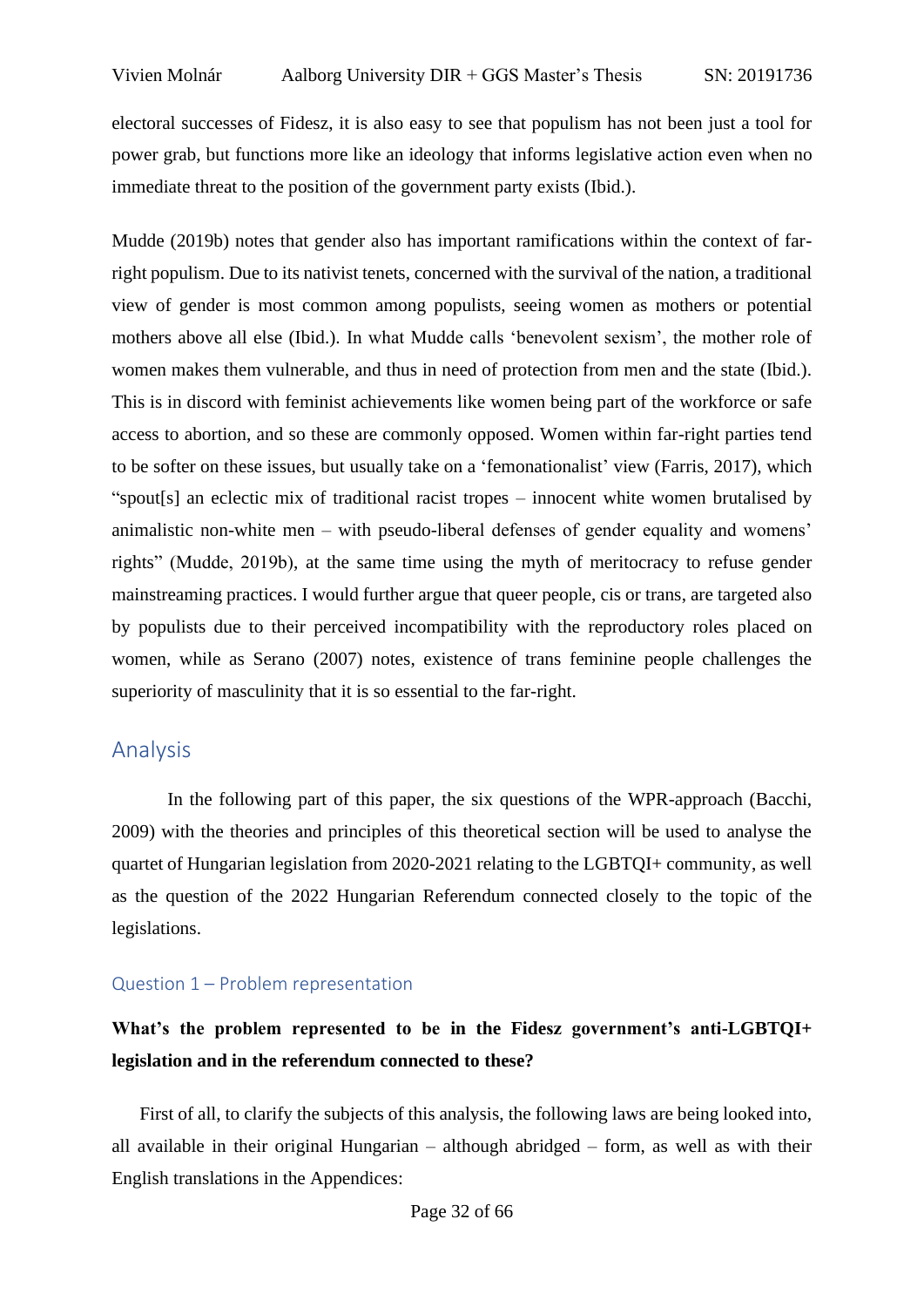- The Amendment of Law I of 2010 about the birth certificate registration procedure in Law XXX of 2020 about the amendment of certain administrative matters, and on free transfer of wealth (Appendix A)
- The Human Resources Minister's 35/2020 (X.5.) HRM decree (Appendix B)
- The 9th amendment of the Fundamental Law of Hungary (Appendix C)
- Law LXXIX of 2021 about the tougher action against paedophile offenders, and about the amendment of certain laws to protect children (Appendix D)
- Furthermore, the questions of the Hungarian Referendum 3 April 2022 are also reflected on due to their interconnectedness with the four legislative actions (Appendix E)

The four laws and decrees were proposed and came into effect in Hungary in the March 2020 to July 2021 period, which coincided with the Coronavirus pandemic and the pseudodemocratic emergency measures taken by the Fidesz government (Euronews, 2020). As Fidesz since 2010 has almost continually had two-thirds majority in the Hungarian Parliament, meaning they have had the ability to amend even constitutional law without cross-party cooperation, debates about law proposals are almost always reduced to symbolic levels, as no opposition party has the seats to stop measures the Orbán-lead government intends to take. Furthermore, the pandemic led the Hungarian government to accept emergency law measures which further increased its jurisdiction over the parliament, reducing the opposition parties' oversight of the democratic process even further. This paints a picture of a political climate where actions by the government can go easily unexplained without repercussions, however, with the WPR-approach we can find out what and how is problematised in these laws. So, as established in the Methodology section, during the first question of the analysis we must work backwards from the proposed solutions in the analysed legislation to find out what its writers thought to be the problem.

In the case of the first law (Appendix A), the resolution offered is changing the definition of the gender/sex marker on Hungarian official documents to reflect "*birth sex*", which is clarified in the law as "*determined based on primary sex characteristics and chromosomes*" and that this "*data […] cannot be changed*". From this follows, that the constituted problem behind this legislation is that previously to this amendment in law, gender/sex markers in Hungarian identification documents (passports, ID cards or birth certificates) could reflect something else than assigned sex/gender at birth, presumably causing confusion. Trying to change the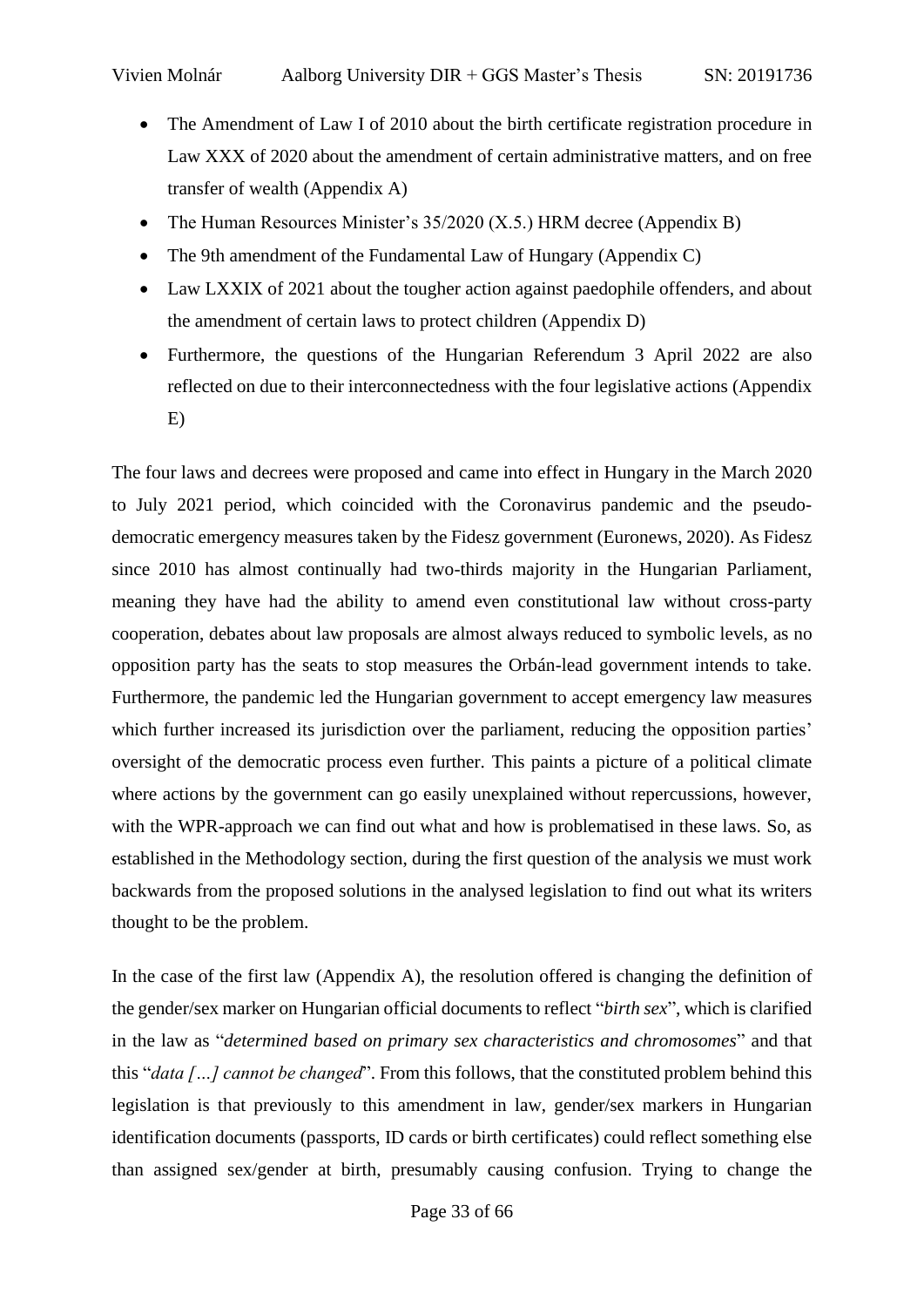gender/sex marker in official documents is a unique procedure specific to trans and intersex people aiming to have their new gender identities legally recognised. As such, the problem represented within the government's problematisation here is that trans and intersex people previously could change their legal sex/gender.

In the decree by the Human Resources Minister (Appendix B), an amendment is made to a previous resolution in connection to "*child welfare and child protective services*". The amendment changes the procedure of facilitating the adoption of children in the national adoption system. According to the new resolution, the regional adoption services must contact the national authority if there are "*no married couples"* among "*among the list of suitable candidates*", so that a married couple under the jurisdiction of a different authority can be found to adopt the child in question. The problematisation underlying this law is therefore that according to the Minister and/or the government, the fact that non-married couples or single applicants – even if they have previously been classified as "*suitable candidates*" - could adopt did not serve the best interest of "*child welfare*".

The amendment of the Fundamental law (Appendix C) has two relevant changes which need reflection on separately. In the first section, explaining what the constitution understands under family, the following addition was made: "*The mother is a woman, the father is a man.*". This is rather hard to untangle, but in connection to the law changes made to the legal sex/gender appearing in Law XXX of 2020 (Appendix A), the goal seems to be to enshrine in law that parents must be recognised as mother or father according to their assigned sex/gender at birth. The problematisation therefore suggests that trans and intersex people being recognised previously as parents according to their newly acquired legal genders was an issue. In the latter part of the constitutional change, the addition of "*Hungary protects children's right to the proper identity corresponding to their birth sex*" was made (Appendix C). Working backwards again from this 'problem solving', the problem constituted here was that children could acquire a gender identity different than their assigned sex/gender at birth, or that they had one such identity forced upon them. Therefore, according to the Fundamental Law of Hungary, children should not be, or should not be allowed to be transgender.

Law LXXIX of 2021 (Appendix D), commonly known as the homophobic propaganda law is in fact a set of law changes with similar core wording bundled under the title "*about the tougher action against paedophile offenders, and about the amendment of certain laws to protect*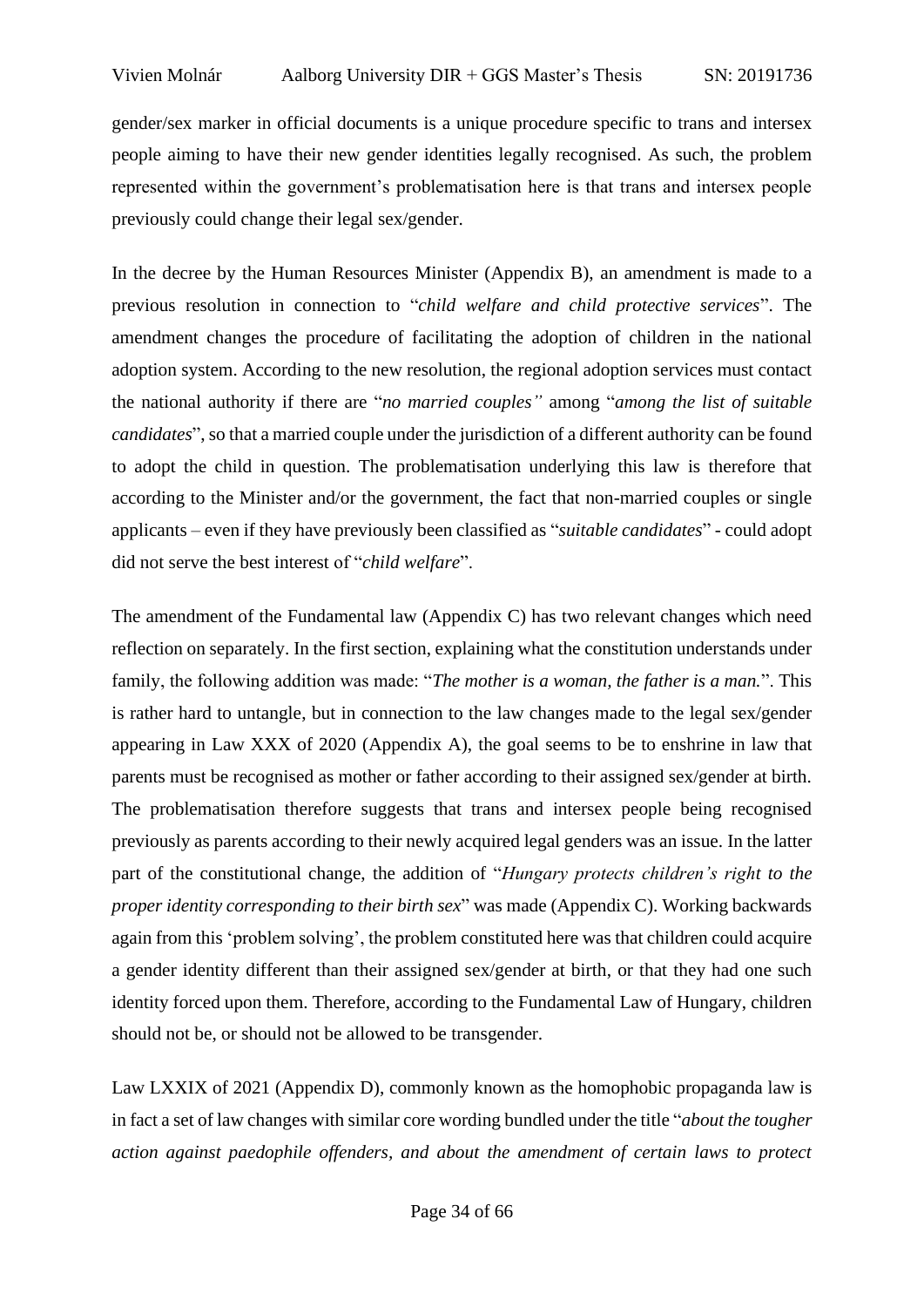*children*". The laws changed with this amendment include the Child Protection Law, Family Protection Law and laws about public education and commercials in economic activities. This places these changes in the context of protecting children, similarly to the second part of the constitutional amendment. Some of the wording is also similar, or directly based on the changes to the Fundamental Law, like "*protect[ing] children's right to the proper identity in accordance with their birth sex*". This makes the problem that the law change gives shape to the fact that some children are trans, or that they are made to be trans. The phrasing "*show[ing] identity different from the one in accordance with birth sex, the change of sex, or content that popularises, showcases homosexuality*" also returns multiple times in the law, as these things are highlighted in a list of other phenomena that is "*capable of negatively affecting the proper physical, mental and moral development of underage children*". This problematisation suggests that being queer and/or trans are seen as harmful to children, in a physical, mental and moral sense. Given the context of the laws, the main culprits of influencing children queer and/or trans are the media and sexual education workshops in schools. These are made akin to the crime of paedophilia.

The questions of the referendum (Appendix E) use similar language as the four analysed legislations, and they are worded in a way which clearly suggests that "*Workshops […] on sexual orientations*", "*the promotion of sex reassignment treatments to underage children*", "*sexual media content […] to children, that could affect their development*" and "*media content depicting sexual reassignment to be shown to underage children*" are real, current or incoming near-future issues in contemporary Hungary, and should be refused and legislated against. The problem is therefore also represented here as children being influenced by the media and sexual education workshops to take on queer and/or trans identities.

#### <span id="page-34-0"></span>Question 2 – Presuppositions and assumptions

#### **What presuppositions or assumptions underlie these representations of the 'problem'?**

From the problem representations uncovered in Question 1, it is possible to get a good picture of the societal understandings at place which enabled the construction of them. As multiple of these laws are framed in the context "*protection of children*", the assumption that underlies the problem is that homosexuality and transness are harmful to children, "*affecting the[ir] proper physical, mental and moral development***"**, and thus need to be protected from being exposed to knowledge, particularly in the media and schools about queer and/or trans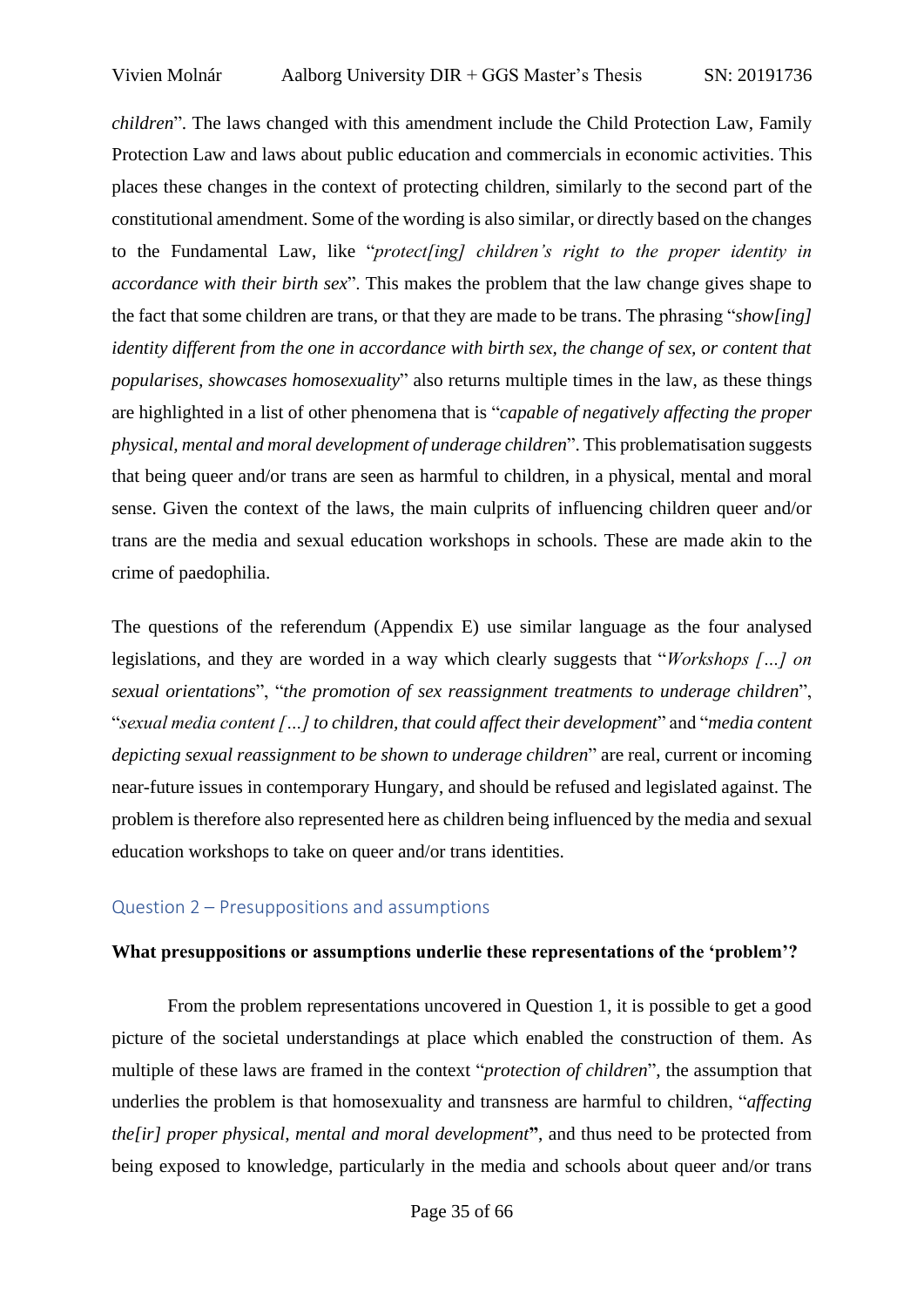people (Appendix D). The next assumption that follows from this conceptual logic is that people, particularly children can be influenced to become queer and/or trans, and these identities are not authentic, or one that people are born with.

Furthermore, the decree about adoption (Appendix B) and the changes to the constitution (Appendix C) also suggests an underlying presupposition that only married, heterosexual parents are capable of being adequate parents to children. This rules out not only same sex couples from those able to provide sufficient care to children – or even just better conditions than the institutionalised foster system -, but also heterosexual couples in long-standing relationships with cohabitation if they opted not to marry. Marriage is therefore assumed to provide a sort of metaphysical advantage even in situations when no material differences between two couples can be detected. The conception of the value of marriage relates to religious, Christian understandings of the unbreakable union between a man and a woman, even though in Hungary divorce is legal and statistics show that at least 1 in 4 marriages end in divorce (KSH, 2020).

The changes to the legal gender/sex data recorded on official documents (Appendix A) as the unchangeable "*birth sex*" leads to trans and intersex people not having the possibility to have their genders legally recognised in the process of transitioning. The assumption that the problematisation is built on here is that trans identities are not worthy of recognition by the state, they are assumed to be less authentic than cisgender ones, and that intersex people's sex must have been assigned correctly at birth, despite the ambiguous sexual characteristics they possess. However, if we assumed the state to be always benevolent and acting in line with the interests of all of its citizens, it is possible that the intention behind this change was simply to clarify the assigned gender/sex at birth in settings where this is a useful category, like in some medical settings. Still, other countries with legal gender recognition available to trans and intersex people, like Denmark, have solutions for these specific situations without outlawing LGR.

Heteronormativity and cissexism are the notions that all these legislations have in common. As discussed in the section on Queer theory, the systematic discrimination and subordination of SOGIESC minorities can be connected to the relatively young history of labelling these identities, which therefore constructed them as 'others', not part of the normative expectations of society (Foucault, 1976). This not only creates a hierarchy between cisgender-transgender,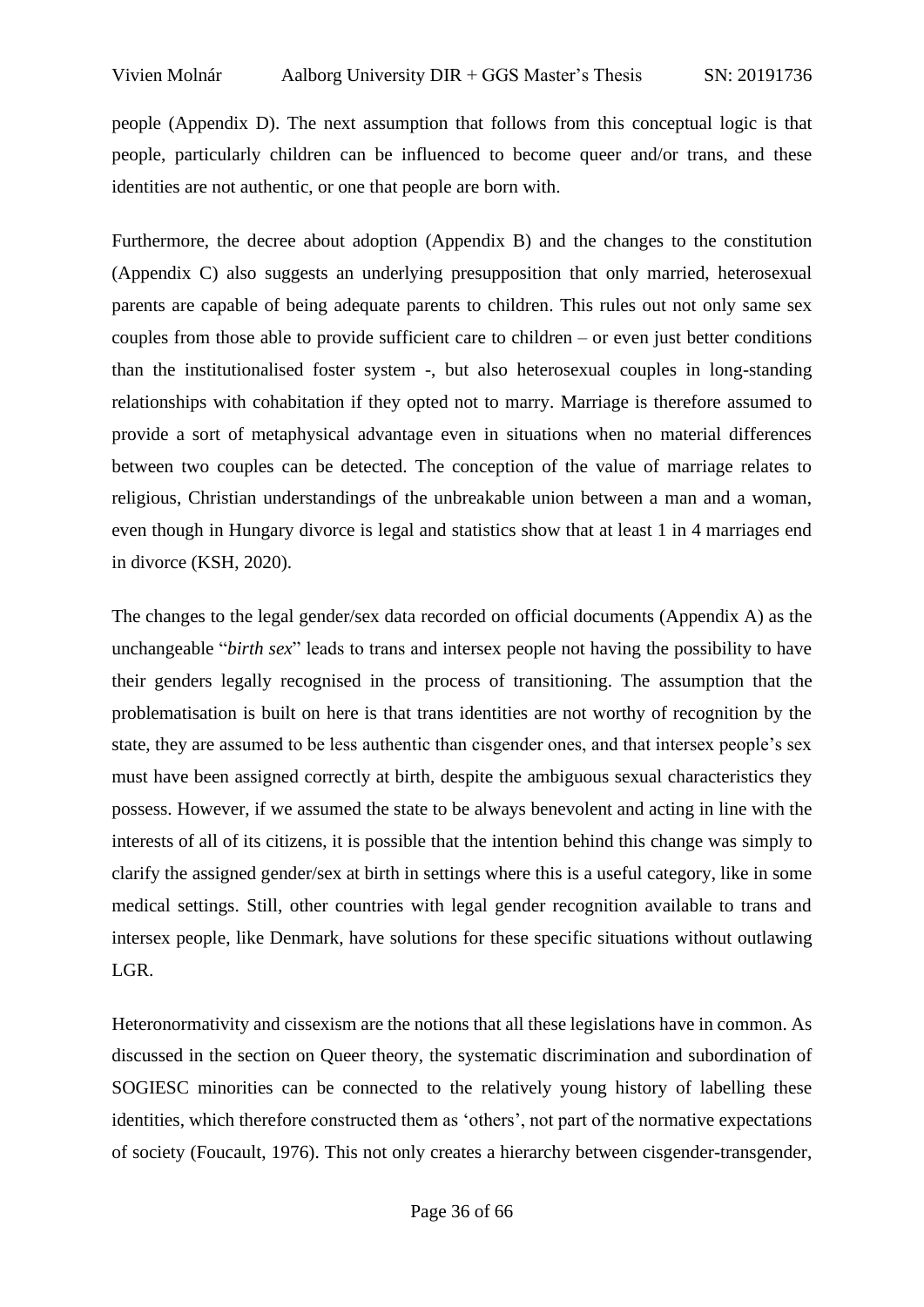heterosexual-homosexual, but the othering also enables these categories to be used in populist discourse and turn them into political topics (Mudde, 2019; Moffitt, 2013). These distinctions become mutually exclusive binaries, which are also socially constructed categories that Queer theory deconstructs and critiques. Here, the policies and the referendum questions use wording that makes it clear what the government sees as important and valuable (heterosexual relationships and cis identities), and what it shows to be the opposite of that, signalling citizens and in particular those who take part in the referendum to also refuse these less valuable concepts.

This is further accentuated with the usage of key concepts like child protection, morality, family across all analysed texts (Appendix A-E). As the government discourse places queer and trans identities as harmful, damaging to children, the nuclear family, morality. Moreover, in extension of being a threat to these, LGBTQI+ people are constructed as a danger to the whole nation, given that it places "*marriage as a voluntary union between a man and a woman, and the family as the basis of the survival of the nation*" (Appendix C). The government this way can depict itself as benevolent and protective of the nation and the people belonging to it, despite being exclusionary and directly causing harm to a large number of citizens, supposedly equal members of society. This provides a place for further reflection on how heterosexual relationships are treated compared to lesbian, gay or queer ones. One is depicted as the basis of the nation, while the other are dangers to children and should not be "*showcased and popularised*" (Appendix D), showing the type of black and white, binary understandings that Queer theory challenges. There is also a lack of consideration of what the effects of this legislation can be on children who are facing an intersection of difficulties in the adoption system and have fewer chances of being adopted by a married couple. This will be elaborated on further under *Question 4*.

Furthermore, the concept of morality might require additional reflections, as there is no clear definition of what is meant under this category. Still, due to the sentence "*Hungary […] ensures upbringing according to the values based on the constitutional identity and Christian culture of our country*" (Appendix C), it is safe to argue that the moral and ethical paradigm is not consequentialist, but rather follows conservative Christian ethical considerations of virtue and duty (Bonde & Firenze, 2013). This already provides some explanation of why some of the previously highlighted problematic aspects of the legislation produce negative effects to members of the LGBTQI+ community.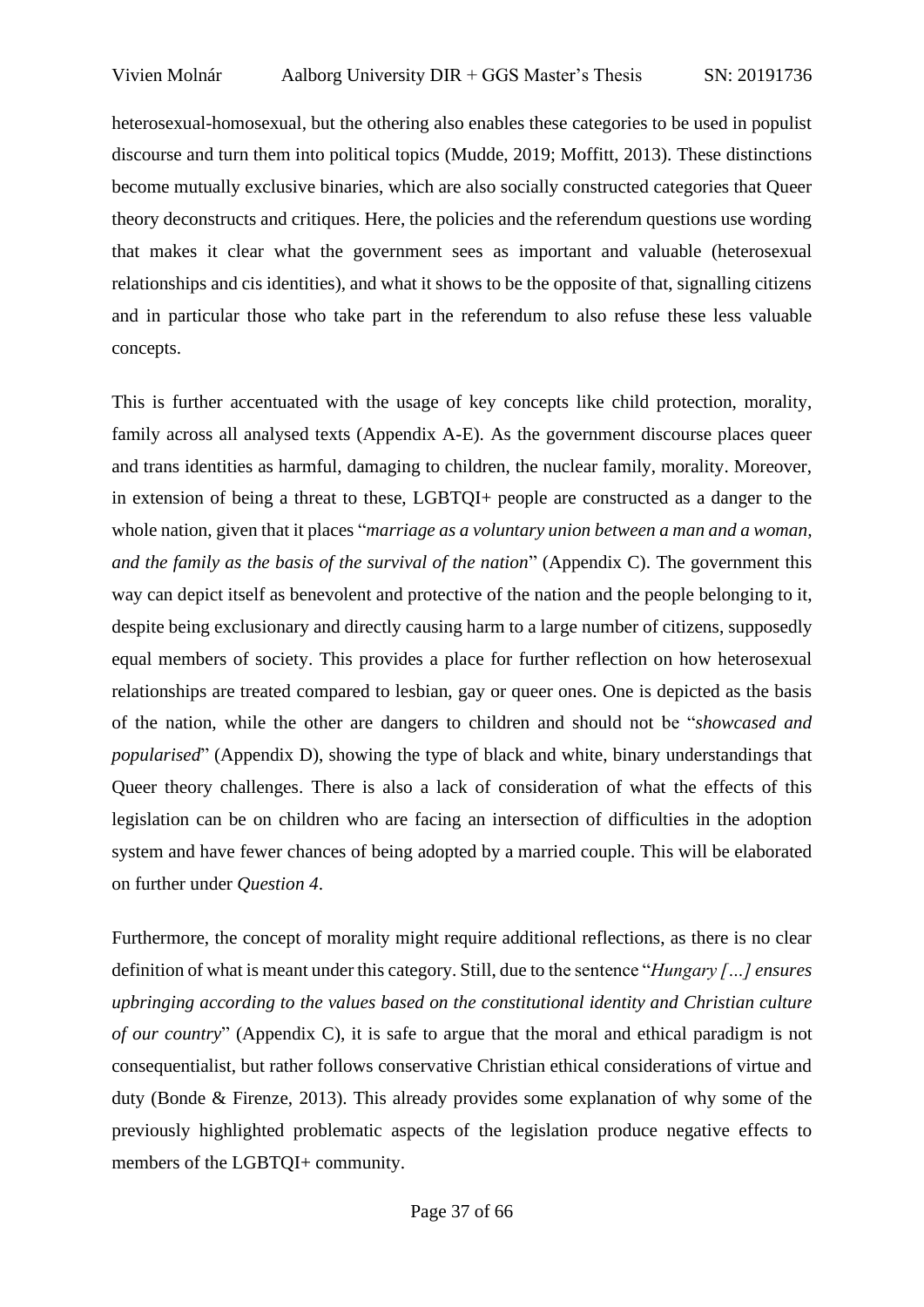#### <span id="page-37-0"></span>Question 3 – Genealogy of the problem

#### **How have these representations of the 'problems' come about?**

As discussed throughout this thesis, the anti-gender backlash of the Hungarian government in connection to the analysed anti-LGBTQI+ legislation does not exist in a vacuum. It is a part of a global phenomenon, and by this nature, searching for the Foucauldian genealogy (Bacchi, 2009) of these problematisations at hand requires both a domestic and foreign investigation of the anti-gender and anti-queer attitude history.

In the Hungarian context, understanding anti-LGBTOI+ legislation, I suggest, is most likely achieved through an overview of the legal history of development of SOGIESC minorities within the Hungarian state. Sándor Nagy (2013) collected many aspects of the Hungarian LGBTQI+ history together in a paper, which serves as a useful resource trying to construct the genealogy that Bacchi (2009) put at the centre of this question. Nagy (2013) notes that in written law, historically same sex sexual intercourse was largely unofficially criminalised as "sodomy" (p. 2). While usually punished with death when found guilty, an  $18<sup>th</sup>$  century source noted that it was not worth codifying the criminalisation of sodomy in law, as Hungarians were simply not capable of committing this crime (Nagy, 2013: 3). In the independent Hungarian legal system, after the creation of the Austro-Hungarian Dual Monarchy in 1867, the first modern penal code referred to sex between two men as 'lechery against nature', not mentioning sex between women at all (Ibid.). This was still a somewhat positive development compared to some of the previously used customary law, as it was classified as a misdemeanour instead of a felony and carried a sentence of up to 5 years instead of death (Ibid.: 4). The socially conservative pre-WWI years were followed by the increasingly far-right and German-friendly Horthy era, which looked at LGBTQI+ people as possible enemies of the state. The police at this time were observing and listing people who frequented the underground queer scene (Ibid.: 5). This continued in the Communist post-WWII system, and the strong stigmatisation of queerness was used to blackmail people into joining the network of secret informants (Ibid.: 6).

In the 1960s and 1970s, the legal system saw positive changes and first decriminalised sexual intercourse between two men, then also reduced the age of consent to be closer, but not equal to the age of consent between a man and a woman (Ibid.). Positive legislative and social changes accelerated in the period directly preceding the system change in 1989, and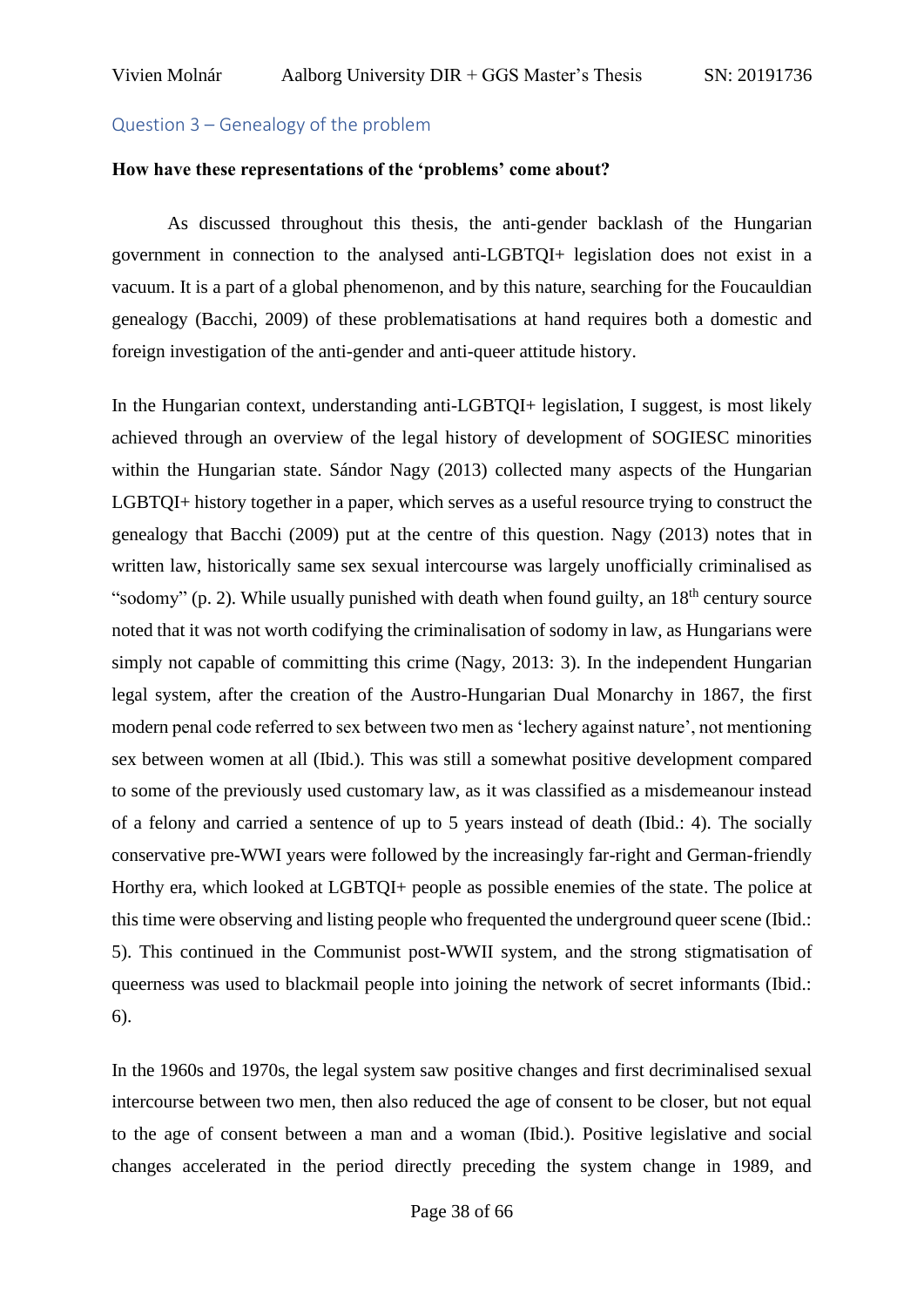particularly in the first 15 years of the new system. This period saw the establishment of several Hungarian LGBTQI+ organisations, positive legal steps with the age of consent for same sex relationships lowered to the same level as heterosexual ones and the recognition of civil partnerships for same sex couples, and also the first Pride marches of the country from 1997 (Ibid.: 8-13).

However, in the current context it is especially important to mention, that the positive legislative and judicial decisions for LGBTQI+ equality came from the left-wing and liberal government coalitions, while Fidesz and its current sister party KDNP continually opposed and voted against these developments. Furthermore, the increased visibility for LGBTQI+ people also marked a notable increase in opposition to queer rights. Since 2006, during the annual Pride marches in Budapest far-right counter protester also organise themselves and threaten or commit physical violence against queer people. In the first instance of this happening, several queer people were assaulted and hit with eggs thrown by the counter protesters. In public statements following the incident, Fidesz and KDNP instead of directly condemning the violent anti-LGBTQI+ counter protester, shifted the blame to the left-wing government and the parttakers in the Pride march, citing the 'provocative nature' of visible queer people in public (Nagy, 2013: 15). Following the parliament accepting two laws on registered partnerships for same sex couples, and for trans people to be able to continue their existing marriage as registered partnerships after their legal gender changes, right-wing NGOs, Fidesz and KDNP went on to challenge these laws at the Constitutional Court.

After the 2010 elections, Fidesz and KDNP formed a large majority coalition government and used their two-third majority to create multiple laws that can be explained as reactions to the previous government's extension of LGBTQI+ rights. *The Family Protection Law*, one of the laws amended as part of the homophobic propaganda law (Appendix D) was partially used to exclude same sex couples from the definition of family, while the new constitution defined marriage as "*a voluntary union between a man and a woman*" (Appendix C), making marriage equality impossible to legislate for any future government without two-thirds majority, as well as curtailing the space of courts in deciding for it (Nagy, 2013: 18-19). The research of Félix (2015) and Fodor (2022) discussed in the literature review also point to the increasing attention of Fidesz and Fidesz-adjacent media on the question of gender and LGBTQI+ rights. This growing negative attention also had measurable effects on societal wide acceptance and prejudice against queer and trans people. According to the Special Eurobarometer 493 (EU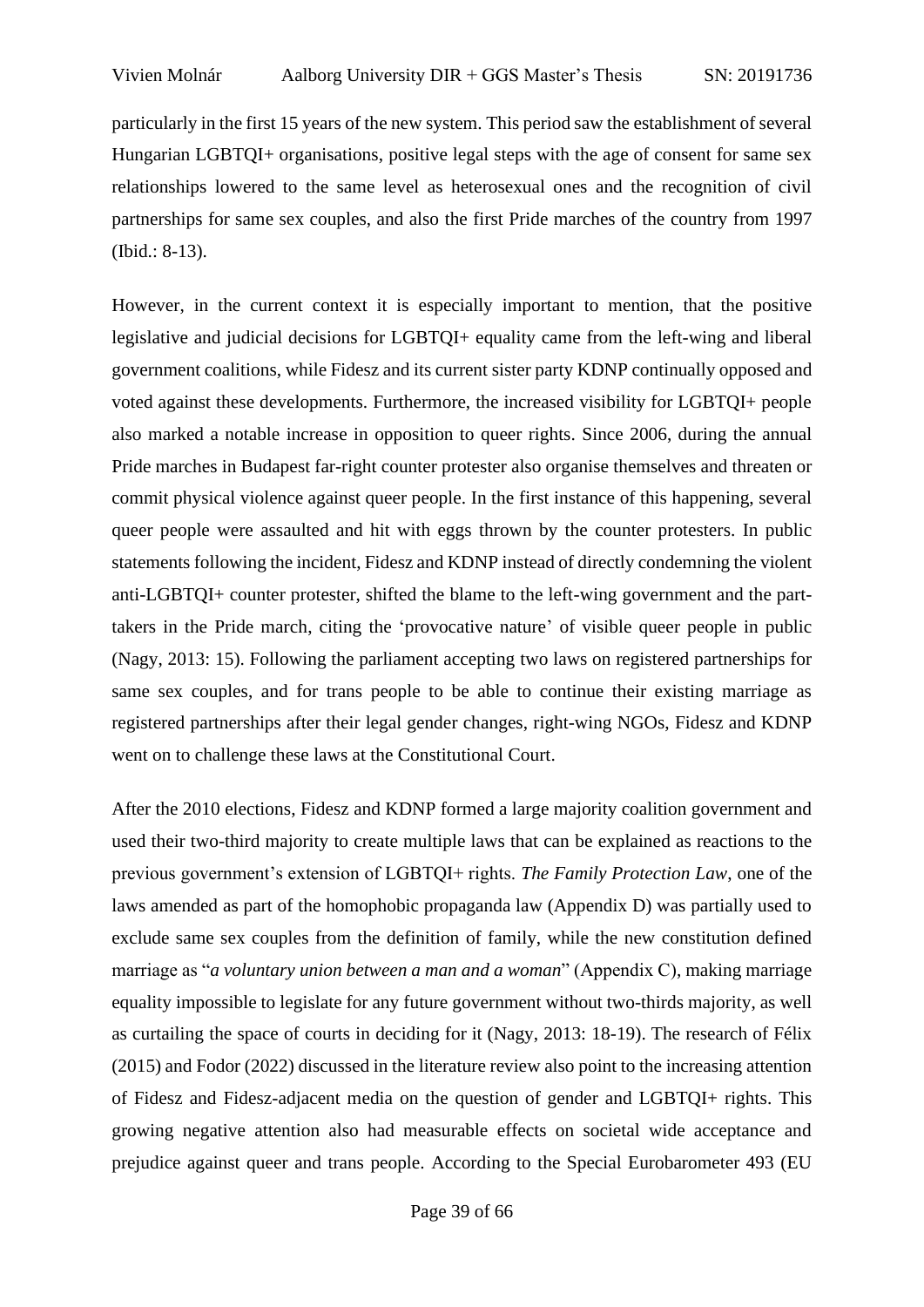Commission, 2019), in the 2015 to the 2019 period, Hungary was the only EU country to show a reduction – and a significant one at that - in acceptance towards queer and trans people and their rights, like LGR and marriage equality.

The legislative actions taken by the government against LGBTQI+ people, starting with the effective ban on LGR for trans and intersex people in March 2020, also had direct preludes in multiple court decisions that affirmed the rights of queer and trans people in Hungary. Háttér Society, a Hungarian NGO representing members of the LGBTQI+ community in judicial proceedings won cases in Hungarian courts from the regional to the constitutional level (Háttér, 2018a; 2018b; 2020). These, for example, had assured that same sex marriages abroad needed to be recognised in Hungary, trans and intersex refugees need to have access to LGR, and directly before the proposal to ban LGR in law, a regional court ruled against the Government Office in Budapest, forcing them to take action in the paused assessment procedure of trans legal recognition processes (Ibid.). The latter likely directly informed and created the setting for the Fidesz government to choose amending the law about sex/gender on IDs (Appendix A).

On the international level, Butler (2019) notes that the backlash against 'gender' and 'gender ideology' likely originates from the Catholic church, from 2004. The church identified 'gender' as a concept being in opposition to traditional Christian family values and one which threatens "the natural, hierarchical distinction between male and female" (Ibid.). When the United Kingdom and the United States around the same time in 2014 and 2015 legalised same sex marriage, this coincided with "trans people experience[ing] a dramatic increase in visibility with the rise of trans actress Laverne Cox and Caitlyn Jenner's headline-grabbing transition, that visibility has resulted in a growing cultural backlash" (Burns, 2019). This historic moment was famously dubbed the "Transgender tipping point" by the Times magazine (Steinmetz, 2014).

For Christian, conservative and far-right NGOs and other political actors, the marriage equality laws, and court decisions meant a major loss in an area that was central in their campaigning for decades. The rapidly increasing visibility of trans people was an issue that they could relatively quicky refocus their attention on, and the Catholic church's previous comments and guidance on the dangers of 'gender ideology' could serve as an ideological bedrock. As mentioned in the introduction, evidence of a common, global anti-gender agenda between different right-wing and gender critical groups in particularly the UK, are the funding routes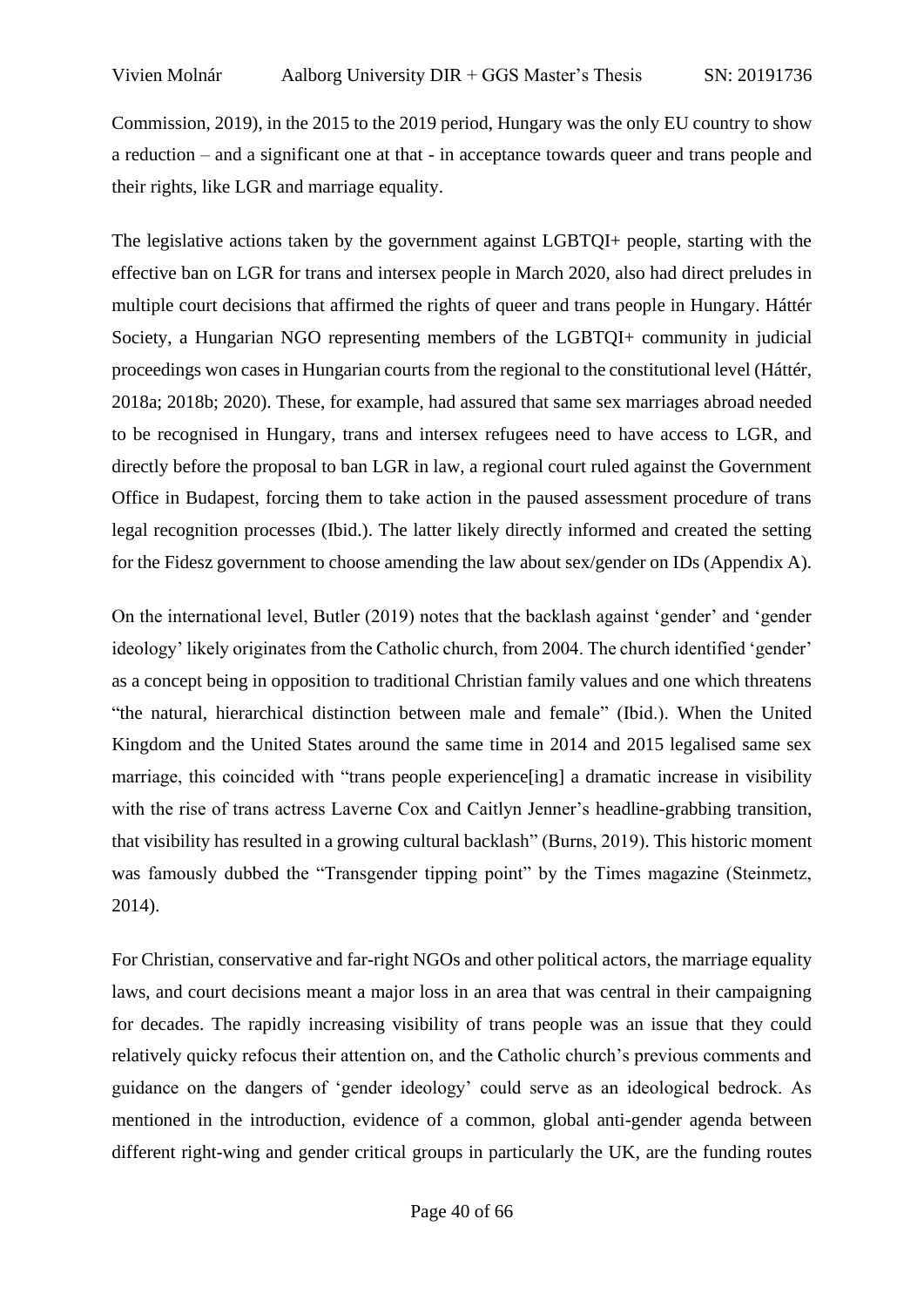and information platforms shared between these often separately mentioned elements (Datta, 2021).

As much of the campaigning and organising on the modern right-wing and in TERF groups are done online, the discourse on anti-gender campaigns and the political debate on trans rights in the UK and the USA are also easily imported into Hungary. The government aligned newspapers like the *Magyar Nemzet* – the same newspaper Fodor (2022) used for her analysis on the prevalence of gender discourse in Hungary – happily platform and bring foreign discussions with very little direct effect on Hungarian society. A recent example would be how J. K. Rowling's comments on the Scottish government plan to reform the Gender Recognition Act and a UK workplace discrimination trial involving Maya Forstater, founder of the single issue, anti-gender campaigning group Sex Matters, inspired sensationalistic articles (Hegy, 2022). Similarly, government funded organisations regularly sponsor the Hungarian translation and release of books important to the anti-gender movement, like *Irreversible Damage* by Abigail Shrier (2020).

Thus, the global anti-gender talking points are imported into the Hungarian political landscape, not directly by the government, but through newspapers and organisations that rely on their funding, making space for the problem representations found within the analysed pieces of legislations. Given the levels of control the government has over these platforms, it is not bold to suggest that this is done with the political agenda of Fidesz in mind. This fits well into the description of populist 'scapegoating' by Ruth Wodak (2015), especially given how claims of masses of sex changing children and teenagers (Shrier, 2020) – even if unsubstantiated – sound like serious issues to consider, and thus perfect to place them in an 'us vs them' moral dichotomy, using fear as a political tool.

## <span id="page-40-0"></span>Question 4 – Silences and different approaches

# **What is left unproblematic in these representations of the 'problems'? Where are the silences? Can the 'problems' be thought about differently?**

The main, most obviously problematic aspect of the anti-LGBTQI+ legislations in Hungary, is that while the problematisations in them are largely represented as measures to protect children and their "*proper physical, mental and moral development*" (Appendix C), the experiences of queer, trans and intersex children and adults are not taken into consideration.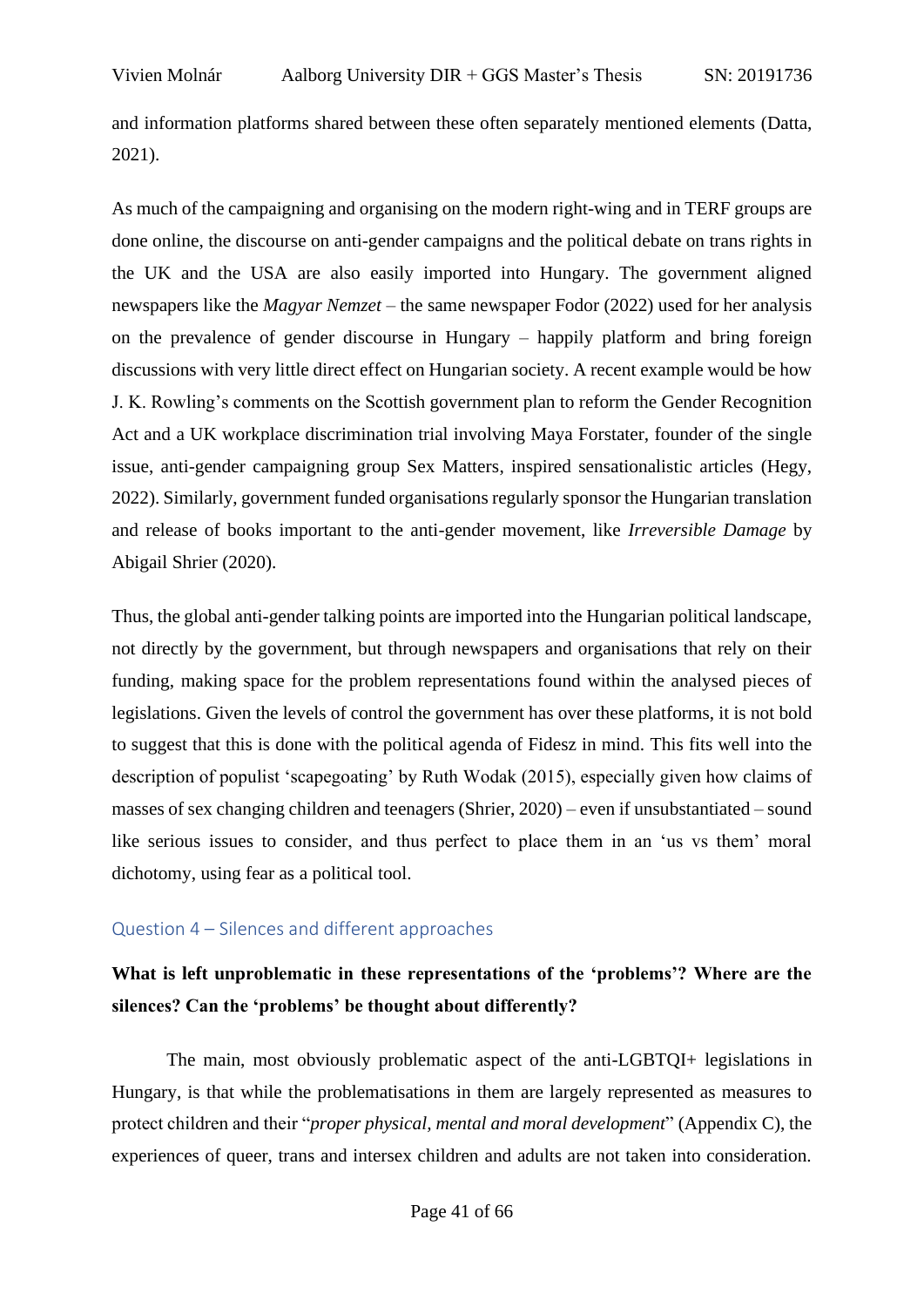These legislations – especially Law LXXIX of 2021 (Appendix D) - are not without crosscultural comparisons to previously accepted similar laws across Europe. Operating on many of the same principles, the infamous Russian homophobic propaganda act was signed into law in 2013, while Section 28 in the UK had been in effect from 1988 to 2003 (Godfrey, 2018). Especially the latter is important to consider, as Section 28 has already been repealed, so testimonials exist from queer and trans people who lived through it, and thus have first-hand experience of what the elimination of LGBTQI+ issues from public discourse leads to. These testimonials can provide us with valuable insight over the likely silences, effects, and the perhaps unforeseen side-effects of the legislation. One English teacher recalls his experience teaching at a UK school during this period:

"After section 28 came in, there was certainly a difference in school environments. A lot of teachers did not want to deal with the subject out of fear. Bigoted teachers were emboldened. A lot of schools pretended that homosexuality did not exist and it allowed a lot of misinformation, prejudice and abuse to go unchallenged. And, of course, it had a terrible effect on young people: students suffered homophobic abuse in silence and teachers and schools did nothing about it." (Michael Dance in Godfrey, 2018)

This should lead us to think about these laws from the perspective of children, rather than from the situatedness of 'concerned parents', which is the perspective that the questions of the referendum (Appendix E) seem to be placing the reader in. Broad meta-analysesinto the mental health of LGBTQI+ youth suggests that this demographic "report[s] elevated rates of emotional distress, symptoms related to mood and anxiety disorders, self-harm, suicidal ideation, and suicidal behavior when compared to heterosexual youth" (Russel & Fish, 2016: 470). However, with some protective factors in place, like inclusive school policies and sex education curriculum that mentions SOGIESC minorities, accepting families and the ability for LGBTQI+ youth to be out and open about their identities, most of these risks are reduced to levels in the control groups (Ibid.: 474-475). These protective factors are stripped away from queer and trans youth through the law changes.

Another aspect concerning children left unproblematic is something I already touched upon briefly as an example in the methodology section. In connection to the Decree by Human Resources Minister (Appendix B) codifying adoption as only a possibility for married couples, Kálmán (2021) notes that married couples tend to be the most selective in choosing the 'right child' to adopt. The problematisation within the law thus leaves those children who do not fit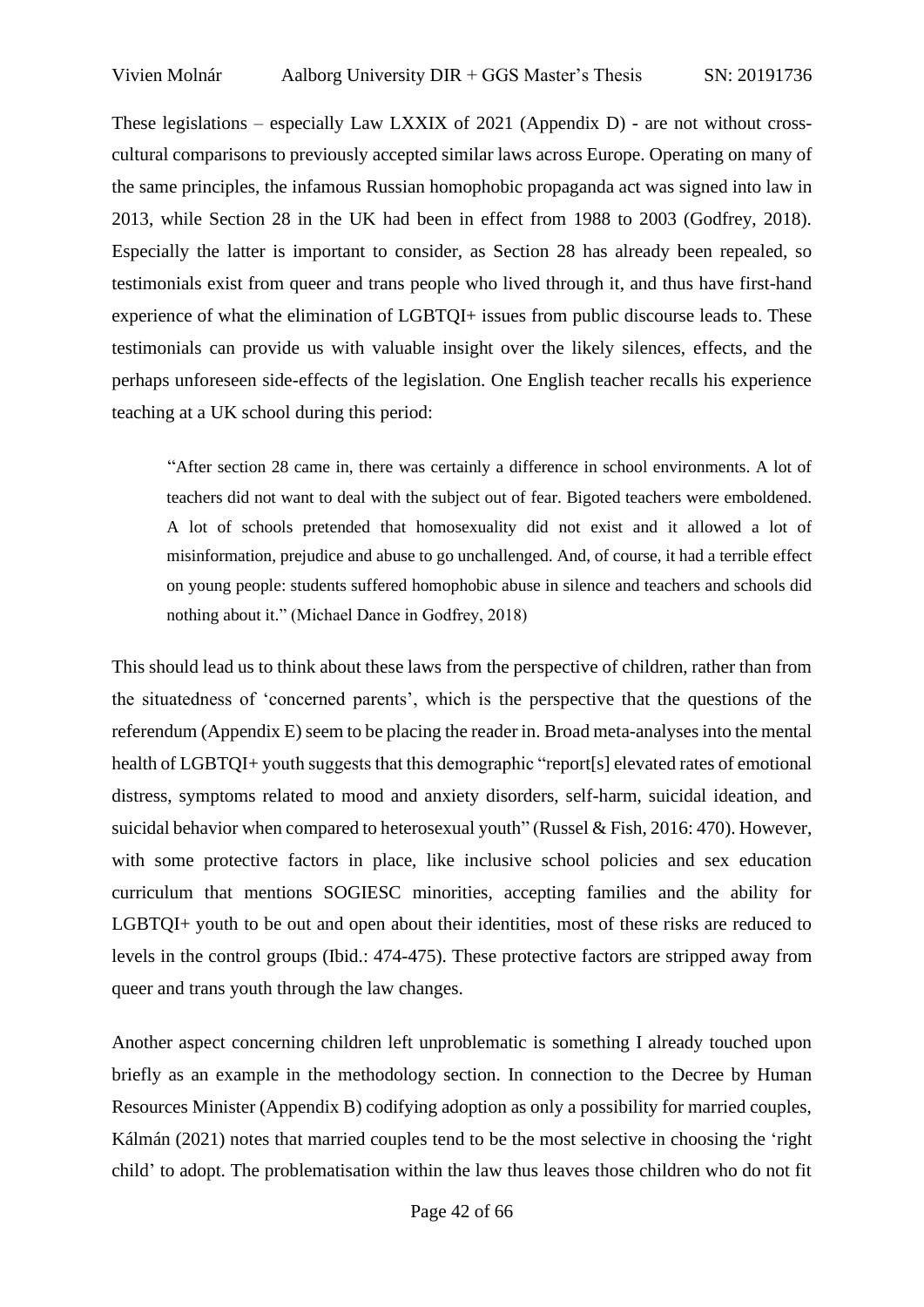the archetype of classically favoured adoptee - white, ethnically Hungarian, able-bodied and at most preschool aged - as unlikely to find a way out of the foster system into a loving home. Many of the children stuck in the system not being adopted are part of the Romani minority in Hungary, which means that the problematisation present opens a racialised dimension of discrimination.

In the case of the ban on legal gender recognition, an aspect that is often not considered in discussion surrounding it - and neither did the Fidesz government address it, unsurprisingly, in a separate piece of legislation - is how in the Hungarian legal system the available names a person can choose is tied to a strict binary based on their legal sex/gender. This means that trans and intersex are not only ineligible to change the sex/gender on their documents, but also cannot change their names to one matching their lived gender. In everyday practice, this means that in any situation that requires the showing of official document, trans and intersex people who transition and change their presentation are instantly outed. When a politician in the Hungarian opposition wanted to read out messages about these effects from her trans constituents in the initial debate of the law proposal, she was interrupted and shut down by the KDNP MP at the head of the parliament committee, saying that "how those affected [by the law amendment] see it, is completely indifferent" (Imre Vejkey in Horváth, 2020).

It has been established in European human rights case law, that this infringes on the provisions in Article 7 of the Charter of Fundamental Rights of the European Union (EU, 2012/C 326/02) for people's inherent right to respect of their private and family life. The problematisation in the analysed law changes and the referendum question can also be thought about as a form of government overreach. Taking Article 7 of the Charter as a baseline again, as well Article 11 about the freedom of expression, the laws can be understood as policing LGBTQI+ identities and expressions in public spaces. Thus, the Fidesz government is legislating outside the sphere of the public and inside people's private lives, which is typically an issue right-wing parties and political commentators problematise.

#### <span id="page-42-0"></span>Question 5 – Effects

#### **What effects are produced by these representations of the problem?**

As discussed in the methodology section, the WPR-approach (Bacchi, 2009) is not concerned with the mainstream outcome and evaluation modus operandi in policy analysis, but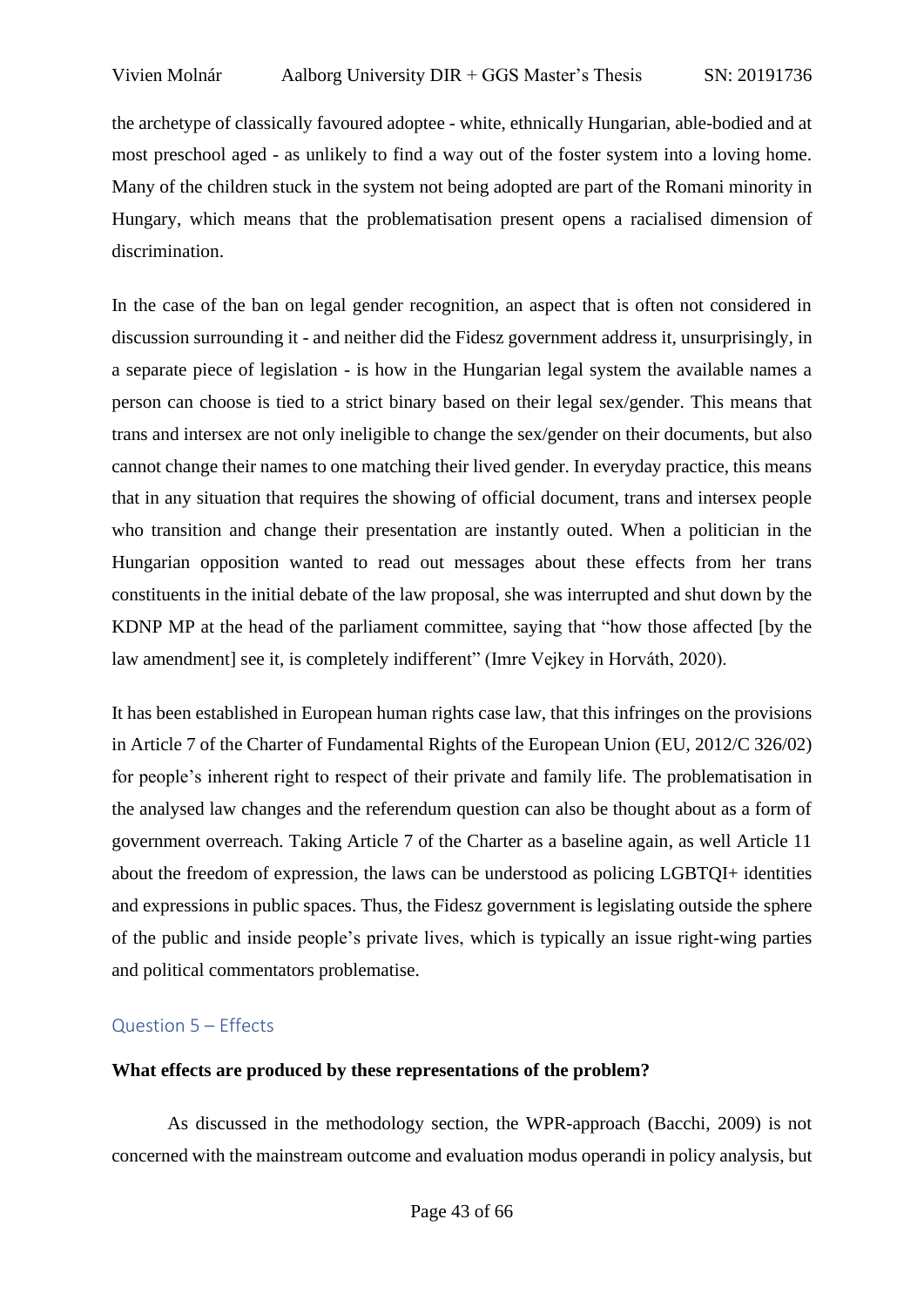is devoted to reflecting on the invisibilised harm caused by the problem representations. Taking the advice of Bacchi, the effects produced are considered in three categories.

#### **Discursive effects**

The discourse created by the anti-LGBTQI+ laws and the proposed referendum suppressed, or turned attention – partially – away from many other aspects of the political discussion in Hungary. As mentioned before, the first of the four legislative changes (Appendix A) was proposed in the turmoil of the first Covid lockdown, and the subsequent changes were announced periodically until well into 2021. If we look at this through the lens of populism, especially as a political style or as a method of scapegoating, we can perceive these law amendments in a different light. With the messaging of the opposition inadvertently split in its critique of the government, between the handling of the pandemic with one of the highest mortality rates in Europe, and at the same time curtailing LGBTQI+ rights, the government could minimise the scrutiny it faced for either. Furthermore, as Wodak (2015) notes to be a common feature of populist political messaging, the victim-perpetrator roles were reversed by Fidesz, and in this way opposition MPs and NGOs could be blamed for not putting away political differences for the greater good in a time of crisis.

Similarly, as the anti-LGBTQI+ propaganda law amendments were bundled together with a new legislation on "*tougher action against paedophile offenders*" (Appendix D), Fidesz reconstructed the discourse around queer and trans rights as one that also contains paedophilia. Propagating this damaging and unsubstantiated understanding LGBTQI+ rights has been a long-standing weapon of choice for the far-right in Hungary, going as far as printing fake posters that advertise "pedo rights" and the abolishing of age of consent legislation in the name of Budapest Pride, a mainstream Hungarian LGBTQI+ advocacy organisation (Medvegy, 2019). The discursive effect of this has been that opposition parties in the run up to the 2022 election, and NGOs in favour of LGBTQI+ rights and comprehensive sex education in schools could simply not campaign directly for these issues, or they would have been tainted as supporters of paedophilia in the pro-government media. Rather, they were forced to take the stance of staying away from this issue or supporting voting invalidly – with neither yes or no, but rather crossing both answers - on the connected referendum (Appendix E).

It has also been discussed before, that the openly anti-LGBTQI+ platform of the government and the media conglomerate connected to it has tangible effects – in the form of measurably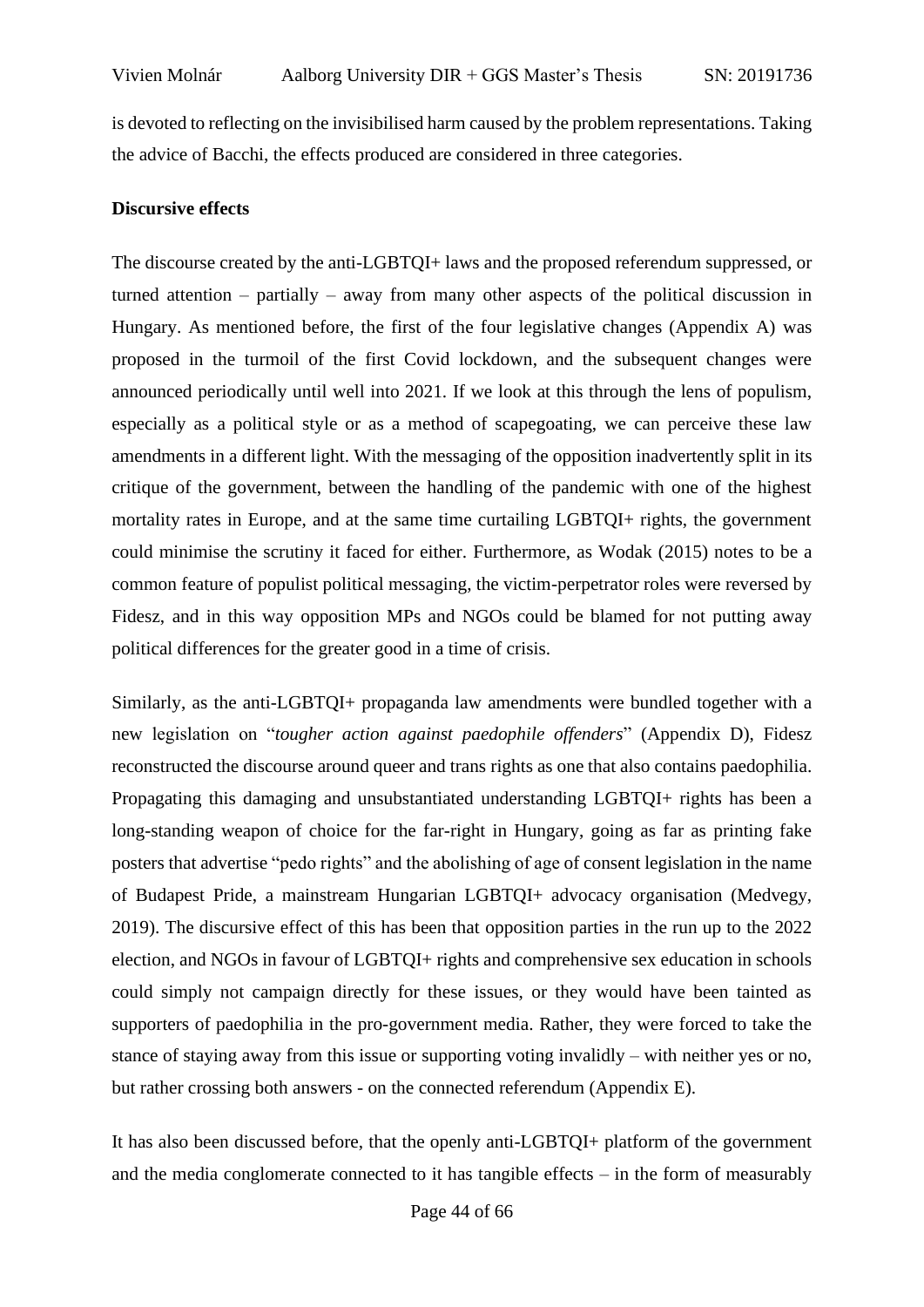increasing prejudice against SOGIESC minorities - on the attitudes of the population (EU Commission, 2019). When official government resources and party officials go on record to compare LGBTQI+ people to paedophilia (Herczeg, 2019) and amend laws with this messaging, then individual members of society with similar prejudices feel emboldened in their beliefs and actions. This can manifest in an increase of violence against visible queer and trans people, both in the form of verbal and physical attacks. At the peak of the political coverage about Law LXXIX of 2021 (Appendix D), multiple incidents about physical assaults were reported where the perpetrators specifically targeted victims who they thought were queer (Herczeg, 2021).

#### **Subjectification**

Bacchi (2009) notes that problem representations in policies and laws produce subjects and connect meanings to them, like typical behaviours. Here, it is important to clarify the fact, that before the Human Resources Minister's Decree 25/2020 (X. 5) came into force, queer people had the opportunity to adopt through the single-adopter application process. Furthermore, it is not unusual that queer people only later in their life realise they are lesbian, gay or queer, or are bisexual who were earlier in a heterosexual relationship. Sometimes trans people end up in same-sex relationships after their own transitions. Hence, there are and always have been scenarios where LGBTQI+ become parents one way or another, but then later go on to have a same-sex partnership, creating rainbow families. Through the stigmatisation of queer identities, and the constitutional commitment to define families as a heterosexual couple with one or more children, rainbow families find their material realities drawn up outside what the law and public discourse depicts as possible.

This can have serious consequences in situations where outsiders to the rainbow families do not understand how they came to be. As queer people who wish to be parents are likened to groomers and paedophiles not just by fringe extremists, but by the government (Herczeg, 2019), individuals in the proximity of rainbow families could end up taking up this same point of view, and escalate the situation that could be traumatic for especially the children involved. Society becomes bifurcated along the lines of those members of society who understand LGBTQI+ issues and the people subjectified, and those who believe the government constructed image of queer and trans people. The populist us vs them distinctions between the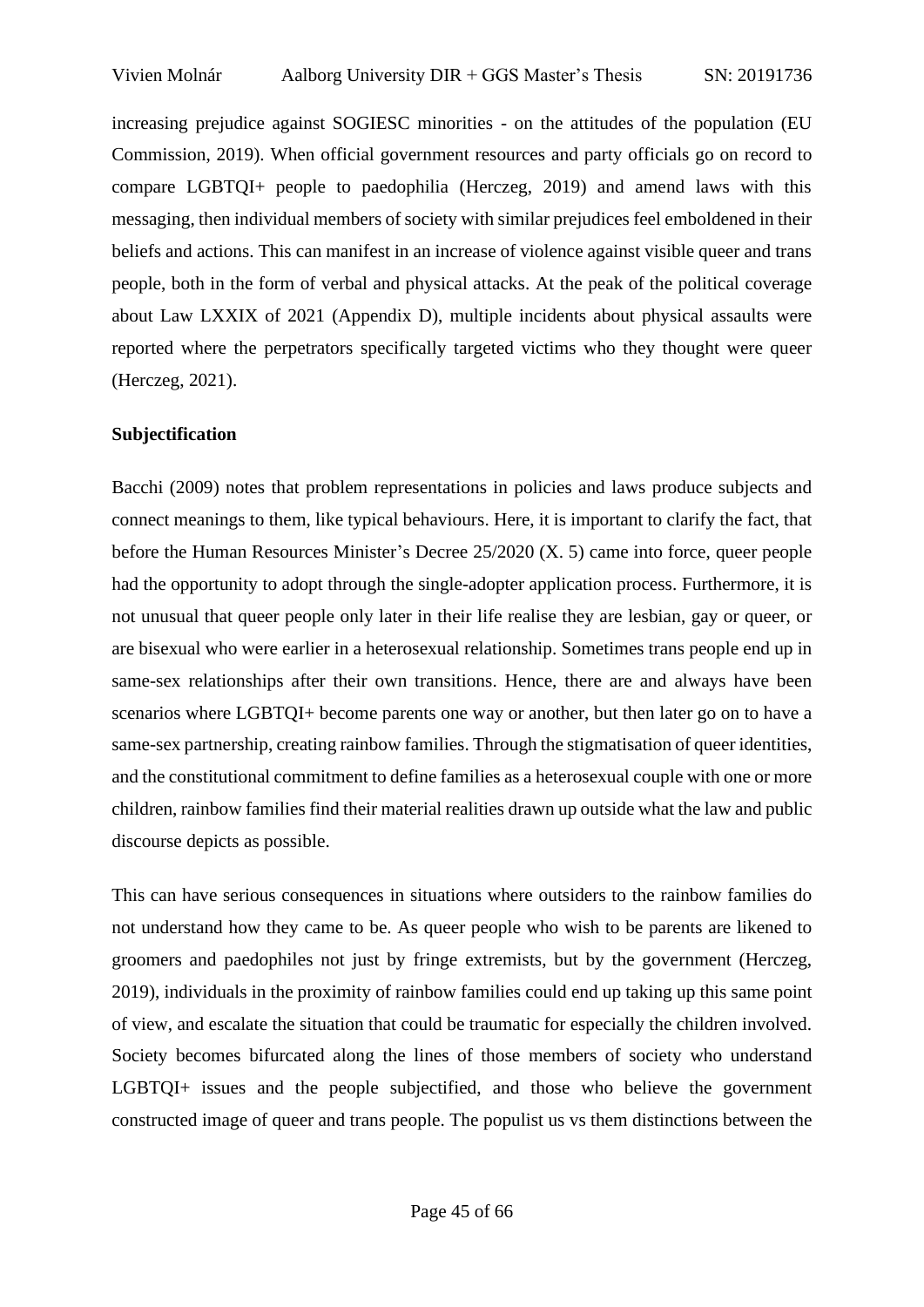'righteous and moral' cis and heterosexual members against the queer and trans people who are a threat to children, and by extension the nation, are clear and not without effects.

#### **Lived effects**

In the aftermath of the acceptance of the four analysed pieces of legislations, as well as an election campaign that vilifies queer people and uses the anti-gender hysteria of the referendum to encourage voters to the polls, it is unassuming to say that Hungarian LGBTQI+ people are less safe than they were before the pandemic. The visibility of queer and trans people in Hungary has never been so high, and with social media initiatives like the *Family is family* (Nótin, 2021) campaign, attention was also brought to the growing number of allies the community has, in and outside the country. Despite this, many queer and trans people fear that they have no future in Hungary, and it is not out of the realm of possibilities that future anti-LGBTQI+ legislation will follow as part of the backlash on gender. The emigration of queer and trans people from Hungary is likely to thus continue, perhaps at an increased rate.

Moreover, as meta-analysis of research on the mental health of LGBT people highlights (Russel & Fish, 2016), the societal-wide prejudices against queer and trans identities show relations to worse mental health outcomes for LGBTQI+ people. Hence, it is likely that anxiety, depression, and similar indicators are going to rise within the community. Next to the mental health outcomes, somatic ones are also important to mention. Comprehensive sexual education in schools that mention safe sex options for queer and trans youth could be characterised as "*promoting homosexuality*" (Appendix D) and so will likely be prohibited due to the vague wording and lack of clear definition in the law. Without any form of sex education in schools, it isleft to the parents, or the queer and trans youth themselvesto research and discussimportant topics in connection to sexual health like STIs, HIV, PreP and similar topics. There is a real danger that this could lead to a future increase in infection rates in STIs among young queer and trans people.

## <span id="page-45-0"></span>Question 6 – Problem production and disruption

# **How/where are these representations of the 'problems' produced, disseminated and defended? How could it be questioned, disrupted and replaced?**

As mentioned in the literature review and in the theory section on populism, the current state of affairs around the discourse of gender and LGBTQI+ rights has a lot to do with the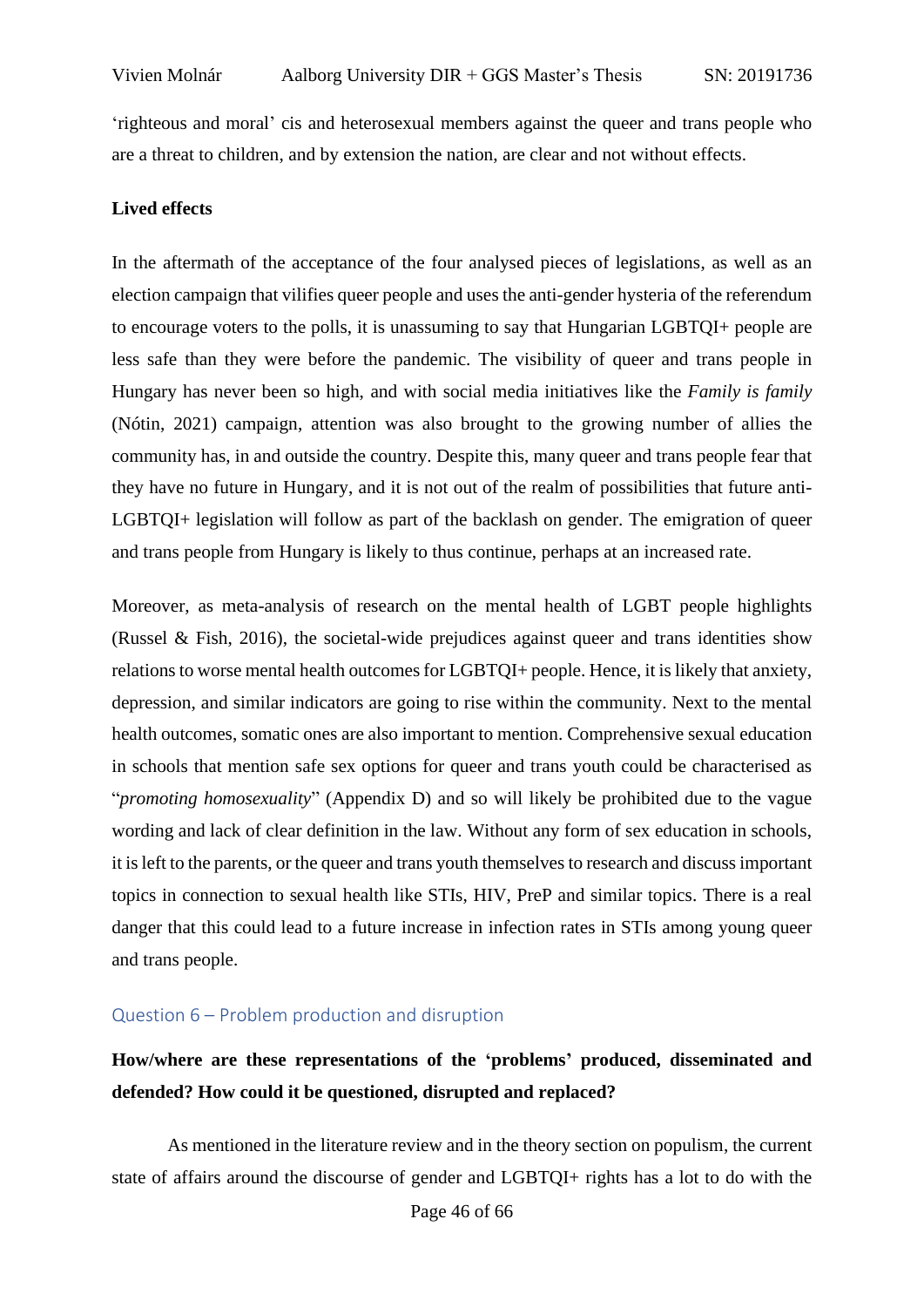conscious effort of Fidesz and KDNP to empty the meaning of the word 'gender', and fill it with a set of loosely connected ideas (Grzebalska & Pető, 2017). Due to the lack of understanding around the meaning of the word, the far-right in Hungary can use it as a metaphorical box to sort different, previously successfully used, but now slightly out-ofdate/overused opponent concepts like anti-EU sentiment, migration, thinly veiled antisemitic criticism of George Soros (Echikson, 2019) and the  $NGOs -$  partially – funded by his foundations. The burden to explain and debunk misconceptions about gender, and disrupt the current hegemonic problematisation fall on members of the civil society and the small group of scholars in Hungarian gender research. The platforms available to these groups are incomparably small next to the state funded pro-Fidesz media.

Thanks to the control of multiple key facets of the media including national television, as well as the financial means to purchase orders of magnitudes more visibility for their political agenda in public spaces, Fidesz can reach broader sections of the population than any opposition party. This is combined with political messaging that is simply more easily digestible for the average voter, who is situated outside of both neoliberal gender mainstreaming discussions, gender or queer research and/or LGBTQI+ activism. Instead of requiring a robust understanding of different theoretical paradigms and concepts, the rightwing depiction of gender provides an alternative, in which the ideological heavy lifting is already done for the audience, condemning it to the negative realm of the bisected populist construction of society.

The patterns underlined in *Question 3,* especially concerning the late arrival, but quick boom of discourse on 'gender ideology' in Hungary (Fodor, 2022) suggests that it was not an organic process, rather a conscious importation of anti-gender talking points by Fidesz and the affiliated right-wing media for political gain. As evidence to this claim, let us consider the platforming of the tweets and essay of J. K. Rowling about her gender critical views and opinion on trans rights in the United Kingdom legal context (Hegyi, 2022), or the release *of Irreversible Damage: The Transgender Craze Seducing Our Daughters* (Shrier, 2020) in Hungarian in a government affiliated publishing house. Both authors base some or most of their important claims in connection to trans children and adolescents on the concept of Rapid Onset Gender Dysphoria (Littman, 2020), and on misrepresented statistics about the dramatically perceived increase of referrals to youth gender identity clinics in the UK. The point Rowling and Shrier both give prominence to, is that there is a social contagion like spreading of trans identities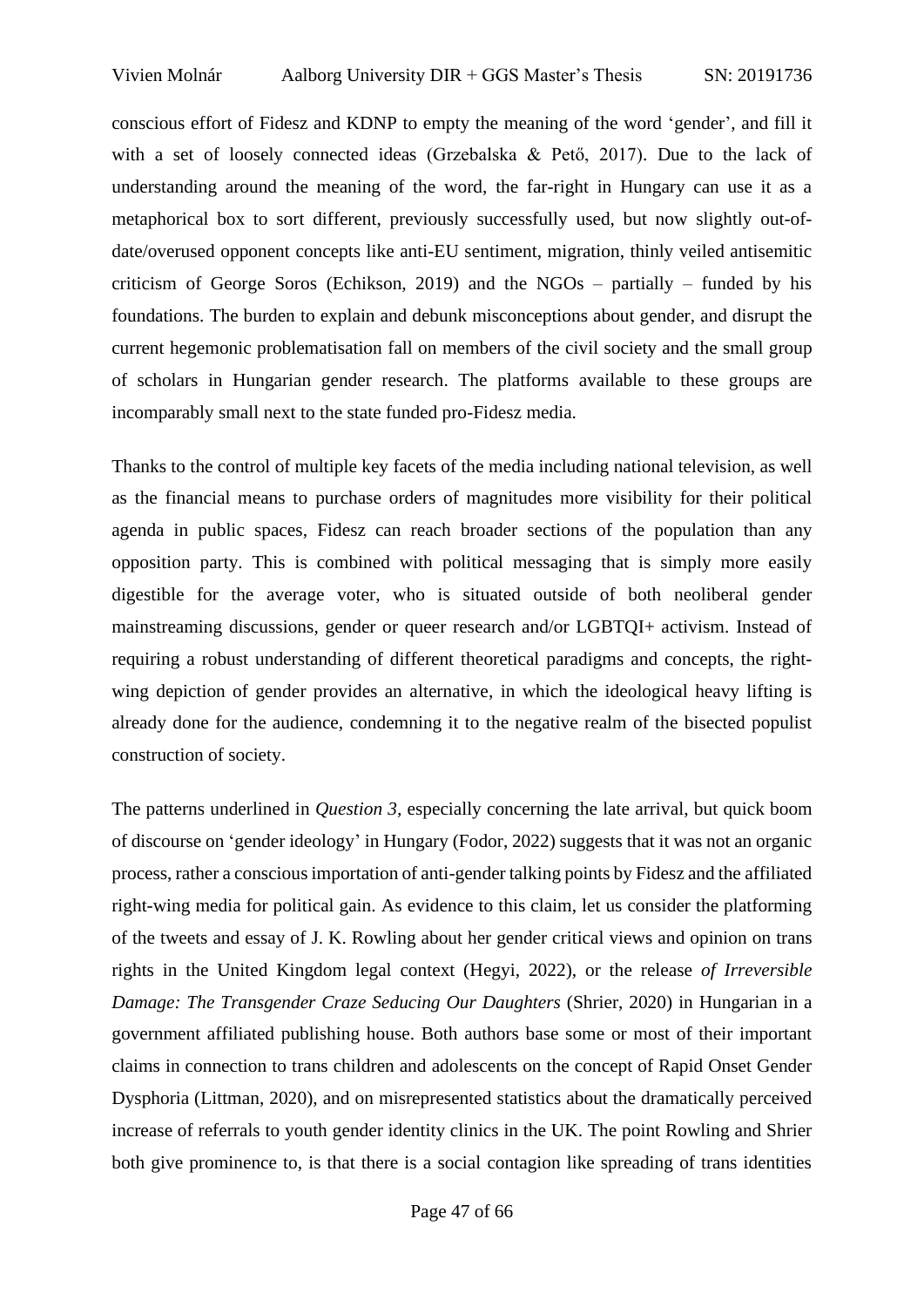between adolescents, leading many of them to transition without proper considerations. The study this theory is based on has been discredited due to extensive methodological mistakes, (Restar, 2019) and the concept of social contagion in connection to gender identity thoroughly refuted by trans academics (Ashley, 2020).

For this analysis these are important considerations, as the amendment to the Fundamental Law (Appendix C), the homophobic propaganda law (Appendix D) and the questions of the 2022 referendum (Appendix E) all suggest in their wording that there is an ROGD-like phenomenon and medical transition-craze among children and adolescents in Hungary too. However, in Hungary trans-specific healthcare has never been accessible for under-18s, not even in the form of evidence based, temporary and reversible treatments like puberty blockers used in multiple countries, including Denmark. Thus, protecting the right of children to "*the proper identity corresponding to their birth sex*" (Appendix C) in the constitution can only be described as frivolous at best, and thus rather, politically motivated.

The disruption of the problem representations found in the analysed legislation looks like an impossible task given the strong grasp Fidesz and KDNP have on all branches of power. There have been suggestions in Hungarian academia to redefine gender and disseminate this new meaning as an alternative to both the government's and Queer theory's understanding of the word (Kováts, 2019; 2022), but these unfortunately contain exclusionary, biological essentialist conceptual logics, and thus rather contribute to the anti-gender backlash than dismantle it. As the EU Commission launched an official infringement procedure against Hungary (European Commission, 2021) as a reaction to the homophobic propaganda law (Appendix D), there is some hope that due to international pressure the analysed legislation could get at least partially revisited and some of the problematic aspects changed. However, given the lack of persuading power of the EU and the slow handling of similar cases does not project significant positive changes for the LGBTQI+ community in Hungary.

In the global sense, I share the belief of Pearce et. al (2020) that with time, the feminist movement - split today over two sides of the anti-gender backlash - will unite again "around a shared interest in sex liberation and feminist freedom for all" (p. 693), and successfully challenge the Christian conservative and far-right structures of oppression that marginalise women and SOGIESC minorities on the same ideological basis.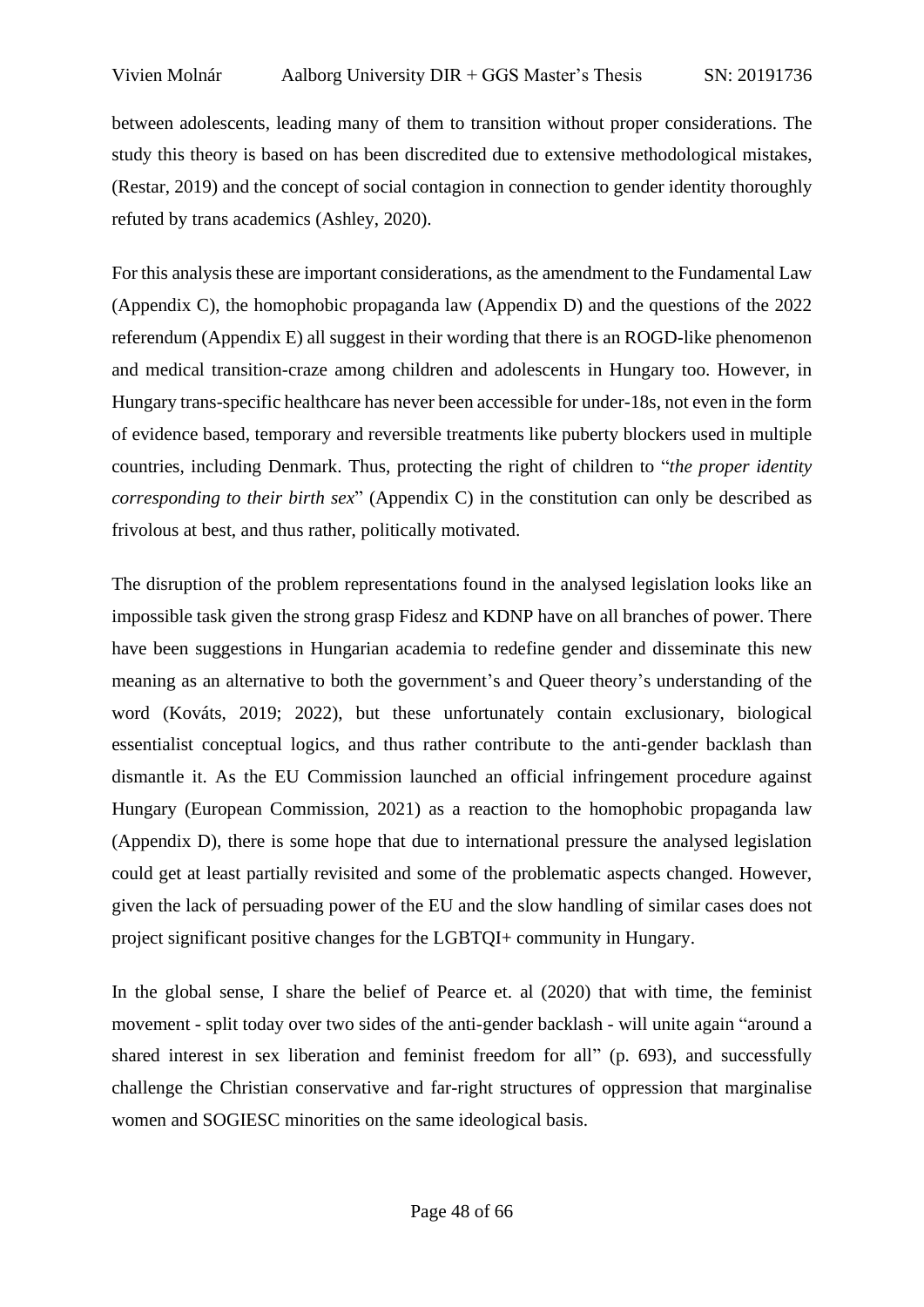# <span id="page-48-0"></span>Conclusion

At the beginning of this thesis, I set out to research the connection of Hungarian anti-LGBTQI+ legislation signed into law in 2020 and 2021 to the global anti-gender movement, and how other concepts, like the safety of children or traditional family values intersect within this context.

Given all the considerations from the literature review, theoretical overview and the WPRanalysis of anti-LGBTQI+ legislation in Hungary, I argue that the anti-gender backlash in Hungary is best explained as a political tool at least partially imported purposefully into the country by the Fidesz-KDNP government, and then artificially placed into the centre of political discourse during the pandemic. The original use of anti-gender discourse enabled the government to refuse EU legislation focusing on gender equality and women's rights issues that it opposed on ideological grounds (Krizsán & Roggeband, 2021), and with time constructed the current, overloaded meaning of gender to turn the public opinion against these policies. Some of which would have likely been backed by the majority of the public, like the Istanbul Convention.

A sharp exacerbation of the anti-gender rhetoric was identifiable from the Hungarian government since 2020 (Fodor, 2022). This was done in part to move attention and scrutiny away from the government's handling of the pandemic, as the country ranked at the second highest in death per capita in Europe (Statista, 2022) and the lockdown measures were unpopular among the right-wing Fidesz base. Another part of the equation was the longstanding opposition of Fidesz and KDNP to LGBTQI+ rights. The global anti-gender backlash of the last decade created an international political climate from which Fidesz could borrow talking points and descriptions of foreign phenomena to justify domestic actions about the rights of queer and trans people. The concepts of protecting children, family values and Christian morality serve as a shield from criticism, as through these ideas, the government parties can depict themselves as benevolent, even when they are restricting the human rights of LGBTQI+ Hungarians.

The global anti-gender movement provided much of the ideological basis for the recent legislative actions of the Hungarian government. Further research in the future should investigate how the Hungarian laws will have informed, if at all, anti-LGBTQI+ legislation in other countries.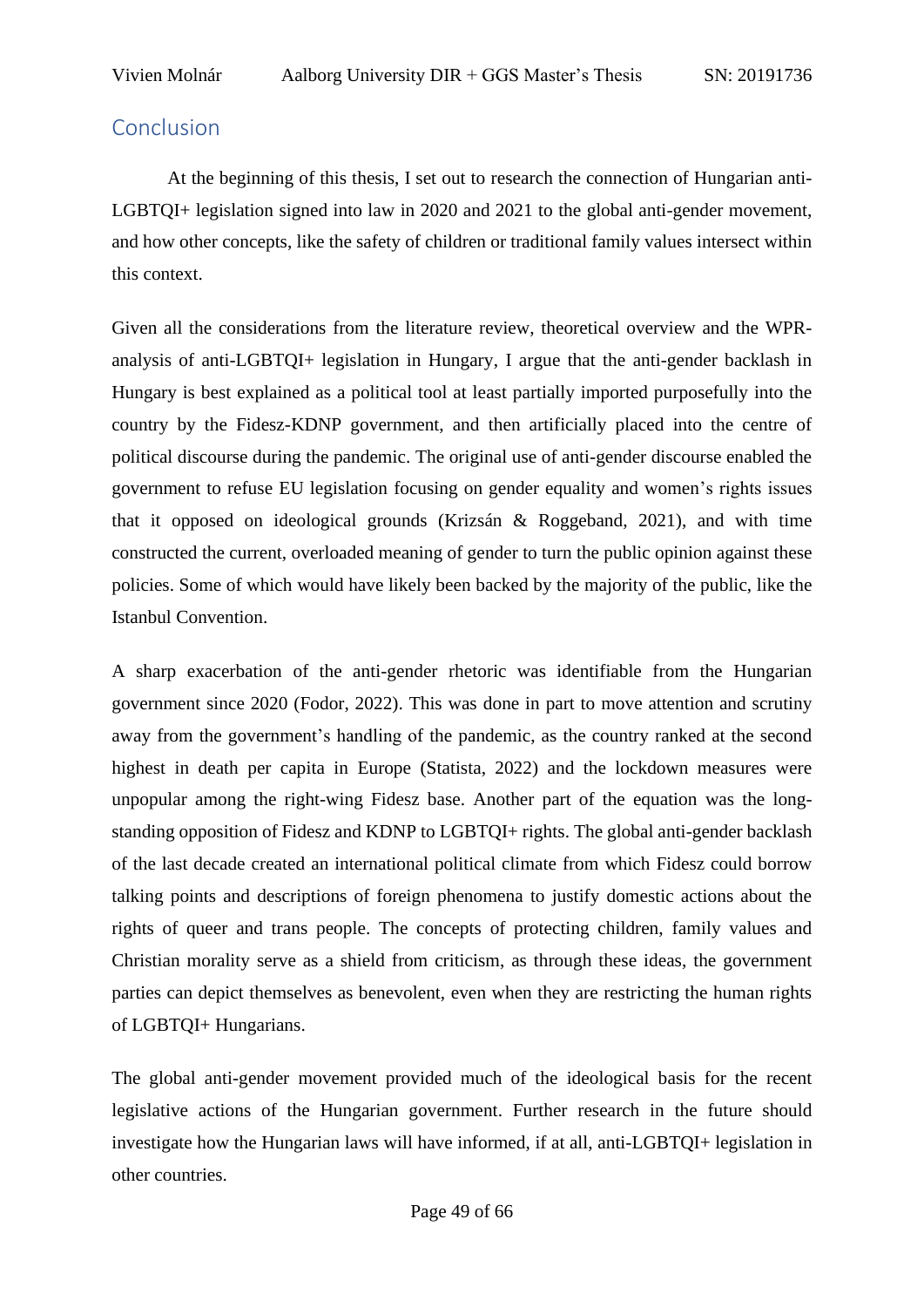# <span id="page-49-0"></span>Bibliography

Allison, H. (2011). *Kant's Groundwork for the Metaphysics of Morals: A Commentary*. Oxford University Press.

Ash, L. (2020). *Inside Poland's 'LGBT-free zones'*. BBC News. Retrieved 24 March 2022, from [https://www.bbc.com/news/stories-54191344.](https://www.bbc.com/news/stories-54191344)

Ashley, F. (2020). A critical commentary on 'rapid-onset gender dysphoria'. *The Sociological Review*, *68*(4), 779-799.<https://doi.org/10.1177/0038026120934693>

Bacchi, C. (2009). *Analysing policy: What's the Problem Represented to be?*. Frenchs Forest N.S.W.: Pearson Australia.

Barát, E. (2021). Paradoxes of the Right-Wing Sexual/Gender Politics in Hungary: Right-Wing Populism and the Ban of Gender Studies. *Paradoxical Right-Wing Sexual Politics In Europe*, 173-199. [https://doi.org/10.1007/978-3-030-81341-3\\_7.](https://doi.org/10.1007/978-3-030-81341-3_7)

Bonde, S., & Firenze, P. (2013). *A Framework for Making Ethical Decisions*. Brown University. Retrieved 17 April 2022, from [https://www.brown.edu/academics/science-and](https://www.brown.edu/academics/science-and-technology-studies/framework-making-ethical-decisions)[technology-studies/framework-making-ethical-decisions.](https://www.brown.edu/academics/science-and-technology-studies/framework-making-ethical-decisions)

Bowell, T. (2011). *Feminist Standpoint Theory*. Internet Encyclopedia of Philosophy. Retrieved 5 April 2022, from [https://iep.utm.edu/fem-stan/.](https://iep.utm.edu/fem-stan/)

Burns, K. (2019). *The rise of anti-trans "radical" feminists, explained*. Vox. Retrieved 14 April 2022, from [https://www.vox.com/identities/2019/9/5/20840101/terfs-radical-feminists](https://www.vox.com/identities/2019/9/5/20840101/terfs-radical-feminists-gender-critical)[gender-critical.](https://www.vox.com/identities/2019/9/5/20840101/terfs-radical-feminists-gender-critical)

Butler, J. (1986). Sex and Gender in Simone de Beauvoir's Second Sex. *Yale French Studies*, (72), 35.<https://doi.org/10.2307/2930225>

Butler, J. (1990). *Gender trouble*. Routledge.

Butler, J. (2004). *Undoing Gender*. Routhledge.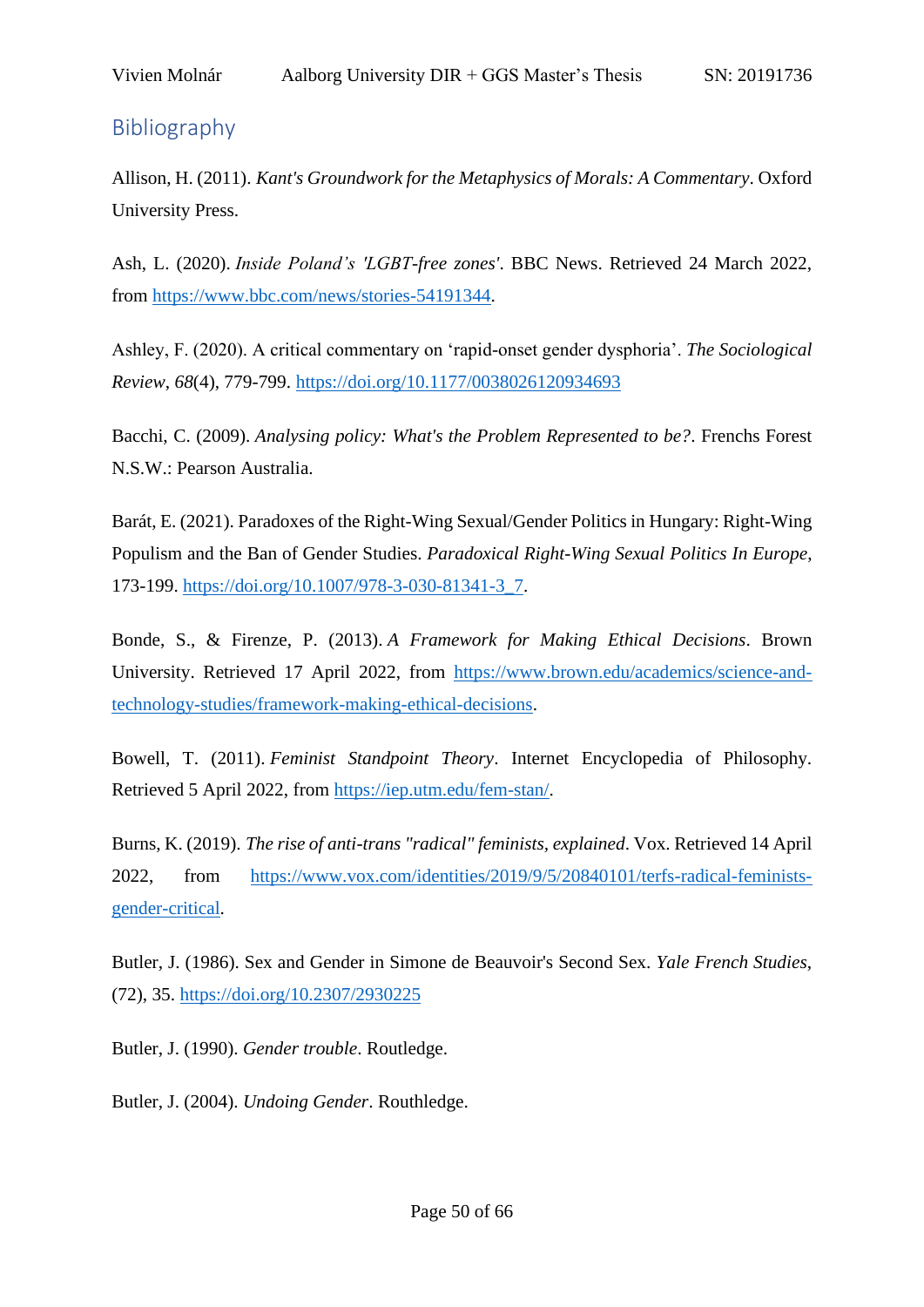Vivien Molnár Aalborg University DIR + GGS Master's Thesis SN: 20191736

Butler, J. (2019). *Judith Butler: the backlash against "gender ideology" must stop*. New Statesman. Retrieved 24 March 2022. from [https://www.newstatesman.com/culture/2019/01/judith-butler-backlash-against-gender](https://www.newstatesman.com/culture/2019/01/judith-butler-backlash-against-gender-ideology-must-stop)[ideology-must-stop.](https://www.newstatesman.com/culture/2019/01/judith-butler-backlash-against-gender-ideology-must-stop)

Crenshaw, K. (1991). Mapping the Margins: Intersectionality, Identity Politics, and Violence against Women of Color. *Stanford Law Review*, *43*(6), 1241.<https://doi.org/10.2307/1229039>

Chomsky, N., & Herman, E. (2002). Manufacturing Consent - The Political Economy of the Mass Media. Reprint Edition. Pantheon Books.

Council of Europe, *The Council of Europe Convention on Preventing and Combating Violence against Women and Domestic Violence* , November 2014, ISBN 978-92-871-7990-6 Retrieved 24 March 2022, from <https://www.refworld.org/docid/548165c94.html>

Datta, N. (2021). *Tip of the Iceberg: Religious Extremist Funders against Human Rights for Sexuality and Reproductive Health in Europe 2009 - 2018*. European Parliamentary Forum for Sexual & Reproductive Rights.

de Gruyter, C. (2020). *A fundamental fight: The frugal four and the rule of law*. ECFR. Retrieved 24 March 2022, from [https://ecfr.eu/article/a-fundamental-fight-the-frugal-four-and](https://ecfr.eu/article/a-fundamental-fight-the-frugal-four-and-the-rule-of-law/)[the-rule-of-law/.](https://ecfr.eu/article/a-fundamental-fight-the-frugal-four-and-the-rule-of-law/)

Echikson, W. (2019). *Viktor Orbán's anti-Semitism problem*. POLITICO. Retrieved 19 April 2022, from [https://www.politico.eu/article/viktor-orban-anti-semitism-problem-hungary](https://www.politico.eu/article/viktor-orban-anti-semitism-problem-hungary-jews/)[jews/.](https://www.politico.eu/article/viktor-orban-anti-semitism-problem-hungary-jews/)

Euronews. (2020). *Hungary's Viktor Orban handed sweeping new powers with COVID-19 law*. euronews. Retrieved 18 April 2022, from [https://www.euronews.com/2020/03/30/blank](https://www.euronews.com/2020/03/30/blank-cheque-hungary-expected-to-pass-controversial-covid-19-law)[cheque-hungary-expected-to-pass-controversial-covid-19-law.](https://www.euronews.com/2020/03/30/blank-cheque-hungary-expected-to-pass-controversial-covid-19-law)

European Commission, Brussels (2019): *Special Eurobarometer 493: Discrimination in the EU 2019*. Kantar Public. GESIS Data Archive, Cologne ISBN: 978-92-76-11049- 1 p. 64-128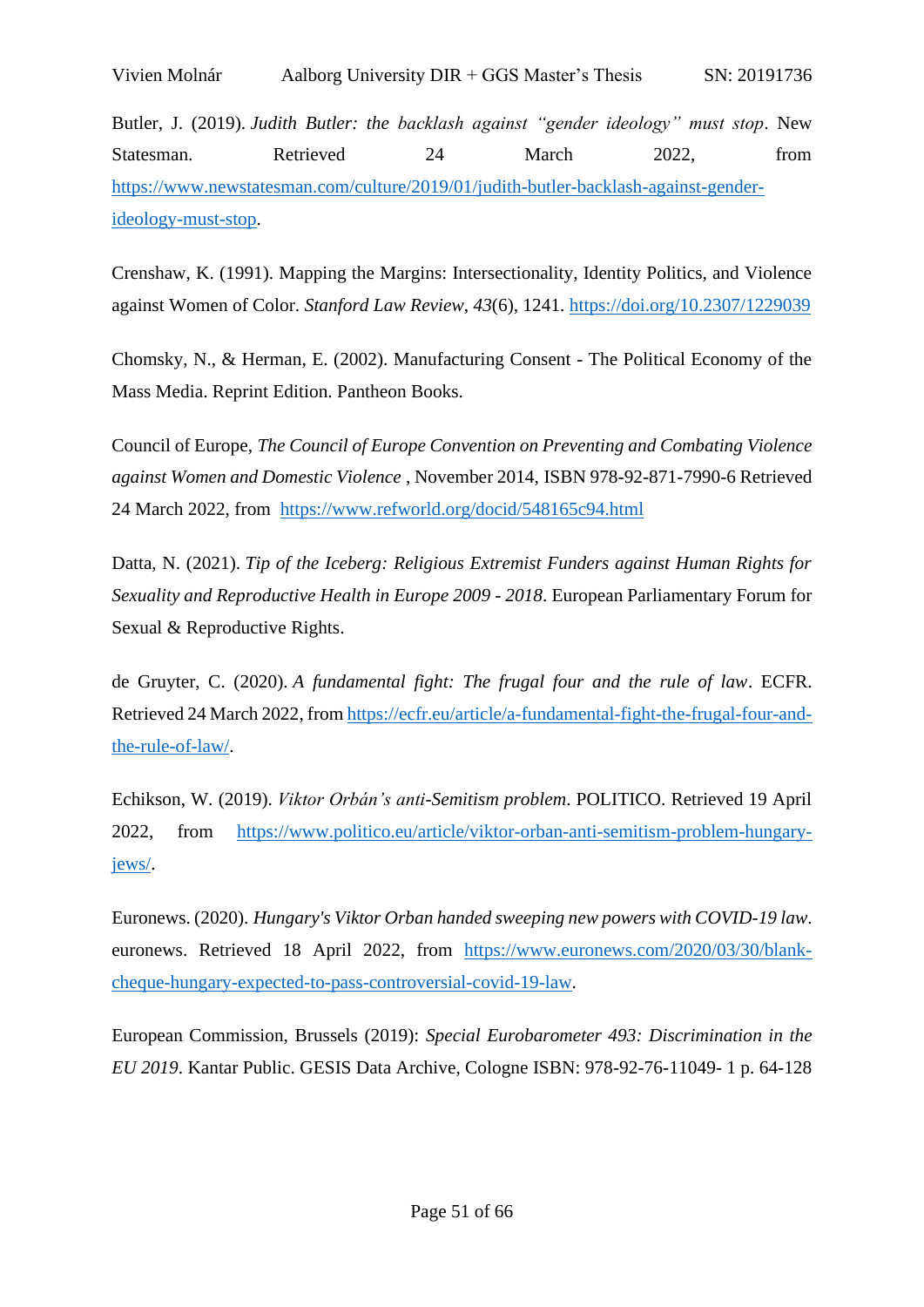European Commission. (2021). *EU founding values: Commission starts legal action against Hungary and Poland for violations of fundamental rights of LGBTIQ people*. Retrieved from [https://ec.europa.eu/commission/presscorner/detail/en/ip\\_21\\_3668](https://ec.europa.eu/commission/presscorner/detail/en/ip_21_3668)

European Union (EU). (2012). *Charter of Fundamental Rights of the European Union*. 2012/C 326/02

Farris, S. (2017). *In the name of women's rights: the rise of femonationalism* (1st ed.). Duke University Press.

Faye, S. (2021). *The Transgender Issue* (1st ed.). Allen Lane.

Fillon, T. (2022). *Poland: Where 'women pay a high price' for populist laws*. France 24. Retrieved 24 March 2022, from [https://www.france24.com/en/europe/20220219-poland](https://www.france24.com/en/europe/20220219-poland-where-women-pay-a-high-price-for-populist-laws)[where-women-pay-a-high-price-for-populist-laws.](https://www.france24.com/en/europe/20220219-poland-where-women-pay-a-high-price-for-populist-laws)

Fodor, É. (2022). *The Gender Regime of Anti-Liberal Hungary*. Palgrave Macmillan. Available at [https://link.springer.com/book/10.1007/978-3-030-85312-9.](https://link.springer.com/book/10.1007/978-3-030-85312-9)

Foucault, M. (1976). *The History of Sexuality*. Éditions Gallimard.

Foucault, M. (1977). *Discipline and Punish: The Birth of a Person*. Pantheon Books.

Félix, A. (2015). Hungary. In E. Kováts & M. Põim, *Gender as symbolic glue: The position and role of conservative and far right parties in the anti-gender mobilizations in Europe* (pp. 62-82). FEPS – Foundation for European Progressive Studies. Retrieved 13 April 2022, from [https://library.fes.de/pdf-files/bueros/budapest/11382.pdf.](https://library.fes.de/pdf-files/bueros/budapest/11382.pdf)

Gleeson, J., O'Rourke, E., & Rosenberg, J. (2021). *Transgender Marxism*. Pluto Press. [https://doi.org/10.2307/j.ctv1n9dkjc.](https://doi.org/10.2307/j.ctv1n9dkjc)

Godfrey, C. (2018). *Section 28 protesters 30 years on: 'We were arrested and put in a cell up by Big Ben'*. Guardian UK. Retrieved 17 April 2022, from [https://www.theguardian.com/world/2018/mar/27/section-28-protesters-30-years-on-we](https://www.theguardian.com/world/2018/mar/27/section-28-protesters-30-years-on-we-were-arrested-and-put-in-a-cell-up-by-big-ben)[were-arrested-and-put-in-a-cell-up-by-big-ben.](https://www.theguardian.com/world/2018/mar/27/section-28-protesters-30-years-on-we-were-arrested-and-put-in-a-cell-up-by-big-ben)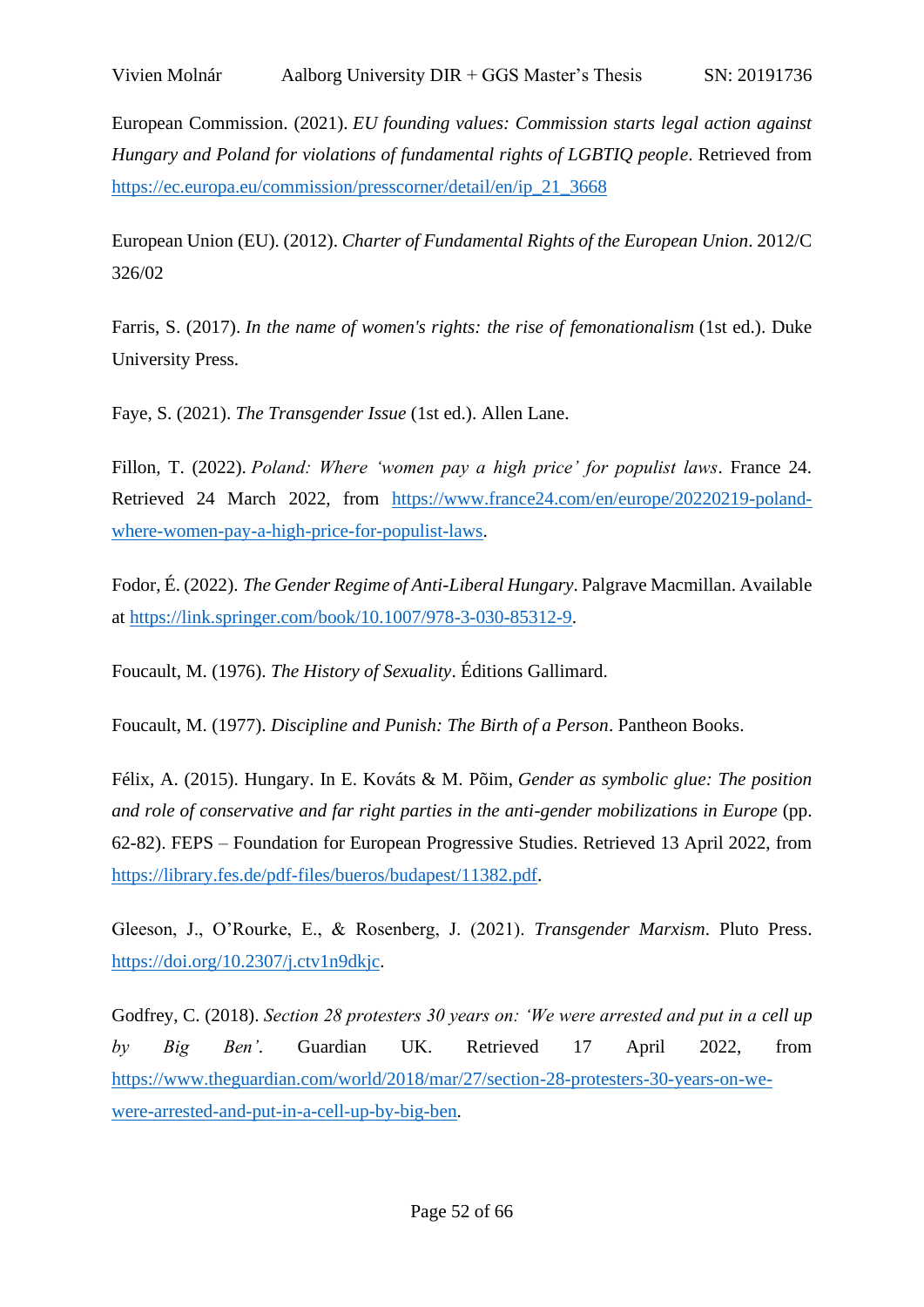Grzebalska, W., & Pető, A. (2018). The gendered modus operandi of the illiberal transformation in Hungary and Poland. *Women's Studies International Forum*, *68*, 164-172. [https://doi.org/10.1016/j.wsif.2017.12.001.](https://doi.org/10.1016/j.wsif.2017.12.001)

Grzebalska, W., Pető, A., & Kováts, E. (2017). *Gender as symbolic glue: how 'gender' became an umbrella term for the rejection of the (neo)liberal order – Political Critique.*  Politicalcritique.org. Retrieved 14 April 2022, from [http://politicalcritique.org/long](http://politicalcritique.org/long-read/2017/gender-as-symbolic-glue-how-gender-became-an-umbrella-term-for-the-rejection-of-the-neoliberal-order/)[read/2017/gender-as-symbolic-glue-how-gender-became-an-umbrella-term-for-the-rejection](http://politicalcritique.org/long-read/2017/gender-as-symbolic-glue-how-gender-became-an-umbrella-term-for-the-rejection-of-the-neoliberal-order/)[of-the-neoliberal-order/.](http://politicalcritique.org/long-read/2017/gender-as-symbolic-glue-how-gender-became-an-umbrella-term-for-the-rejection-of-the-neoliberal-order/)

Halbertsam, J. (2018). *Toward a Trans\* Feminism*. Boston Review. Retrieved 7 April 2022, from [https://bostonreview.net/articles/jack-halberstam-towards-trans-feminism/.](https://bostonreview.net/articles/jack-halberstam-towards-trans-feminism/)

Haraway, D. (1988). Situated Knowledges: The Science Question in Feminism and the Privilege of Partial Perspective. *Feminist Studies*, *14*(3), 575-599. <https://doi.org/10.2307/3178066>

Hegyi, Z. (2022). *A J. K. Rowling-affér [The J. K. Rowling Scandal]*. Magyar Nemzet. Retrieved 17 April 2022, from [https://magyarnemzet.hu/velemeny/2022/01/a-j-k-rowling](https://magyarnemzet.hu/velemeny/2022/01/a-j-k-rowling-affer)[affer.](https://magyarnemzet.hu/velemeny/2022/01/a-j-k-rowling-affer)

Herczeg, M. (2019). *Kövér a pedofíliához hasonlította a követelést, hogy a homoszexuálisok is házasodhassanak és fogadhassanak örökbe [Kövér compares the demand of homosexuals to marry and adopt to paedophilia]*. 444. Retrieved 28 March 2022, from [https://444.hu/2019/05/15/kover-a-pedofiliahoz-hasonlitotta-a-kovetelest-hogy-a](https://444.hu/2019/05/15/kover-a-pedofiliahoz-hasonlitotta-a-kovetelest-hogy-a-homoszexualisok-is-hazasodhassanak-es-fogadhassanak-orokbe)[homoszexualisok-is-hazasodhassanak-es-fogadhassanak-orokbe.](https://444.hu/2019/05/15/kover-a-pedofiliahoz-hasonlitotta-a-kovetelest-hogy-a-homoszexualisok-is-hazasodhassanak-es-fogadhassanak-orokbe)

Herczeg, M. (2021). *Megvertek két meleg orvost Pécsen [Two gay doctors assaulted in Pécs]*. 444. Retrieved 18 April 2022, from [https://444.hu/2021/06/28/megvertek-ket-meleg-orvost](https://444.hu/2021/06/28/megvertek-ket-meleg-orvost-pecsen)[pecsen.](https://444.hu/2021/06/28/megvertek-ket-meleg-orvost-pecsen)

Horváth, B. (2020). *"Az, hogy az érintettek hogy látják, teljesen közömbös" ["How those affected see it, is completely indifferent"]* 444. Retrieved 18 April 2022, from [https://444.hu/2020/04/14/az-hogy-az-erintettek-hogy-latjak-teljesen-kozombos-mondta-a](https://444.hu/2020/04/14/az-hogy-az-erintettek-hogy-latjak-teljesen-kozombos-mondta-a-kdnp-s-bizottsagi-elnok-amikor-szel-bernadett-a-nemvaltast-tilto-torveny-miatt-tiltakozok-velemenyet-olvasta-fel)[kdnp-s-bizottsagi-elnok-amikor-szel-bernadett-a-nemvaltast-tilto-torveny-miatt-tiltakozok](https://444.hu/2020/04/14/az-hogy-az-erintettek-hogy-latjak-teljesen-kozombos-mondta-a-kdnp-s-bizottsagi-elnok-amikor-szel-bernadett-a-nemvaltast-tilto-torveny-miatt-tiltakozok-velemenyet-olvasta-fel)[velemenyet-olvasta-fel.](https://444.hu/2020/04/14/az-hogy-az-erintettek-hogy-latjak-teljesen-kozombos-mondta-a-kdnp-s-bizottsagi-elnok-amikor-szel-bernadett-a-nemvaltast-tilto-torveny-miatt-tiltakozok-velemenyet-olvasta-fel)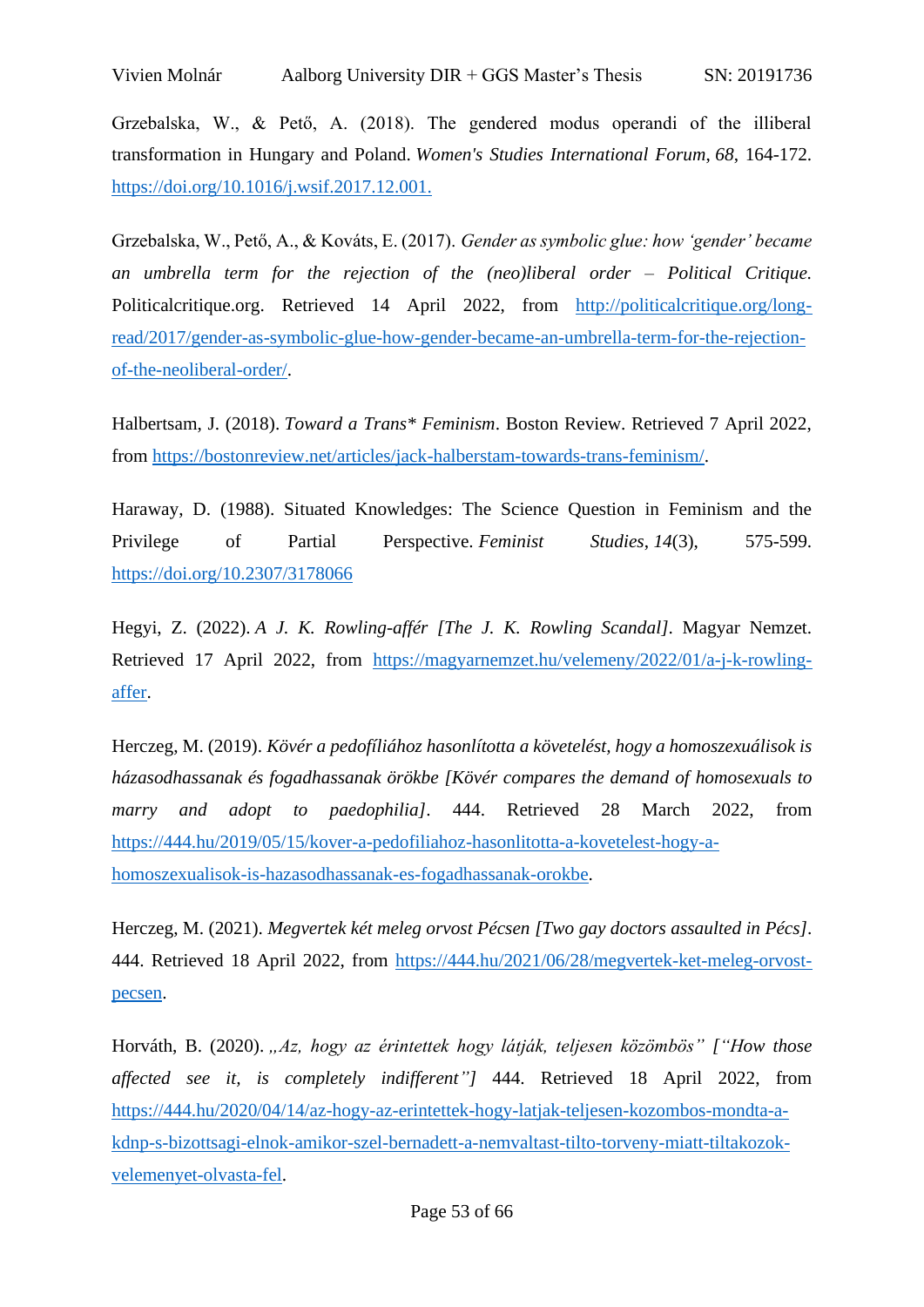Háttér, S. (2018a). *Court: Hungary to recognize foreign same-sex marriages as registered partnerships*. Háttér Society. Retrieved 17 April 2022, from [https://en.hatter.hu/news/court](https://en.hatter.hu/news/court-hungary-to-recognize-foreign-same-sex-marriages-as-registered-partnerships)[hungary-to-recognize-foreign-same-sex-marriages-as-registered-partnerships.](https://en.hatter.hu/news/court-hungary-to-recognize-foreign-same-sex-marriages-as-registered-partnerships)

Háttér, S. (2018b). *Hungarian Constitutional Court sides with trans refugee on legal gender recognition*. Háttér Society. Retrieved 17 April 2022, from [https://en.hatter.hu/news/hungarian-constitutional-court-sides-with-trans-refugee-on-legal](https://en.hatter.hu/news/hungarian-constitutional-court-sides-with-trans-refugee-on-legal-gender-recognition)[gender-recognition.](https://en.hatter.hu/news/hungarian-constitutional-court-sides-with-trans-refugee-on-legal-gender-recognition)

Háttér, S. (2020). *Bíróság: Nem szabotálhatja tovább a kormányhivatal a transzneműek kérelmeinek érdemi vizsgálatát [Court: Government office cannot sabotage the assessment of trans people's legal gender recognition procedure]*. Háttér Társaság. Retrieved 17 April 2022, from [https://hatter.hu/hirek/birosag-nem-szabotalhatja-tovabb-a-kormanyhivatal-a](https://hatter.hu/hirek/birosag-nem-szabotalhatja-tovabb-a-kormanyhivatal-a-transznemuek-kerelmeinek-erdemi)[transznemuek-kerelmeinek-erdemi.](https://hatter.hu/hirek/birosag-nem-szabotalhatja-tovabb-a-kormanyhivatal-a-transznemuek-kerelmeinek-erdemi)

*Index (2020). Novák Katalin szerint egy nőnek nem kell akkora fizetés, mint egy férfinak*. Index.hu. (2020). Retrieved 13 April 2022, from [https://index.hu/belfold/2020/12/14/novak\\_katalin\\_emancipacio/.](https://index.hu/belfold/2020/12/14/novak_katalin_emancipacio/)

Kováts, E. (2017). "A konszenzusok felszámolása – jobboldali populizmus és a "genderideológia" fenyegetése." [Renunciation of Consensus—Right-Wing Populism and the Threat of "Gender-Ideology"] *Fordulat* (22), pp. 104–127. [http://fordulat.net/pdf/22/F22\\_KOVATS.pdf](http://fordulat.net/pdf/22/F22_KOVATS.pdf)

Kováts, E. (2019). Limits of the Human Rights Vocabulary in Addressing Inequalities. *Intersections*, *East European Journal of Society and Politics* 5(2). [https://doi.org/10.17356/ieejsp.v5i2.498.](https://doi.org/10.17356/ieejsp.v5i2.498)

Kováts, E., 2022. Only ! know my gender: The individualist turn in gender theory and politics, and the right-wing opposition. *Intersections. East European Journal of Society and Politics*, 8(1), pp.110-127.

Krizsán, A., & Roggeband, C. (2019). *Gendering Democratic Backsliding in Central and Eastern Europe: A comparative agenda*. Center for Policy Studies, Central European University.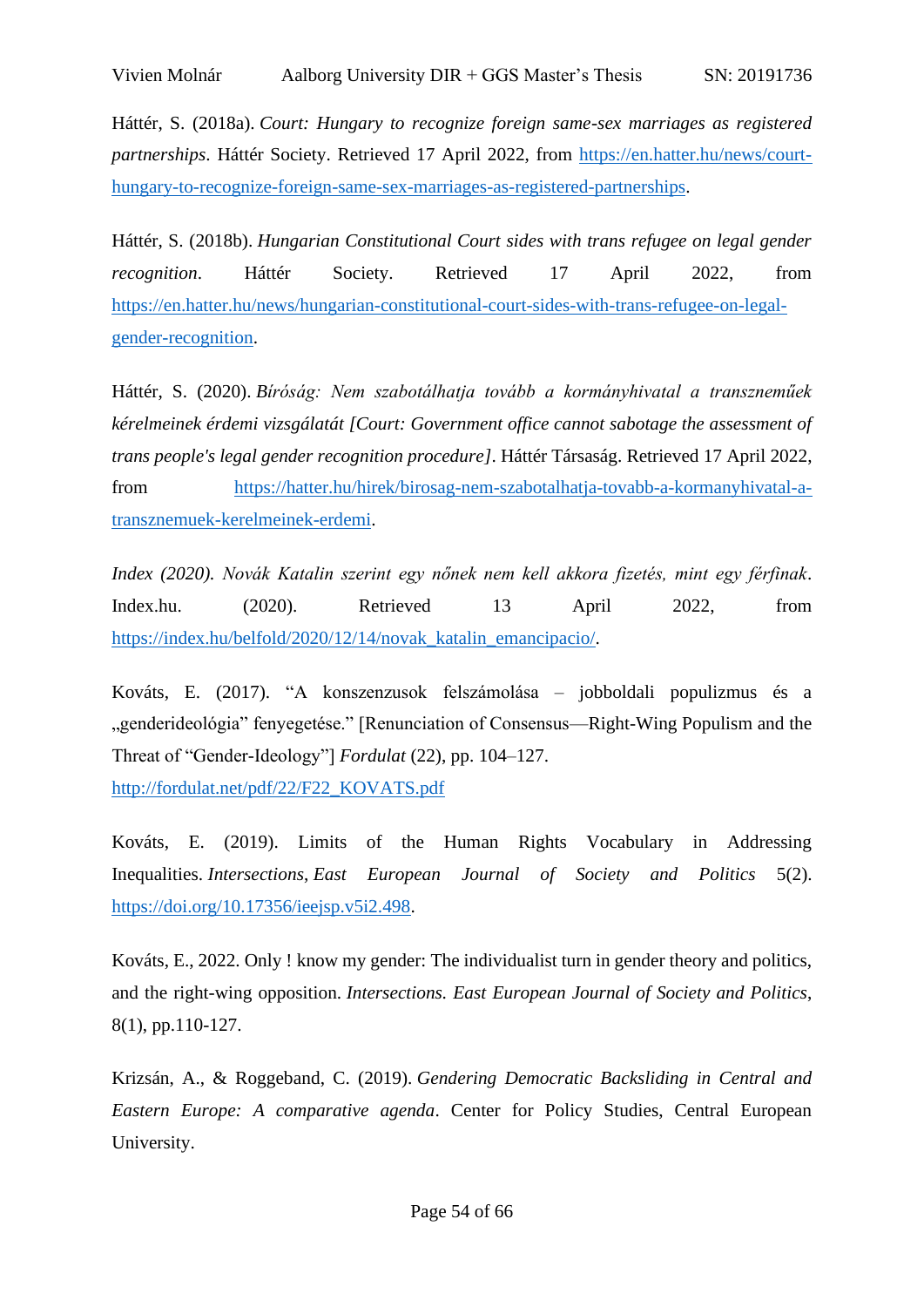Krizsán, A., & Roggeband, C. (2021). Politicizing Gender and Democracy in the Context of the Istanbul Convention. *Gender And Politics*. [https://doi.org/10.1007/978-3-030-79069-1.](https://doi.org/10.1007/978-3-030-79069-1)

Kálmán, A. (2021). *Dermesztő érzés, amikor közlik veled, hogy Novák Katalin dönt az életedről [It's a chilling feeling when you're told that Katalin Novák decides over your life]*. 24.hu. Retrieved 25 March 2022, from [https://24.hu/belfold/2021/04/28/orokbefogadas](https://24.hu/belfold/2021/04/28/orokbefogadas-homoszexualis-meleg-novak-katalin-szivarvanycsalad-lmbt/)[homoszexualis-meleg-novak-katalin-szivarvanycsalad-lmbt/.](https://24.hu/belfold/2021/04/28/orokbefogadas-homoszexualis-meleg-novak-katalin-szivarvanycsalad-lmbt/)

Központi Statisztikai Hivatal (KSH) [Central Statistical Bureau]. (2020). *Házasságkötések, válások [Marriages, divorces]*. Ksh.hu. Retrieved 16 April 2022, from [https://www.ksh.hu/stadat\\_files/nep/hu/nep0015.html.](https://www.ksh.hu/stadat_files/nep/hu/nep0015.html)

Kent, L., & Tapfumaneyi, S. (2018). *Hungary's PM bans gender study at colleges saying 'people are born either male or female'*. CNN. Retrieved 24 March 2022, from [https://edition.cnn.com/2018/10/19/europe/hungary-bans-gender-study-at-colleges](https://edition.cnn.com/2018/10/19/europe/hungary-bans-gender-study-at-colleges-trnd/index.html)[trnd/index.html.](https://edition.cnn.com/2018/10/19/europe/hungary-bans-gender-study-at-colleges-trnd/index.html)

Le Conte, M. (2022). *Feminism has been reduced to the transgender debate*. New Statesman. Retrieved 24 March 2022, from [https://www.newstatesman.com/comment/2022/02/feminism](https://www.newstatesman.com/comment/2022/02/feminism-has-been-reduced-to-the-transgender-debate)[has-been-reduced-to-the-transgender-debate.](https://www.newstatesman.com/comment/2022/02/feminism-has-been-reduced-to-the-transgender-debate)

Levin, S. (2021). *Mapping the anti-trans laws sweeping America: 'A war on 100 fronts'*. the Guardian. Retrieved 24 March 2022, from [https://www.theguardian.com/society/2021/jun/14/anti-trans-laws-us-map.](https://www.theguardian.com/society/2021/jun/14/anti-trans-laws-us-map)

Littman, L. (2018). *Parent reports of adolescents and young adults perceived to show signs of a rapid onset of gender dysphoria*. PLOS ONE 13(8): <https://doi.org/10.1371/journal.pone.0202330>

Marshall, D. (2013). *Dorothy Smith's Standpoint* [Video]. Retrieved 5 April 2022, from [https://www.youtube.com/watch?v=6ldZ-EPmM1k.](https://www.youtube.com/watch?v=6ldZ-EPmM1k)

Medvegy, G. (2019). *Hamis plakátokkal támadja a Pride-ot a kormánysajtó [Government press is attacking Budapest Pride with fake posters]*. 24.hu. Retrieved 18 April 2022, from [https://24.hu/kozelet/2019/07/03/pride-hamis-plakat/.](https://24.hu/kozelet/2019/07/03/pride-hamis-plakat/)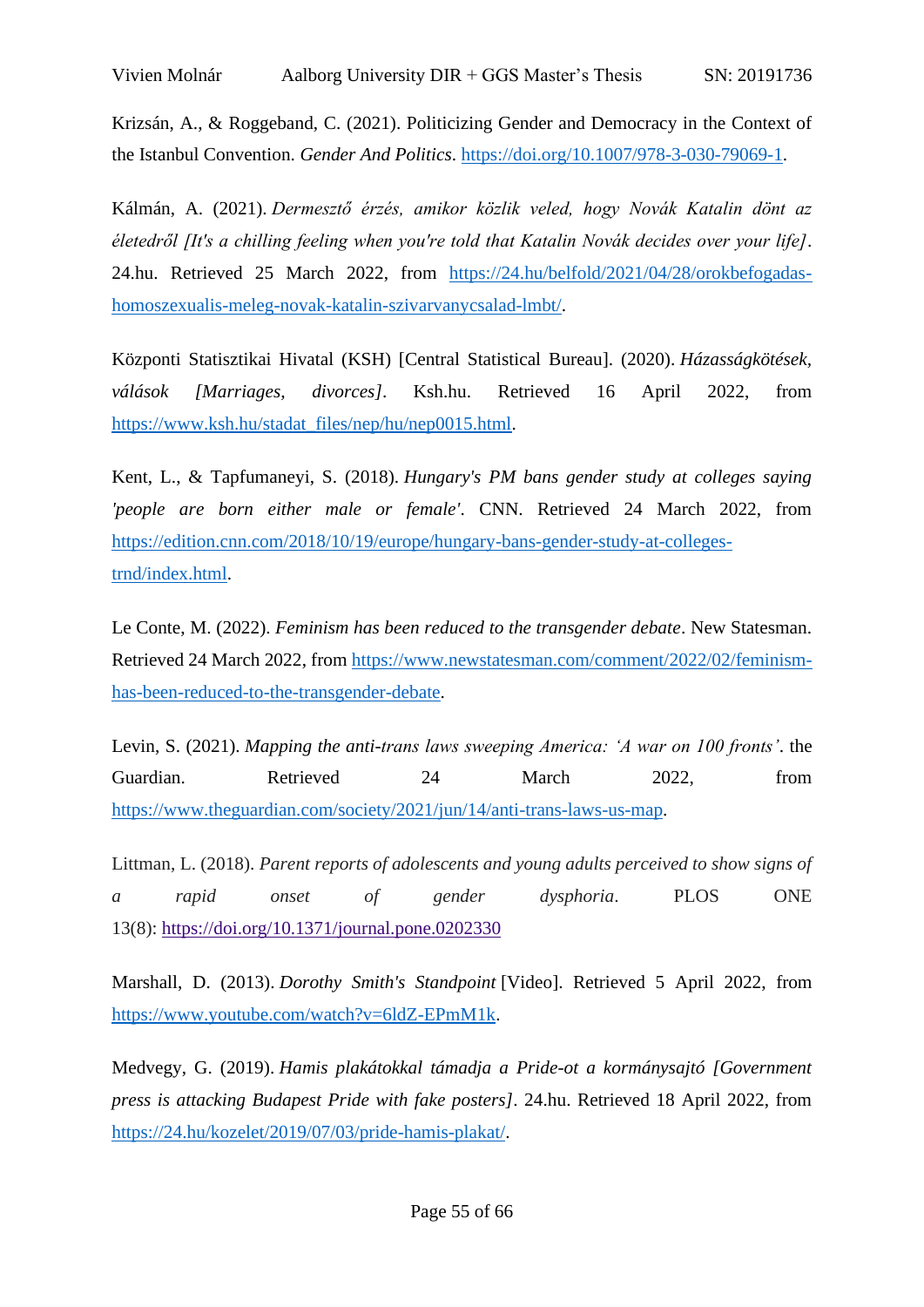Moffitt, B. (2020). *Populism*. Polity.

Moffitt, B., & Tormey, S. (2013). Rethinking Populism: Politics, Mediatisation and Political Style. *Political Studies*, *62*(2), 381-397. [https://doi.org/10.1111/1467-9248.12032.](https://doi.org/10.1111/1467-9248.12032)

Moore, M. (2019). *Gender Ideology? Up Yours!*. Freedom News. Retrieved 14 April 2022, from [https://freedomnews.org.uk/2019/06/16/gender-ideology-up-yours/.](https://freedomnews.org.uk/2019/06/16/gender-ideology-up-yours/)

Mudde C. (2007) Populist Radical Right Parties. Cambridge: Cambridge University Press.

Mudde, C. (2019a). *The Far Right Today* (1st ed.). Polity.

Mudde, C. (2019b). *Why the far right is obsessed with "gender ideology"*. New Statesman. Retrieved 23 March 2022, from [https://www.newstatesman.com/world/2019/09/why-far-right](https://www.newstatesman.com/world/2019/09/why-far-right-obsessed-gender-ideology)[obsessed-gender-ideology.](https://www.newstatesman.com/world/2019/09/why-far-right-obsessed-gender-ideology)

Nagy, S. (2013). *Magyarországi LMBT... Történelem [Hungarian LGBT... History]*. Háttér Társaság.

Namaste, V. K. (2000). *Invisible Lives: The Erasure of Transsexual and Transgendered People*. University of Chicago Press.

Németh, Á., & Walsh, D. (2020). *Szájer-botrány: Orbán Viktor Magyarországának arculata [Szájer scandal: The image of Viktor Orbán's Hungary]*. Euronews. Retrieved 6 April 2022, from [https://hu.euronews.com/2020/12/04/szajer-botrany-orban-viktor-magyarorszaganak](https://hu.euronews.com/2020/12/04/szajer-botrany-orban-viktor-magyarorszaganak-arculata)[arculata.](https://hu.euronews.com/2020/12/04/szajer-botrany-orban-viktor-magyarorszaganak-arculata)

Nótin, T. (2021). *Pál Márton: a család az család [Márton Pál: family is family]*. Index.hu. Retrieved 18 April 2022, from [https://index.hu/belfold/2021/06/14/tuntetes-parlament](https://index.hu/belfold/2021/06/14/tuntetes-parlament-pedofilellenes-torveny/a-csalad-az-csalad/)[pedofilellenes-torveny/a-csalad-az-csalad/.](https://index.hu/belfold/2021/06/14/tuntetes-parlament-pedofilellenes-torveny/a-csalad-az-csalad/)

Petö, A. & Kováts E. (2017). Anti-Gender Movements in Hungary. A Discourse without a movement?. *Anti-Gender Campaign in Europe*. Eds. Roman Kuhar, David Paternotte., pp.117- 131. hal-03204911.

Shapiro, B. [@benshapiro] (2022, February 24). *Russia and China are focused on expanding their spheres of influence via aggressive action. The West is focused on expanding.* [Tweet].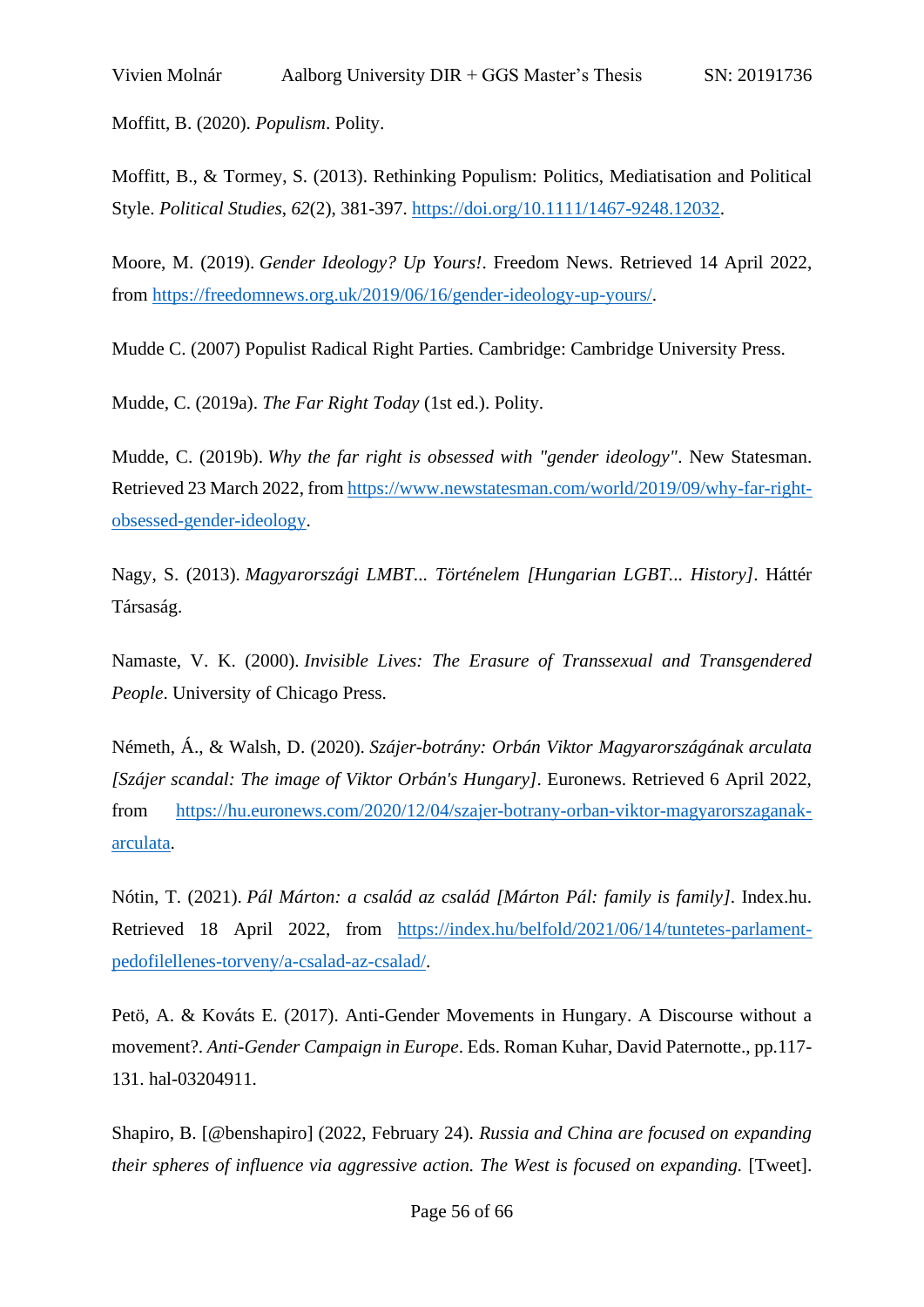Twitter. Retrieved 23 March 2022, from

[https://twitter.com/benshapiro/status/1496866685395279877.](https://twitter.com/benshapiro/status/1496866685395279877)

Pearce, R., Erikainen, S., & Vincent, B. (2020). TERF wars: An introduction. *The Sociological Review*, *68*(4), 677-698.<https://doi.org/10.1177/0038026120934713>

Raymond, J. (1979). *The Transsexual Empire: The Making of the She-Male*. Teachers College Press.

Restar, A. (2019). Methodological Critique of Littman's (2018) Parental-Respondents Accounts of "Rapid-Onset Gender Dysphoria". *Archives Of Sexual Behavior*, *49*(1), 61-66. <https://doi.org/10.1007/s10508-019-1453-2>

Russell, S., & Fish, J. (2016). Mental Health in Lesbian, Gay, Bisexual, and Transgender (LGBT) Youth. *Annual Review Of Clinical Psychology*, *12*(1), 465-487. <https://doi.org/10.1146/annurev-clinpsy-021815-093153>

Serano, J. (2007). *Whipping Girl: A Transsexual Woman on Sexism and the Scapegoating of Femininity* (1st ed.). Seal Press.

Serano, J. (2013). *Excluded*. Seal Press.

Serano, J. (2016). *Outspoken: a Decade of Transgender Activism & Trans Feminism*. Switch Hitter Press.

Shrier, A. (2020). *Irreversible Damage: The Transgender Craze Seducing Our Daughters* (1st ed.). Regnery Publishing.

Smith, D. (1974). Women's Perspective as a Radical Critique of Sociology. *Sociological Inquiry*, *44*(1), 7-13.<https://doi.org/10.1111/j.1475-682x.1974.tb00718.x>

Statista. (2022). *Europe: coronavirus deaths per 100,000 by country*. Statista. Retrieved 19 April 2022, from [https://www.statista.com/statistics/1111779/coronavirus-death-rate-europe](https://www.statista.com/statistics/1111779/coronavirus-death-rate-europe-by-country/)[by-country/.](https://www.statista.com/statistics/1111779/coronavirus-death-rate-europe-by-country/)

Steinmetz, K. (2014). *The Transgender Tipping Point*. Time. Retrieved 17 April 2022, from [https://time.com/135480/transgender-tipping-point/.](https://time.com/135480/transgender-tipping-point/)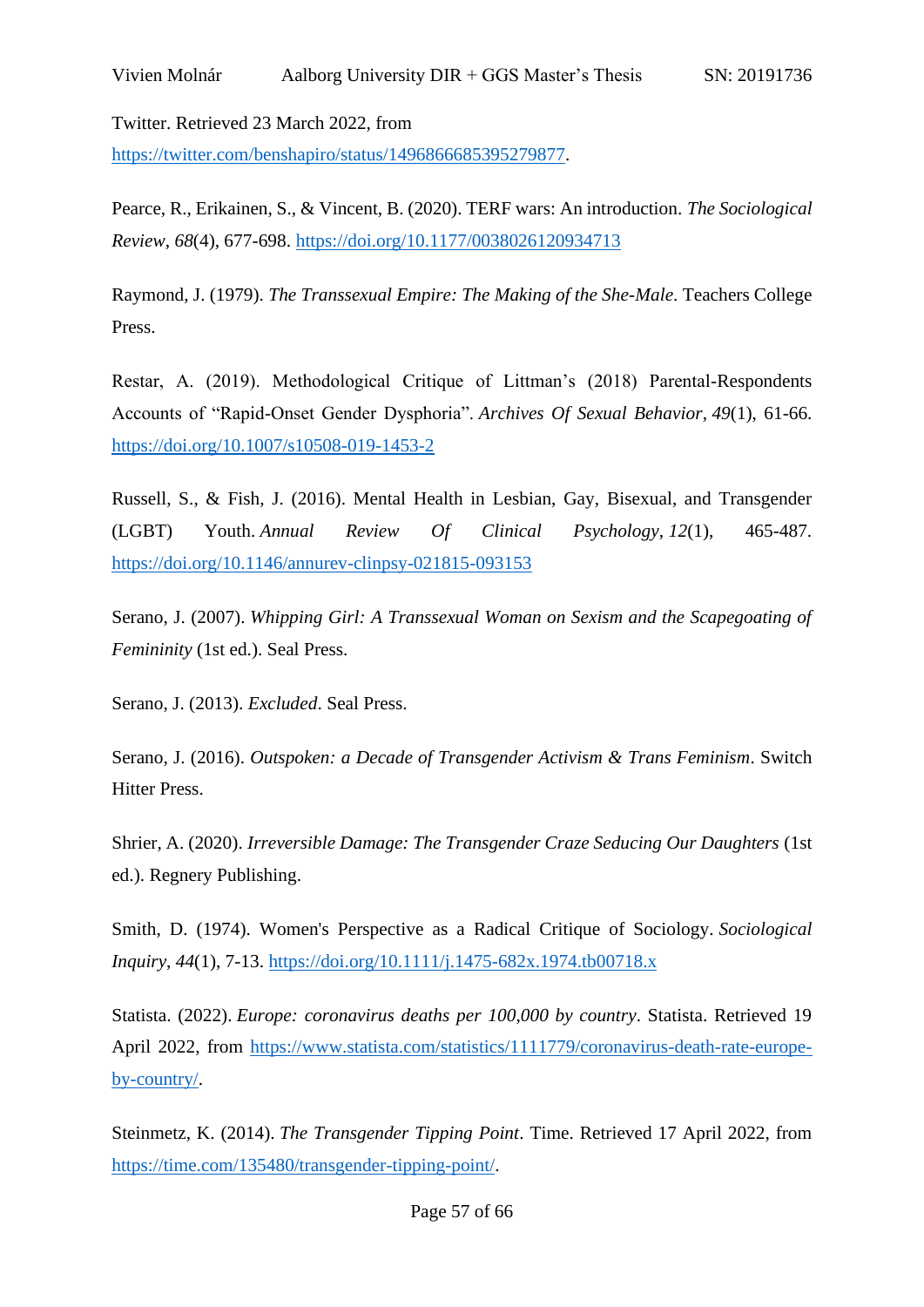Vivien Molnár Aalborg University DIR + GGS Master's Thesis SN: 20191736

Tannehill, B. (2021). *The Far Right and Anti-Trans Movements' Unholy Alliance | Dame Magazine*. Dame Magazine. Retrieved 14 April 2022, from [https://www.damemagazine.com/2021/06/24/the-far-right-and-anti-trans-movements-unholy](https://www.damemagazine.com/2021/06/24/the-far-right-and-anti-trans-movements-unholy-alliance/)[alliance/.](https://www.damemagazine.com/2021/06/24/the-far-right-and-anti-trans-movements-unholy-alliance/)

Thiel, M. (2017). Introducing Queer Theory in International Relations. In S. McGlinchey, R. Walters & C. Scheinpflug, *International Relations Theory* (pp. 97-103). E-International Relations. Retrieved 8 April 2022, from [https://www.e-ir.info/pdf/72252.](https://www.e-ir.info/pdf/72252)

Wakefield, L. (2022). *Right-wing media blames trans rights, Pride flags for Russia's invasion of Ukraine*. PinkNews. Retrieved 23 March 2022, from [https://www.pinknews.co.uk/2022/02/26/ukraine-us-trans-rights-pride-tucker-carlson-matt](https://www.pinknews.co.uk/2022/02/26/ukraine-us-trans-rights-pride-tucker-carlson-matt-walsh/)[walsh/.](https://www.pinknews.co.uk/2022/02/26/ukraine-us-trans-rights-pride-tucker-carlson-matt-walsh/)

Wang, E. (2021). *The Unholy Alliance of Trans-Exclusionary Radical Feminists and the Right Wing*. Jezebel. Retrieved 14 April 2022, from [https://jezebel.com/the-unholy-alliance-of-trans](https://jezebel.com/the-unholy-alliance-of-trans-exclusionary-radical-femin-1834120309)[exclusionary-radical-femin-1834120309.](https://jezebel.com/the-unholy-alliance-of-trans-exclusionary-radical-femin-1834120309)

Wodak, R. (2015). *The Politics of Fear: What Right-Wing Populist Discourses Mean* (1st ed.). SAGE Publications.

Yogyakarta Principles (2017). *Yogyakarta Principles plus 10 (YP10+) - Additional Principles and State Obligations on the Application of International Human Rights Law in Relation to Sexual Orientation, Gender Identity, Gender Expression and Sex Characteristics to Complement the Yogyakarta Principles*. Geneva. Retrieved 28 March 2022, from [https://yogyakartaprinciples.org/.](https://yogyakartaprinciples.org/)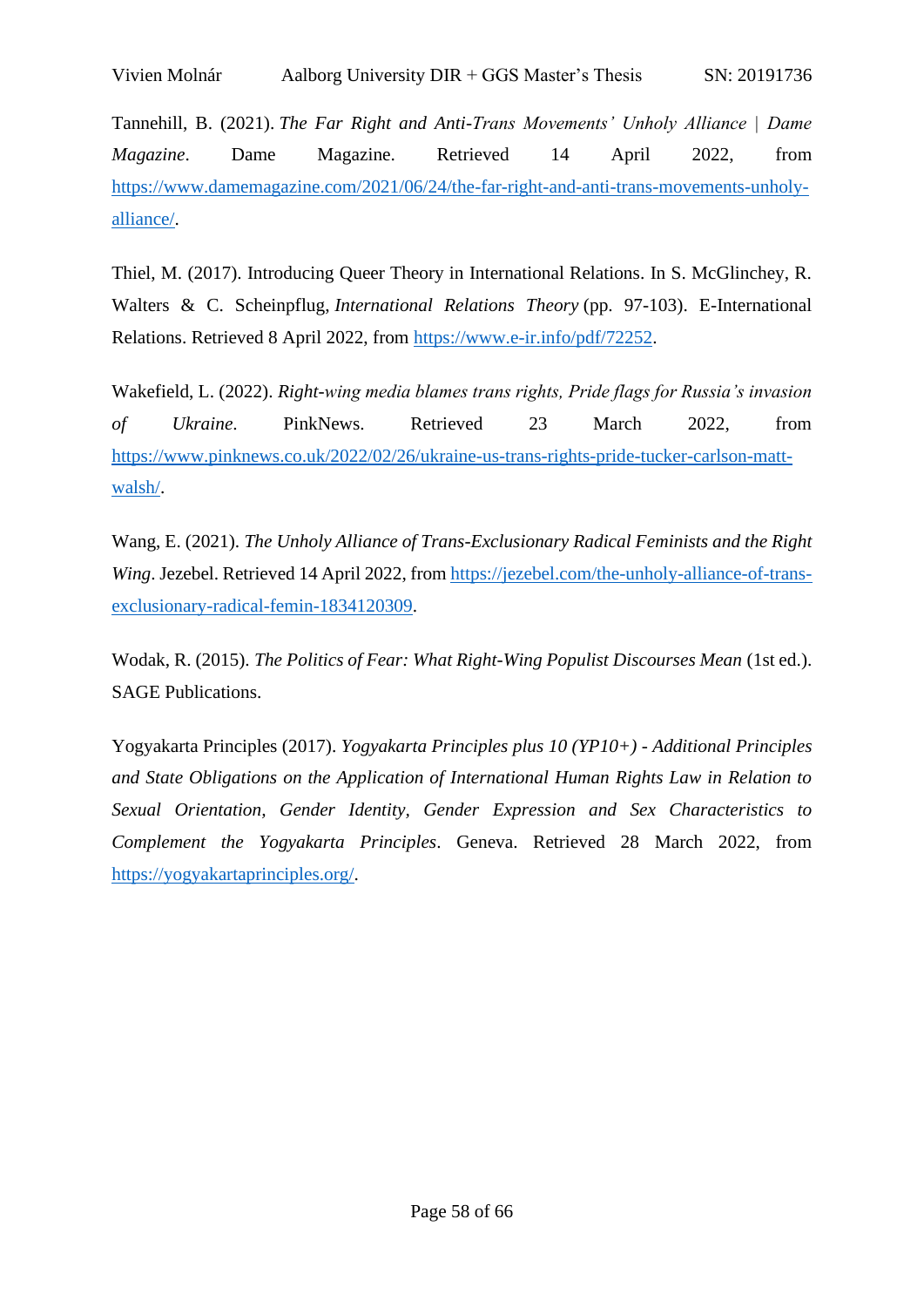# <span id="page-58-0"></span>Appendices

<span id="page-58-1"></span>Appendix A: The relevant part in Section 33 of the Law XXX of 2020, effectively banning

legal gender recognition for trans and intersex people

## Original:

"33. Az anyakönyvi eljárásról szóló 2010. évi I. törvény módosítása

33. § (1) Az anyakönyvi eljárásról szóló 2010. évi I. törvény (a továbbiakban: At.) 3. §-a a következő x) ponttal egészül ki: (E törvény alkalmazásában) "x) **születési nem: az elsődleges nemi jelleg, illetve kromoszóma alapján meghatározott biológiai nem.**"

(2) Az At. 69/B. § (1) bekezdés b) pont be) alpontja helyébe a következő rendelkezés lép:

#### (**A személyazonosító adatok nyilvántartása tartalmazza az érintett**) "be) **születési nemét**,"

(3) Az At. 69/B. § (3) bekezdése helyébe a következő rendelkezés lép: "(3) Az (1) bekezdés b) pont be) alpontjában **meghatározott adat nem változtatható meg**.""

Translation:

"33. Amendment of Law I of 2010 about the birth certificate registration procedure

#### Paragraph 33 (1) Paragraph 3 of Law I of 2010 about the birth certificate registration procedure (Tl. from here on) is amended with the following x) section: (In the implementation of this law) "x) **birth sex: biological sex determined based on primary sex**

**characteristics and chromosomes**."

(2) The Tl. 69/B paragraph (1) section b) subsection be) is replaced with the following:

(**The personal identification data record contains the person's**) "be) **birth sex**,"

(3) The Tl. 69/B paragraph (3) is replaced with this following motion: "(3) **The data** specified in paragraph (1) section b) subsection be**) cannot be changed**.""

Source: Hungarian Official Gazette*. Law XXX of 2020 about the amendment of certain administrative matters, and on free transfer of wealth (2020)*. 2020/125. Section 33. Budapest.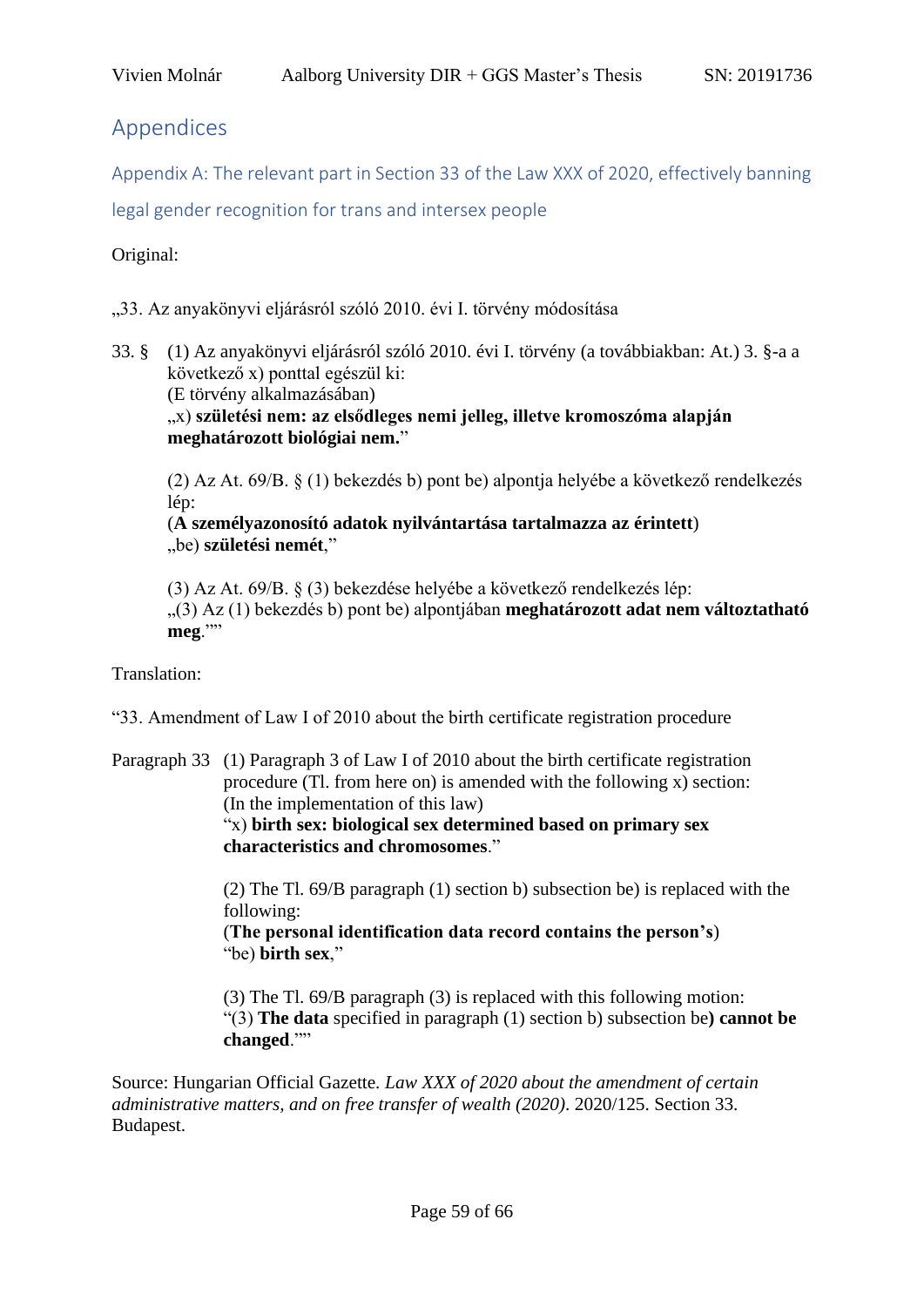<span id="page-59-0"></span>Appendix B: The relevant part of Decree 25/2020 (X. 5) of the Human Resources Minister of Hungary, making it effectively impossible for non-married couples to adopt, closing a legal loophole LGBTQI+ people could use

Original:

"Az emberi erőforrások minisztere 35/2020. (X. 5.) EMMI rendelete [..]

A személyes gondoskodást nyújtó **gyermekjóléti, gyermekvédelmi intézmények**, valamint személyek szakmai feladatairól és működésük feltételeiről szóló 15/1998. (IV. 30.) NM rendelet módosítása

[…]

"(5) Az Nmr. 147. § (3) bekezdése helyébe a következő rendelkezés lép:

"(3) **Ha** az illetékességébe tartozó alkalmas örökbe fogadni szándékozók között **nincs a gyermek számára megfelelő örökbe fogadni szándékozó házaspár**, a szakszolgálat 5 munkanapon belül értesíti az országos örökbefogadást elősegítő szervet annak érdekében, **hogy a gyermek házaspár általi örökbefogadását más szakszolgálat illetékességébe tartozó örökbe fogadni szándékozó házaspárok közvetítésével segítse elő**.""

Translation:

"The Human Resources Minister's 35/2020 (X.5.) HRM decree [..]

> The amendment of Decree 15/1998 (30/04) Ministry of Welfare about the professional duties of those institutions and persons providing **child welfare and child protective services** and the conditions of their operations

[…]

"(5) The MoW Decree Paragraph 147 Section (3) is replaced with the following:

"(3) **If there are no married couples suitable for the child among the list of suitable candidates** intending to adopt within its jurisdiction, then the specialised service shall contact the national adoption agency within 5 working days in order **to facilitate the adoption of the child by a married couple from those married couples belonging to the jurisdiction of another specialised service.**"

Source: Hungarian Official Gazette*. The Human Resources Minister's 35/2020 (X.5.) HRM decree (2020)*. 2020/219. Budapest.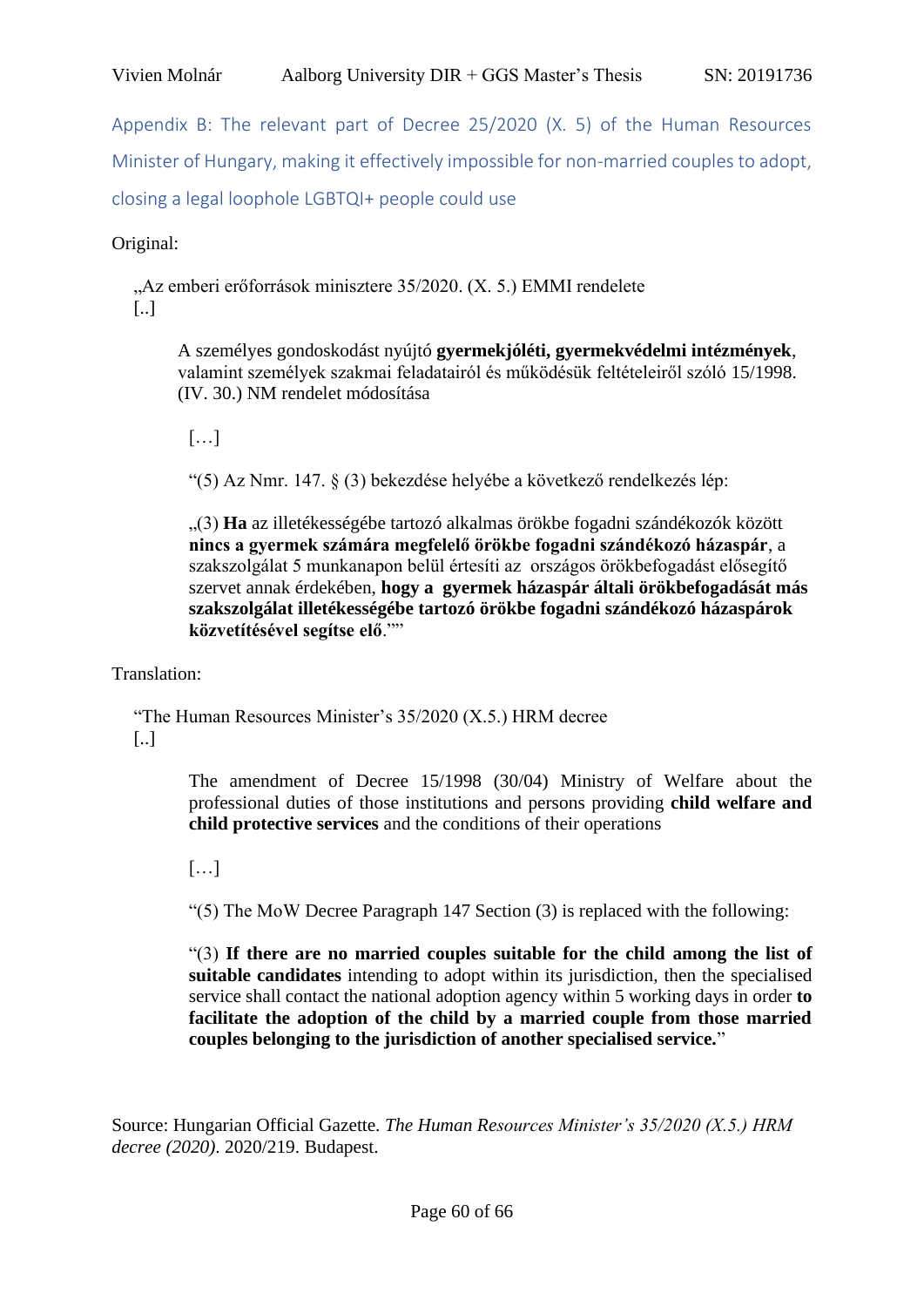<span id="page-60-0"></span>Appendix C: The relevant part of 9th amendment of the Hungarian constitution, enshrining discrimination against LGBTQI+ people in the Fundamental law

Original:

"Magyarország Alaptörvényének kilencedik módosítása (2020. december 22.)

Az Országgyűlés mint alkotmányozó hatalom az Alaptörvény 1. cikk (2) bekezdés a) pontjában meghatározott hatáskörében eljárva az Alaptörvényt a következők szerint módosítja:

# 1. cikk

Az Alaptörvény L) cikk (1) bekezdése helyébe a következő rendelkezés lép: ..(1) Magyarország védi **a** házasság intézményét mint egy férfi és egy nő között, önkéntes elhatározás alapján létrejött életközösséget, valamint a családot mint a nemzet fennmaradásának alapját. A családi kapcsolat alapja a házasság, illetve a szülő-gyermek viszony. **Az anya nő, az apa férfi**."

[…]

## 3. cikk

Az Alaptörvény XVI. cikk (1) bekezdése helyébe a következő rendelkezés lép:

"(1) Minden gyermeknek joga van a megfelelő testi, szellemi és erkölcsi fejlődéséhez szükséges védelemhez és gondoskodáshoz. **Magyarország védi a gyermekek születési nemének megfelelő önazonossághoz való jogát**, és biztosítja a hazánk alkotmányos önazonosságán és keresztény kultúráján alapuló értékrend szerinti nevelést.""

Translation:

"The 9th amendment of the Fundamental Law of Hungary (22 December 2020)

The Parliament as constitutional power modifies the Fundamental Law according to the competence defined by Article 1, Paragraph (2), Section a) of the Fundamental Law in the following way:

Article 1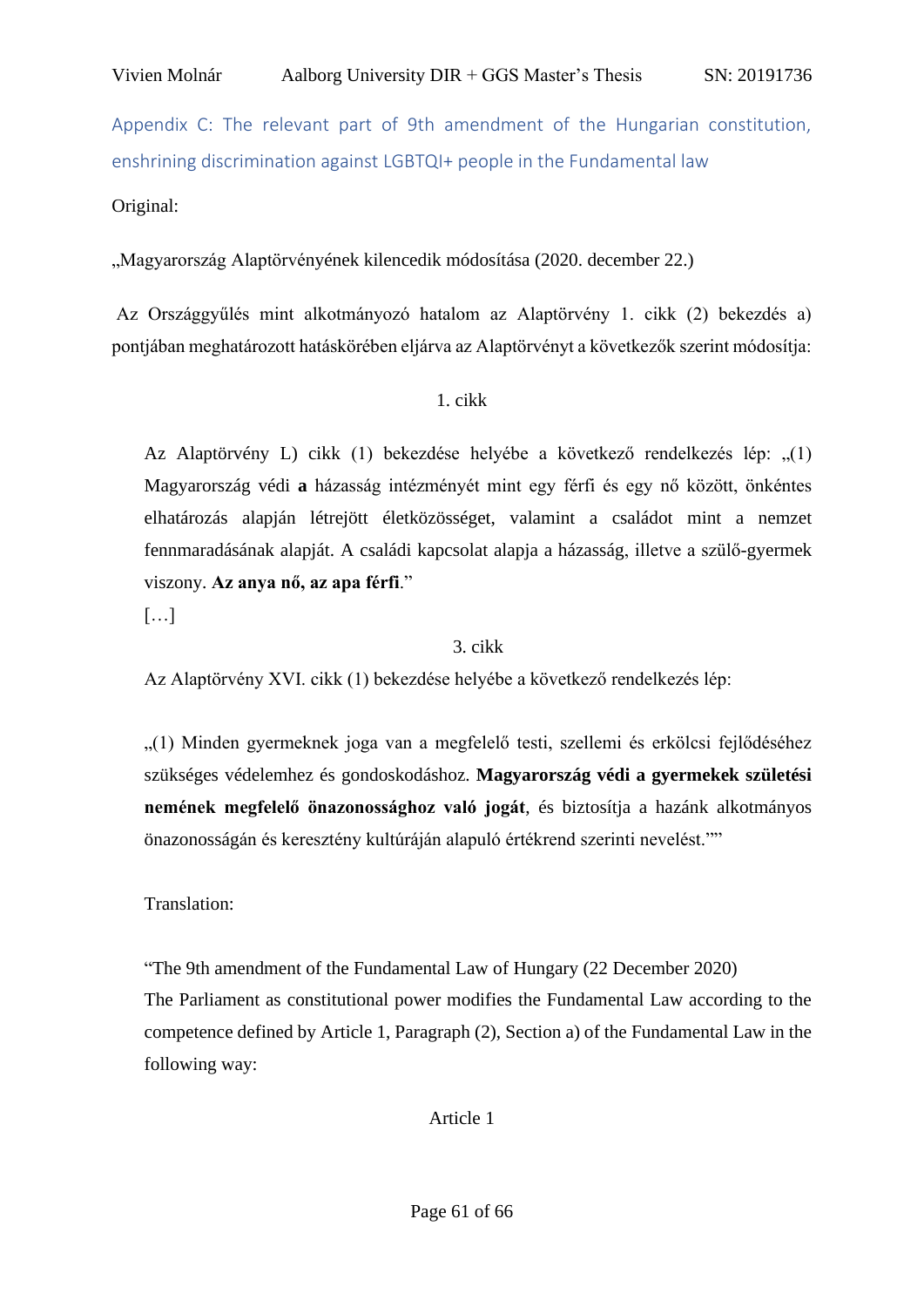Article L Paragraph (1) of the Fundamental Law is replaced by the following: "(1) Hungary protects the institution of marriage as a voluntary union between a man and a woman, and the family as the basis of the survival of the nation. The basis of the family is the marriage and the parent-child relation. **The mother is a woman, the father is a man.**"

[…]

## Article 3

Article XVI Paragraph (1) of the Fundamental Law is replaced by the following:

"(1) Every child has the right to protection and care ensuring proper physical, mental and moral development. **Hungary protects children's right to the proper identity corresponding to their birth sex**, and ensures upbringing according to the values based on the constitutional identity and Christian culture of our country."

Source: Hungarian Official Gazette*. The 9th amendment of the Fundamental Law of Hungary (2020)*. 2020/285. Budapest.

<span id="page-61-0"></span>Appendix D: The relevant parts of Law LXXIX of 2021, commonly known as the homophobic propaganda law

## Original:

2021. évi LXXIX. törvény a **pedofil bűnelkövetőkkel szembeni szigorúbb fellépésről**, valamint **a gyermekek védelme érdekében** egyes törvények módosításáról

**1. §** (1) A gyermekek védelméről és a gyámügyi igazgatásról szóló 1997. évi XXXI. törvény (a továbbiakban: Gyvt.) "A törvény célja és alapelvei" alcíme a következő 3/A. §-sal egészül ki: "3/A. § A gyermekvédelmi rendszerben **az állam védi a gyermekek születési nemének megfelelő önazonossághoz való jogát.**"

(2) A Gyvt. a következő  $6/A$ . §-sal egészül ki: " $6/A$ . § E törvényben foglalt célok és gyermeki jogok biztosítása érdekében tilos tizennyolc éven aluliak számára pornográf, valamint olyan tartalmat elérhetővé tenni, amely a szexualitást öncélúan ábrázolja, illetve **a születési nemnek**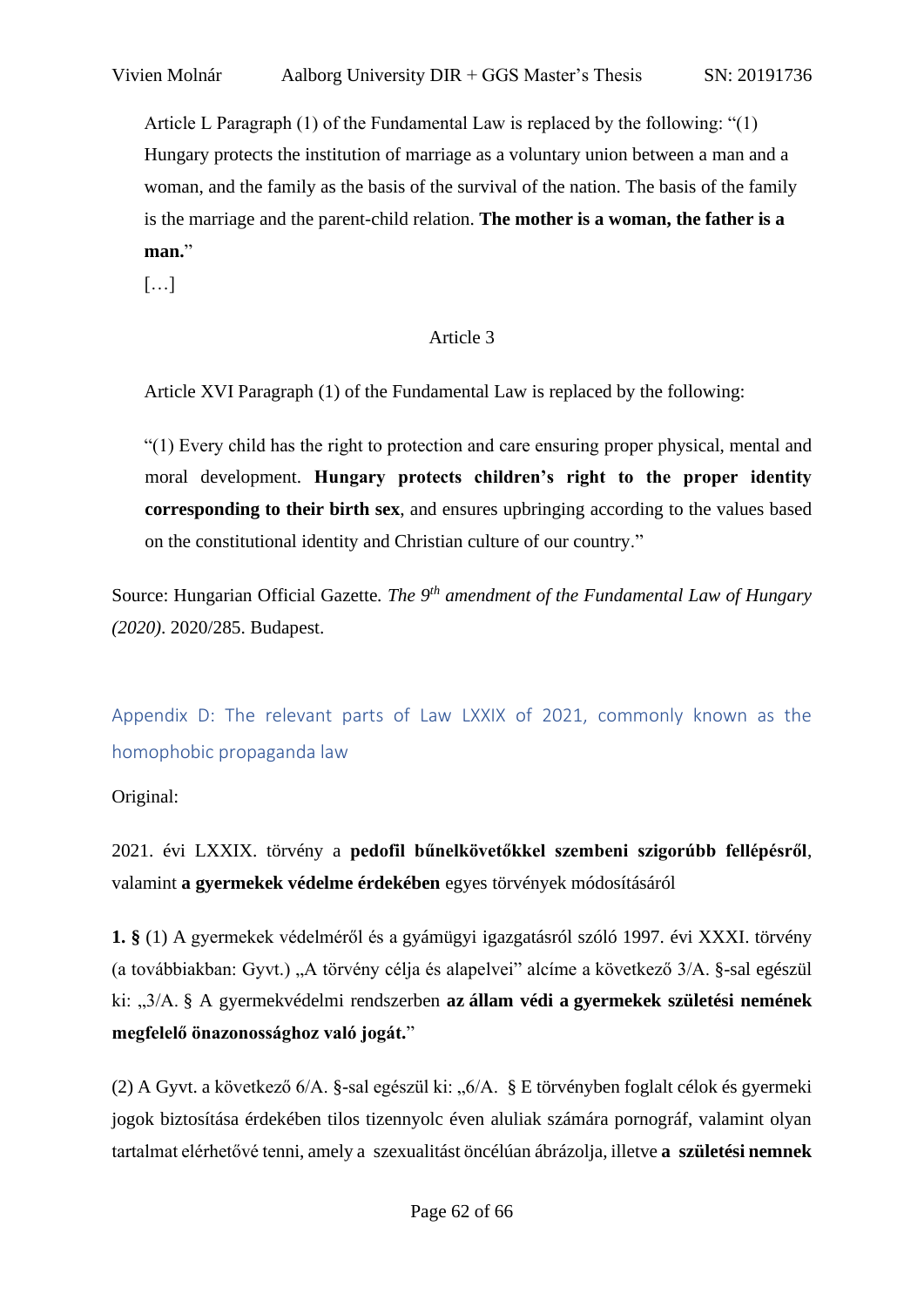**megfelelő önazonosságtól való eltérést, a nem megváltoztatását, valamint a homoszexualitást népszerűsíti**, jeleníti meg."

[…]

**3. §** A gazdasági reklámtevékenység alapvető feltételeiről és egyes korlátairól szóló 2008. évi XLVIII. törvény 8. §-a a következő (1a) bekezdéssel egészül ki: "(1a) Tilos az olyan reklámot tizennyolc éven aluliak számára elérhetővé tenni, amely a szexualitást öncélúan ábrázolja, illetve **a születési nemnek megfelelő önazonosságtól való eltérést, a nem megváltoztatását, valamint a homoszexualitást népszerűsíti**, jeleníti meg."

[…]

9. §

(2) Az Mttv. [A médiaszolgáltatásokról és a tömegkommunikációról szóló 2010. évi CLXXXV. Törvény] 9. § (6) bekezdése helyébe a következő rendelkezés lép: "(6) Azt a műsorszámot, **amely alkalmas a kiskorúak fizikai, szellemi vagy erkölcsi fejlődésének kedvezőtlen befolyásolására**, különösen azáltal, hogy meghatározó eleme az erőszak, **a születési nemnek megfelelő önazonosságtól való eltérésnek, a nem megváltoztatásának, valamint a homoszexualitásnak a népszerűsítése, megjelenítése**, illetve a szexualitás közvetlen, naturális vagy öncélú ábrázolása, az V. kategóriába kell sorolni. Az ilyen műsorszám minősítése: tizennyolc éven aluliak számára nem ajánlott."

[…]

(2) A Csvt. 1. § [A családok védelméről szóló 2011. évi CCXI. Törvény] (2) bekezdése helyébe a következő rendelkezés lép: "(2) A rendezett családi viszonyok védelme és **a gyermekek születési nemének megfelelő önazonossághoz való jogának érvényesülése** különös jelentőséggel bír a testi, a szellemi és a lelki egészség megóvása érdekében."

11. §

(1) A nemzeti köznevelésről szóló 2011. évi CXC. törvény (a továbbiakban: Nktv.) 9. §-a a következő (12) bekezdéssel egészül ki:

<sup>10. §</sup>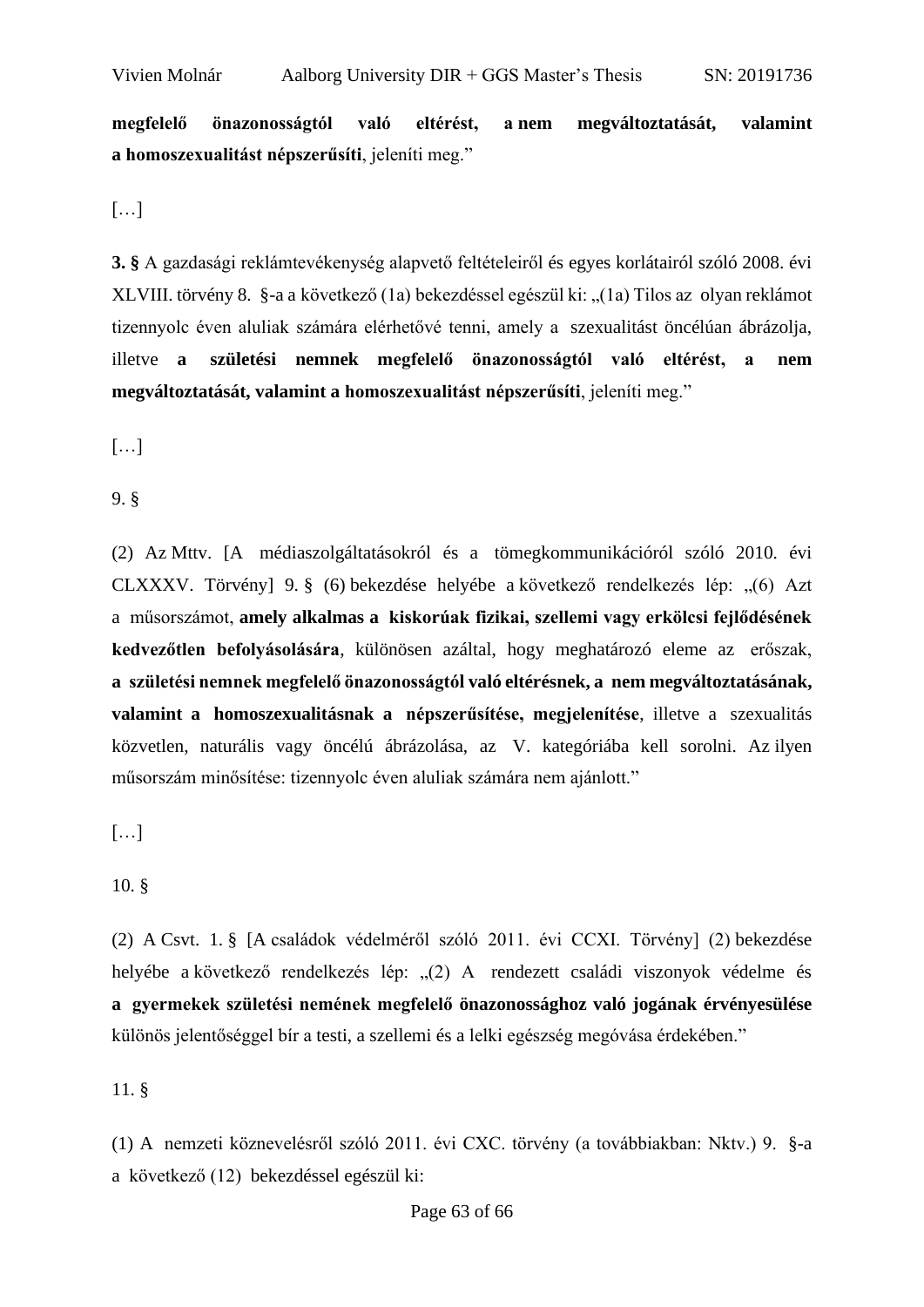"(12) A tanulók részére a szexuális kultúráról, a nemi életről, a nemi irányultságról, valamint a szexuális fejlődésről szóló foglalkozás megtartása során különösen figyelemmel kell lenni az Alaptörvény XVI. cikk (1) bekezdésében foglaltakra. E foglalkozások nem irányulhatnak **a születési nemnek megfelelő önazonosságtól való eltérés, a nem megváltoztatása, valamint a homoszexualitás népszerűsítésére**."

Translation:

# "Law LXXIX of 2021 **about the tougher action against paedophile offenders, and about the amendment of certain laws to protect children**

Paragraph 1. (1) In Law XXXI of 1997 about the protection of children and guardianship administration (ChPL. from now on) the subtitle "The goal of the law and its basic principles" is amended with the following Paragraph 3/A: "Paragraph 3/A In the Child Protection System the state **protects children's right to the proper identity in accordance with their birth sex."**

(2) The ChPL is amended with the following Paragraph 6/A: "Paragraph 6/A According to the goals of the law and in accordance with ensuring the rights of children, it is **forbidden to show** under-18s pornographic content, and **content which** depicts sexuality for selfish purposes, or **shows identity different from the one in accordance with birth sex, the change of sex, or content that popularises, showcases homosexuality**."

 $[\dots]$ 

Paragraph 3. Law XLVIII of 2008 about the basic conditions and certain limitations of economic commercial activity, Paragraph 8 is amended with the following (1a) Section: "(1a) It is forbidden to make commercials available to under-18s which **depicts** sexuality for selfish purposes, or **shows identity different from the one in accordance with birth sex, the change of sex, or content that popularises, showcases homosexuality."**

Paragraph 9.

[…]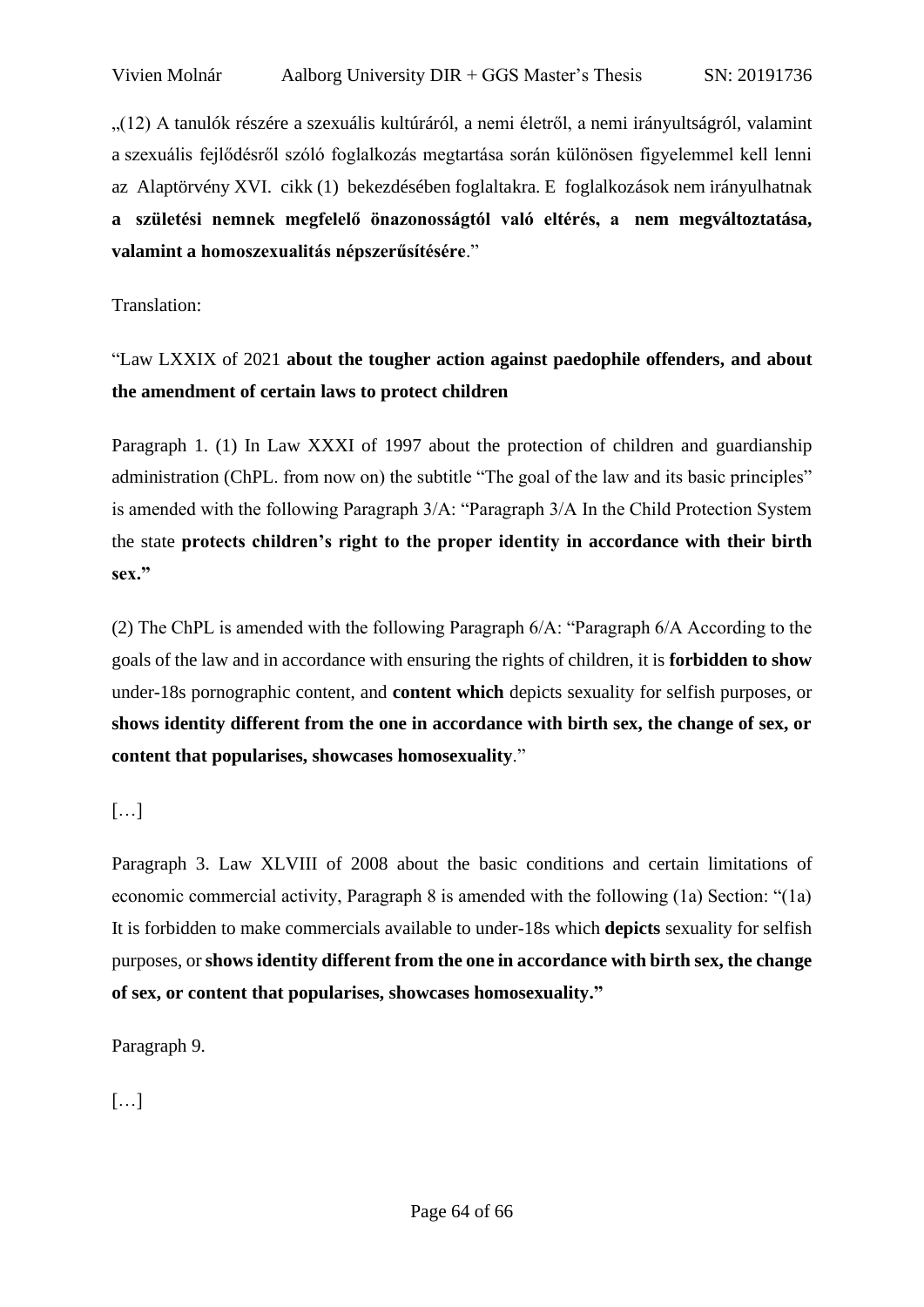(2) Law CLXXXV of 2010 about media services and mass communication Paragraph 9 Section (6) is replaced by the following provision: "(6) A programme, which is **capable of negatively affecting the proper physical, mental and moral development of underage children**, especially if its key component is violence, **identity different from the one in accordance with birth sex, the change of sex, the popularisation and showcasing of homosexuality, or the direct, naturalistic or selfish depiction of sexuality,** shall be classified in category V. Media programmes in this classification are not recommended for under-18s."

[…]

Paragraph 10.

(2) Law CCXI of 2011 about the protection of Families (FPL from now on) Section (2) is replaced with the following provision: "(2) The protection of orderly family relations and the enforcement of children's rights **to the proper identity corresponding to their birth sex** is of particular importance to ensuring proper physical, mental and emotional health."

Paragraph 11.

(1) Law CXC of 2011 about national public education (NPEL from now on) Paragraph 9 is amended with the following (12) section:

"(12) When holding a workshop for students about sexual culture, sex life, sexual identity as well as of sexual development, it should be done with specific awareness of the provisions within Article XVI Section (1) of the Fundamental Law. These workshops cannot be directed at the showcasing of **identity different from the one in accordance with birth sex, the change of sex, or the popularisation of homosexuality." "**

Source: Hungarian Official Gazette*. Law LXXIX of 2021 about the tougher action against paedophile offenders, and about the amendment of certain laws to protect children (2021)*. 2021/118. Budapest.